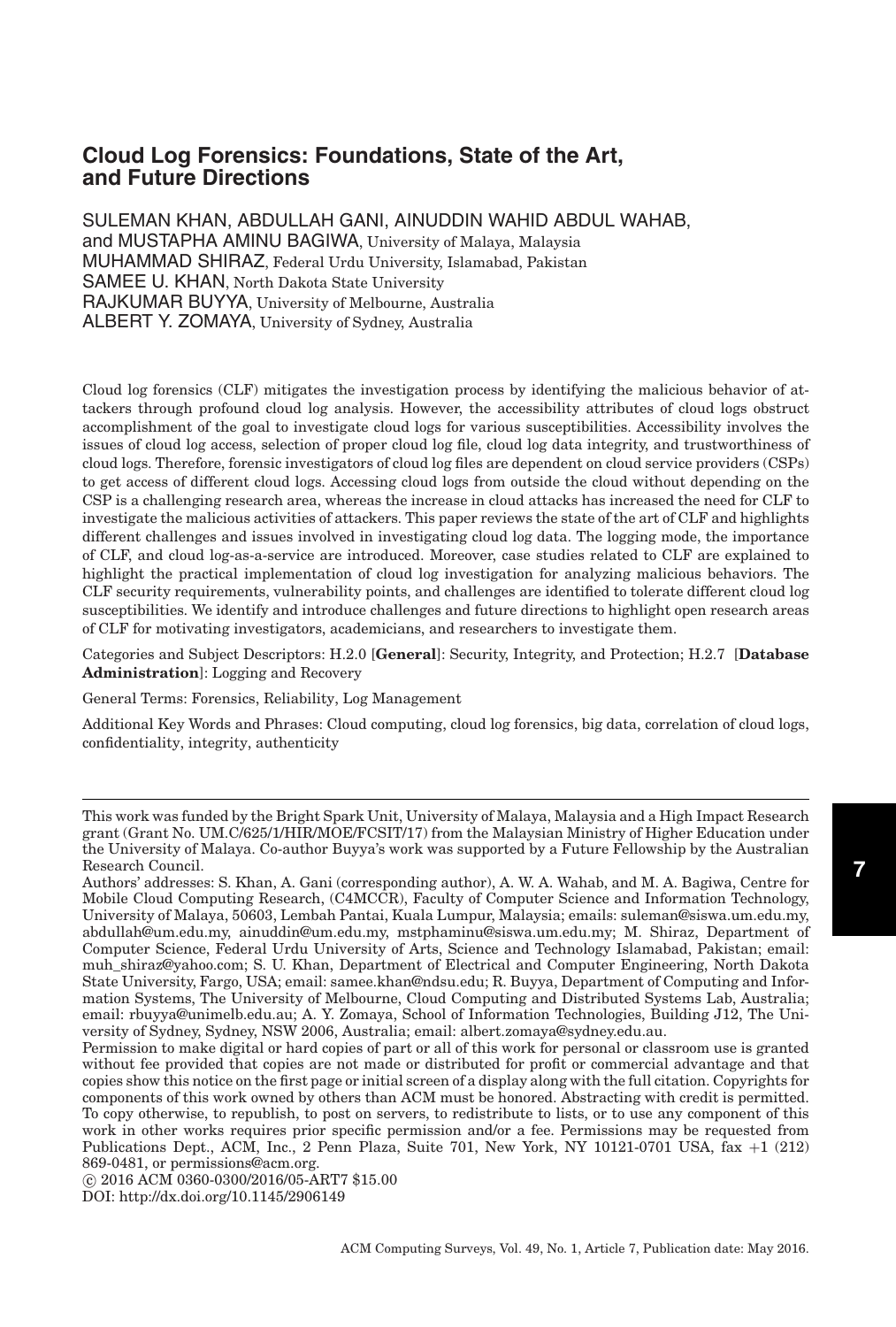#### **ACM Reference Format:**

Suleman Khan, Abdullah Gani, Ainuddin Wahid Abdul Wahab, Mustapha Aminu Bagiwa, Muhammad Shiraz, Samee U. Khan, Rajkumar Buyya, and Albert Y. Zomaya. 2016. Cloud log forensics: Foundations, state of the art, and future directions. ACM Comput. Surv. 49, 1, Article 7 (May 2016), 42 pages. DOI:<http://dx.doi.org/10.1145/2906149>

#### **1. INTRODUCTION**

Any event occurring in an organization information technology system or network is recorded with various entries in a log file. The process of recording log files is known as logging [\[Chuvakin et al. 2013\]](#page-37-0). The log file provides useful information regarding previous events occurring in the system and network during a specified time span. For instance, a network administrator can find out about the network bandwidth usage in a time interval by analyzing the network logs. Similarly, application developers use application logs to identify and fix bugs inside a program code. Each entry in the log file provides significant information related to a particular event at the time the log file is generated. Initially, the log file is used for trouble shooting [\[Flegel 2002\]](#page-41-0). Now, the log file provides more functional services, including system and network monitoring, optimizing the performance of the system and network, recording user activity, and investigating malicious behavior [\[Kent and Souppaya 2014\]](#page-39-0). Logs are now mainly used for security purposes due to increased attacks on the system and network [Zuk 2011]. The logs used to record attackers' activities at the time of the attack help system and network administrators investigate attacks by analyzing log file data [\[Mao et al.](#page-38-0) [2014\]](#page-38-0).

In large organizations, different types of log files are created on different devices that involve the issue of effective management of logs due to scarcity of resources. To overcome the log management problem, organizations have started to move towards cloud computing by using cloud logging services known as log-as-a-service [\[Saurabh](#page-39-1) [and Beedgen 2014\]](#page-39-1). Log files generated on different organizational resources are sent to the cloud for storage and analysis using cloud storage resources and cloud log analysis servers. Similarly, organizations mainly run their applications in computational clouds that also require logging to investigate malicious activities when detected. Cloud logging includes cloud application logs, cloud network logs, cloud system logs, cloud firewall logs, and so on. In this article, the phrase "cloud log" is used to refer to all logs created within a cloud computing environment. Nowadays, attacks on cloud computing are occurring more frequently, which creates worry among users and organizations concerning the best way to keep their data safe from different attackers [Khan et al. 2014]. Cloud log files record different events occurring in the system and network and are used to investigate different attacks [\[Vrable et al. 2012\]](#page-39-2). A suitable option is to search the cloud log files for malicious behavior by analyzing them using log analysis methods [\[Lin et al. 2013;](#page-41-1) [Wei et al. 2011\]](#page-39-3). The process of analyzing cloud log files in cloud computing or through third-party analysis services is called cloud log forensics (CLF) [Thorpe et al. 2012].

CLF is a new emerging field of data security used to analyze data inside cloud log files for the investigation of malicious behavior. However, cloud log files are only accessible to a Cloud Service Provider (CSP) through cloud resource ownership. For instance, in cloud computing Software-as-a-Services (SaaS), a user is provided with developed software to run its applications. Each application generates log files during its execution on the cloud that are inaccessible to the users [\[Ruan et al. 2011\]](#page-39-4). Although cloud log files are not directly accessible to the investigator, the CSPs provide access to such log files with legal approval from the court. CSPs provide restricted access to third-party investigators for cloud log files due to user data privacy and organizational Standard Operating Procedures (SOPs) [\[Birk and Wegener 2011\]](#page-38-1). Moreover, CLF adopts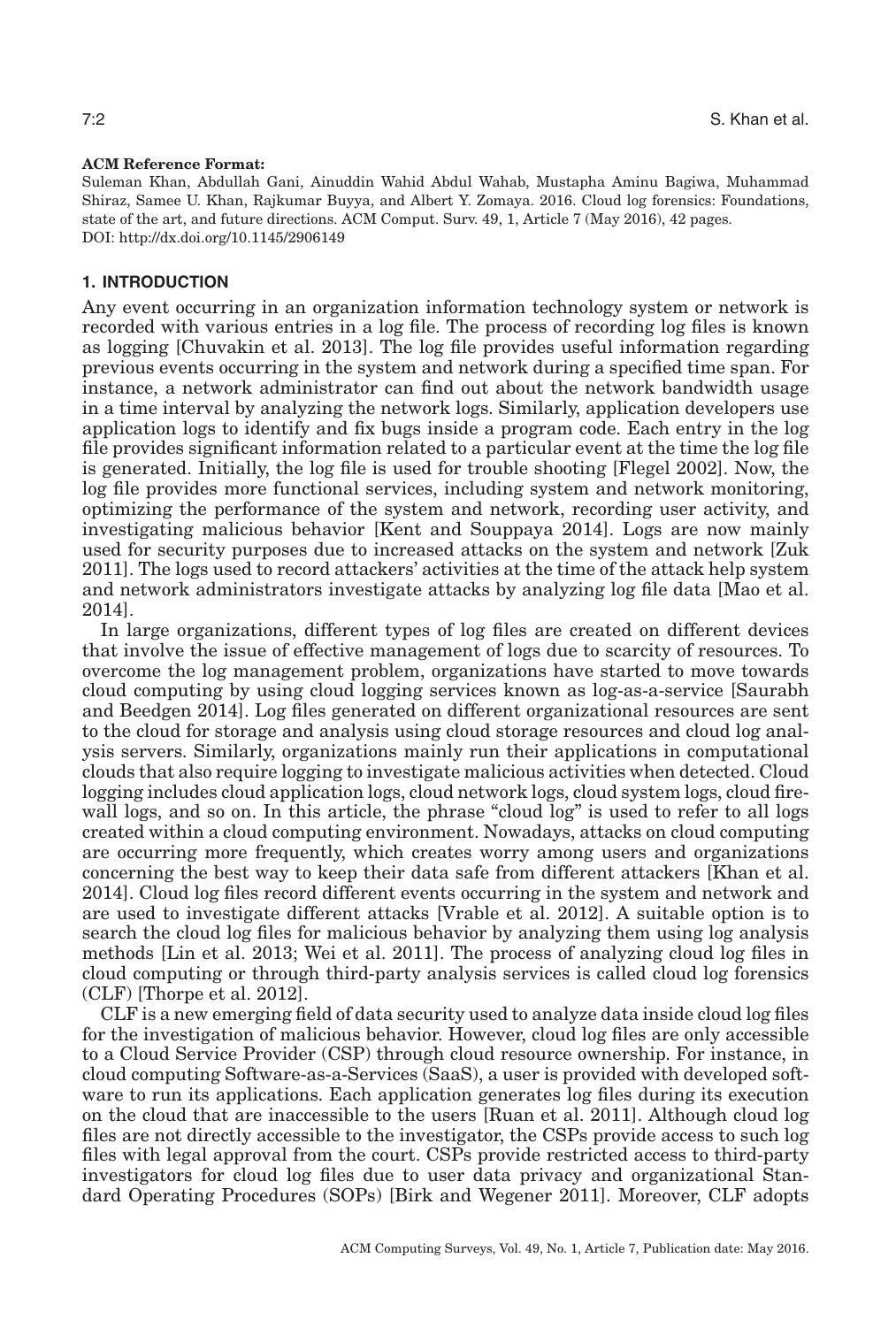similar general procedural steps to digital forensics such as for collection, preservation, analysis, and reporting [Khan et al. 2014; [Sang 2013\]](#page-41-2). In the collection step, cloud log files are retrieved from different cloud resources. Different cloud log files collected from different cloud resources may differ depending on the organizational requirements for the cloud log data that include a number of log entries, log file limit, time to log data, and what content to log. After collection, cloud log files are stored in a secure manner to protect the integrity. Data integrity is preserved in CLF for the reason to provide evidence against attackers in the court [\[Joo et al. 2014\]](#page-38-2). The next step is to perform analysis of the cloud log files to produce potential evidence to help the investigator to track the attacker by re-generating the malicious activities again. The analysis performed on cloud logs provides a clear picture of the malicious activity performed by the attacker during the attack. Cloud log file analysis is the backbone of CLF in identifying attacks and assisting administrators to prevent similar types of attacks in the future. Finally, after the analysis performed on cloud logs a legal report is generated to record each event performed during individual steps of the CLF. The report contains comprehensive information regarding entire investigation process, but some of the information includes when the investigation was performed, the procedure used to collect the evidence, how the integrity of cloud log files was kept, what analysis tools were used, and various others. Usually, the final report is used against the attacker in a court for its malicious behavior.

Moreover, in the past few decades, cloud computing was considered a secure place to store and compute data of different users and organizations. Currently, exploitation of different cloud resources, applications, network channels, and log data have shown that various vulnerabilities are found in cloud computing. To minimize the vulnerabilities found in cloud computing, CSPs started to re-organized their security matters. The CLF is one aspect of cloud security that assists CSP to gain in-depth understandability regarding steps performed in the cloud log attacks. The significance of CLF increases when cloud log files store in cloud computing become victims through various attacks include modifying of log data in log files, deleting log data and log files, inserting spoofed log data, and so on. The CLF performs deep inspection of infected cloud log files to understand the suspicious behavior of the attack performed on cloud log files. The ultimate goal of CLF is to identify the root cause of the cloud log attacks, which helps CSPs to prevent such attacks from repeating again.

The goal of this survey is to provide insight about CLF and to provide researchers with an in-depth understanding through log management [\[Ray et al. 2013\]](#page-38-3), logging modes [\[Rafael 2013\]](#page-37-1), services of cloud computing log-as-a-service vendors [\[Ellis 2013;](#page-39-5) [Burton 2014;](#page-37-2) IBM 2014; Logentries 2014; [Williams 2013\]](#page-37-3), and, especially, CLF case studies [\[South 2013;](#page-38-4) [Beaver 2015\]](#page-38-5). Moreover, CLF challenges are identified to help researchers in exploring new research areas and motivating them to come up with new ideas, methods, standards, and tools for the advancement of log investigation in cloud computing. To the best of our knowledge, this survey can be considered unique, as no single survey is available on CLF to date. The *key contributions* of this article are highlighted as follows:

—Comprehensive background knowledge of CLF: We provide information regarding logging, including its types and logging mode, cloud computing, and digital forensics.

- —A brief description of the log-as-a-service provided by cloud vendors: We provide knowledge about how and what features are provided by cloud vendors to their customers regarding cloud log management.
- —An explanation of the practical implementation of CLF through case studies: We highlight real-world scenarios related to clients and cloud log vendors in deployment and implementation of CLF.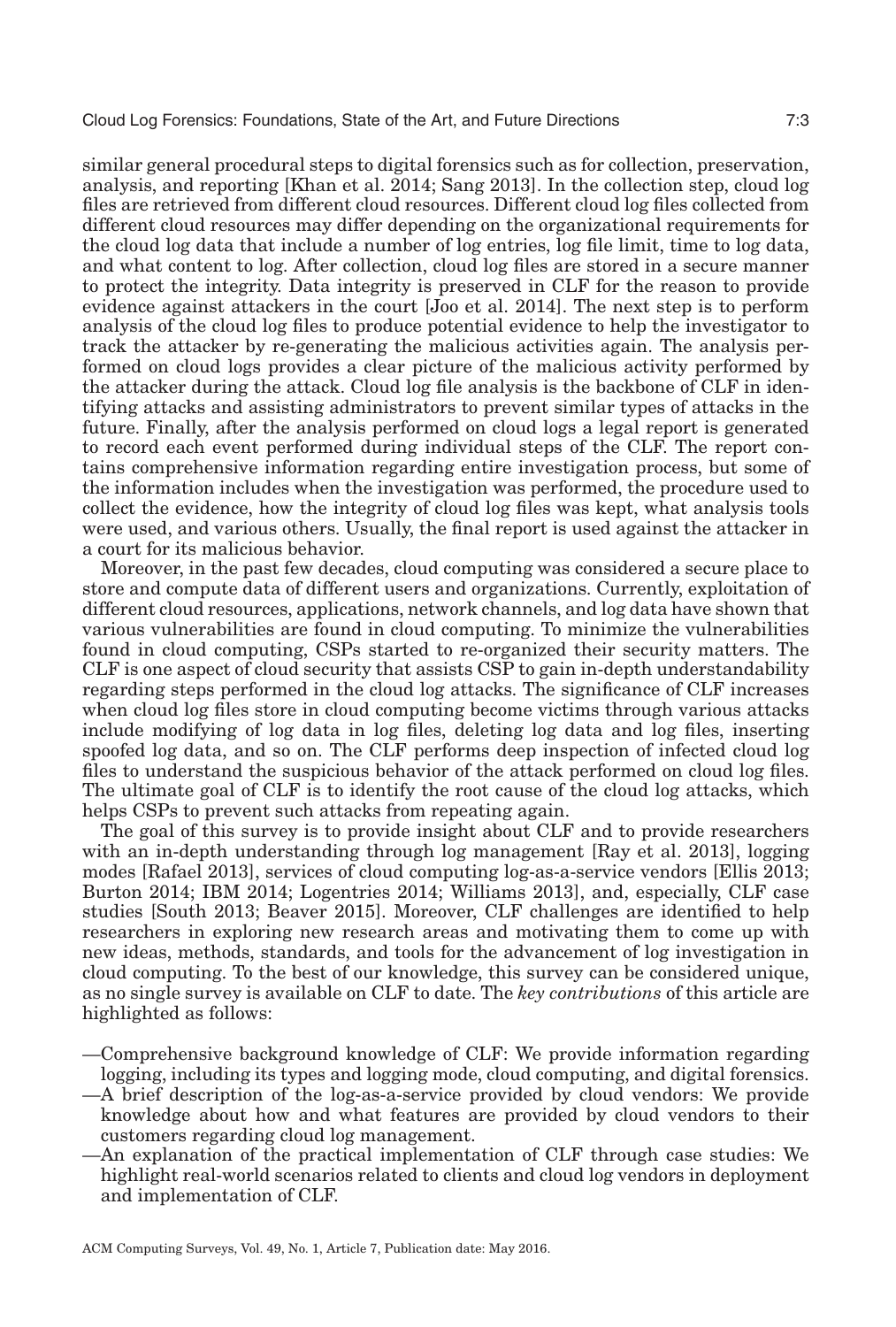<span id="page-3-1"></span>

Fig. 1. Format of an access log file.

- —The identification of CLF security requirements, vulnerability points, and state-ofthe-art challenges: We discuss what should be key security parameters for CLF, where should we collect evidence for the investigation, and what the current key challenges are for CLF.
- —Introducing future research directions: We provide potential research areas for CLF to overcome its current challenges.

The rest of the article is organized as follows. [Section 2](#page-3-0) provides background knowledge of logging by giving an overview of its types and modes. In addition, brief descriptions about cloud computing and digital forensics are provided to gain insight about its core concept. In [Section 3,](#page-10-0) we present importance of CLF and explain state of the art in current. [Section 4](#page-15-0) explains different cloud vendors that provide log-as-a-service. In [Section 5,](#page-19-0) we describe different case studies related to CLF. [Section 6](#page-23-0) introduces CLF security requirements, vulnerability points, and state-of-the-art challenges. Last, [Section 7](#page-32-0) concludes the article by highlighting future research directions.

#### **2. BACKGROUND**

#### <span id="page-3-0"></span>**2.1. Logging**

The process of recording events in a file during the execution of the operating system, process, system, network, virtual machine, or application is called "logging" and the file is called a "log file" [\[Kent and Souppaya 2014\]](#page-39-0). The log file contains the sequential steps performed during an execution along a specified timeline. A log file is composed of log entries and each log entry contains useful information associated with events that occur in the system, network, virtual machine, or application. Log file entries differ with respect to their types and requirements. For instance, the standard format used by the web-server to generate server log files includes *[host ident authuser date request status bytes]*. The "*host"* is the client that makes a request to the web-server; "*ident"* is RFC 1413 identifier of the client; "*authuser"* is the user-id used in the request for a document; "*date"* is the date, time, and time-zone field when the web-server finishes the processing of a request; "*request"* is the method requested by the client; "*status"* represents an HTTP status code; and "*bytes"* is the size of an object return to the client by the web-server. For a clear understanding of the log format, Figure [1](#page-3-1) depicts an access log format highlighting its different fields. Each log field with its value and description is shown in Table [I.](#page-4-0) Each organization has different purposes to generate log files depending on its requirements. Log files are initially generated within organizations for the purpose of troubleshooting; however, the objectives are expanded to many other purposes, including the recording of user actions, user authentication, network performance, optimization, system health monitoring, privacy of data, forensics, and so on.

Logging is considered an essential means of security control which helps investigators in identifying, answering, and precluding operational issues, incidents, violations, and fraudulent activities [\[Kent and Souppaya 2014\]](#page-39-0). Logging is mainly used in monitoring systems to collect data for investigating different malicious attacks. The logs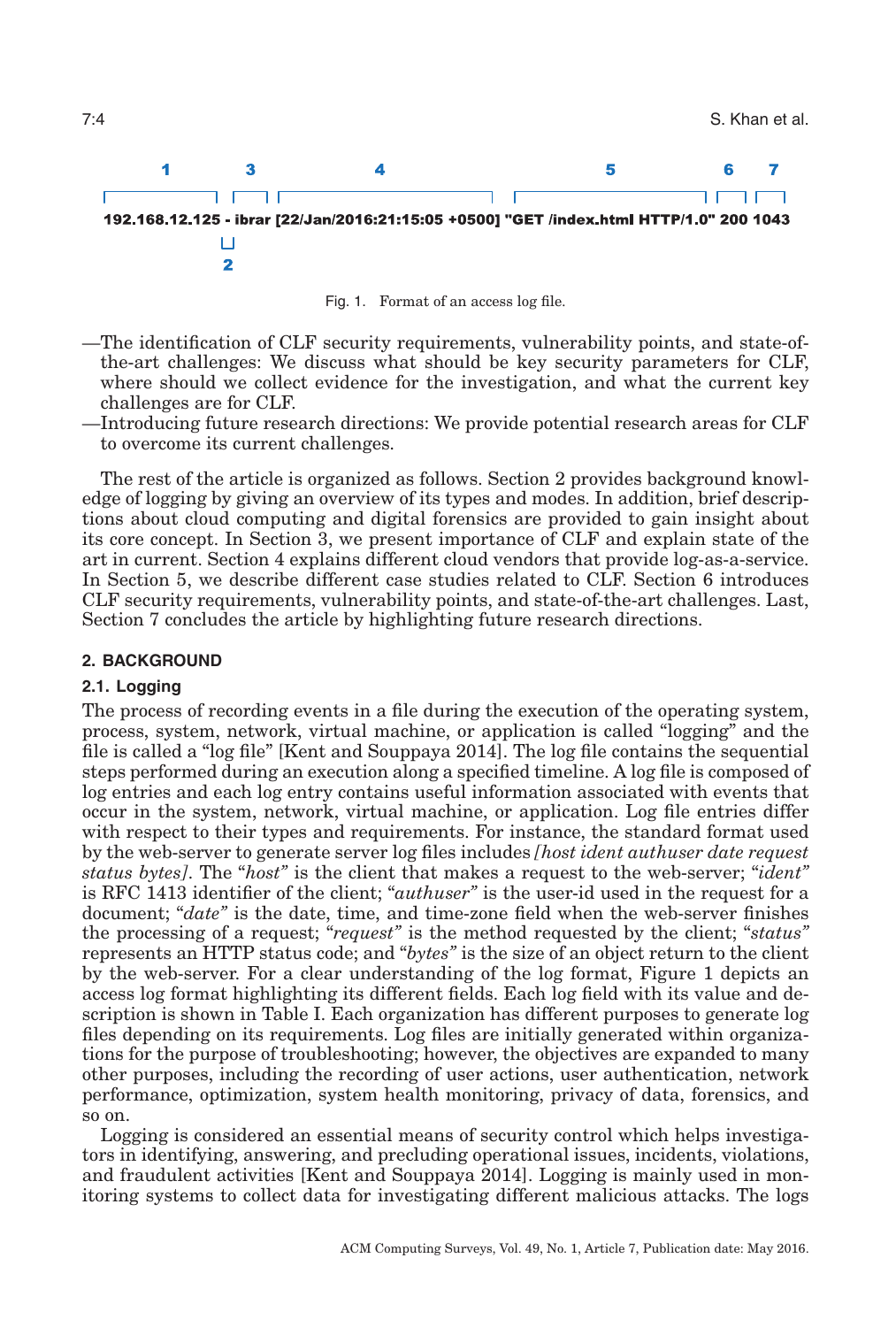<span id="page-4-0"></span>

| S.No              | Fields             | Value                           | Description                                   |
|-------------------|--------------------|---------------------------------|-----------------------------------------------|
|                   | host               | 192.168.12.125                  | IP address of the HTTP user which             |
|                   |                    |                                 | makes HTTP resource request                   |
| $\mathcal{D}_{1}$ | rfc931             |                                 | Identifier used to determine the client       |
| 3                 | username           | ibrar                           | User name or User id used for                 |
|                   |                    |                                 | authentication                                |
| $\overline{4}$    | date:time timezone | $[22/Jan/2016:21:15:05 + 0500]$ | Date and time stamp of the HTTP               |
|                   |                    |                                 | request                                       |
| 5                 | request            | "GET /index.html HTTP/1.0"      | HTTP request containing (a) HTTP              |
|                   |                    |                                 | $method = GET$ , (b) HTTP request             |
|                   |                    |                                 | $resource = index.html$ , and (c) HTTP        |
|                   |                    |                                 | protocol version $= 1.0$                      |
| 6                 | statuscode         | 200                             | Numeric code used to tell about the           |
|                   |                    |                                 | status of HTTP request <i>i.e.</i> success or |
|                   |                    |                                 | failure                                       |
| 7                 | bytes              | 1043                            | Numeric field used to highlight number        |
|                   |                    |                                 | of bytes of data transferred during the       |
|                   |                    |                                 | HTTP request                                  |

Table I. Description of the Access Log Format

help investigators to identify the sources of messages generated from various devices at different time intervals. Many logs generated for security reasons stop future intrusions by detecting them through the various patterns and occurrences observed. Audit logs are generated to track user authentication made to the system or network [\[Prasad and Chakrabarti 2014\]](#page-37-4). Similarly, security devices, such as intrusion detection systems and firewalls, record logs to contain possible attacks [\[Vaarandi and Pihelgas](#page-40-0) [2014\]](#page-40-0). Therefore, different logs can be used for security purposes depending on the organizational requirements. Some security logs are generated on a real-time basis by collecting events during the execution time of the system and network, while some security logs are generated periodically at regular time intervals.

There are several laws and regulations that provide comprehensive guidelines to assist organizations in log management. The Federal Information Security Management Act of 2002 (FISMA) in the United States emphasizes that each federal agency should have security measures for their information system infrastructures. The document "NIST SP 800-53," provided by FISMA, indicates several controls required for log management, such as log generation, log protection, log retention, and important actions required at the time of audit failure [\[Force and Initiative 2013\]](#page-38-6). The document "NIST SP 800-66," provided by the Health Insurance Portability and Accountability Act of 1996 (HIPAA), explains log management by focusing on the need to regularly review access reports and audit logs [\[Hash et al. 2008\]](#page-38-7). The HIPAA Act emphasizes the need to keep records for every activity and action performed in an organization for up to at least 6 years. The Payment Card Industry Data Security Standard (PCI DSS) is applied to ensure that organizations keep records for credit card holders [\[Bradley and Dent](#page-39-6) [2010\]](#page-39-6). The PCI DSS ensures that organizations keep track of all network-accessed resources and card holder data information. Similarly, the Gramm-Leach-Bliley Act (GLBA) requires financial institutions to provide security for users' data by providing the proper log management [\[Janger and Schwartz 2001\]](#page-38-8). Log management can easily identify violations and vulnerabilities created by the intruders internally or externally in an organization.

2.1.1. Types of Logs. Increasing vulnerabilities, attacks, and violations of organizational data force security personnel to generate different kinds of logs. Every part of a system, application, device, or network that communicates with users or systems need to record communication events in a log file. Examples of various logs include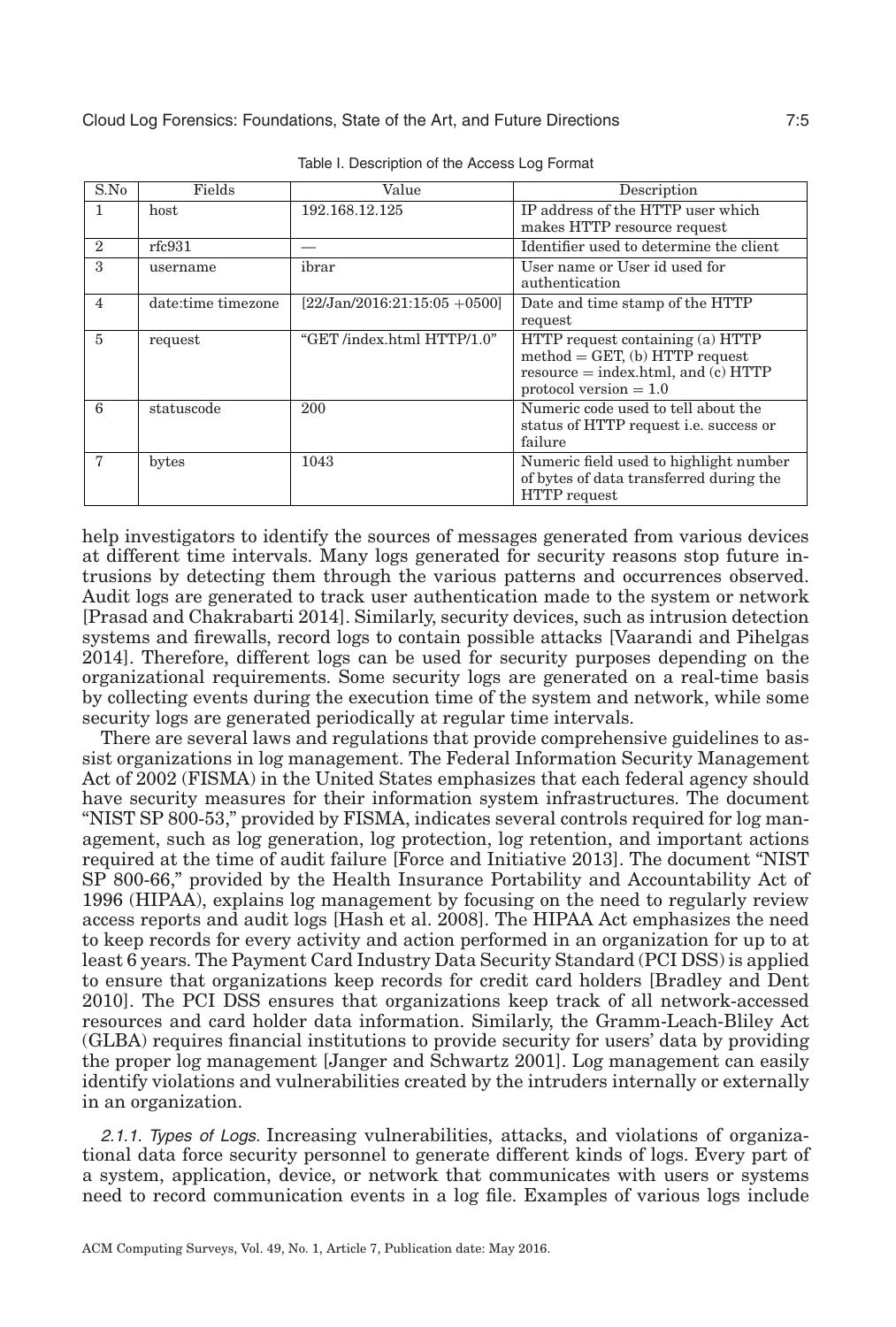<span id="page-5-0"></span>

| Types of log            | Description                                                                                                                                                                                                            | Examples                                                                                 |
|-------------------------|------------------------------------------------------------------------------------------------------------------------------------------------------------------------------------------------------------------------|------------------------------------------------------------------------------------------|
| Application<br>log      | Logs that are recorded by an application or program.<br>Application developers are responsible to specify what,<br>when, and how to log through an application execution on<br>a system.                               | Web applications,<br>Database programs.                                                  |
| System log              | System logs are generated by an operating system which<br>are pre-defined and contain information regarding system<br>events, operation, drivers, device change, and various<br>more.                                  | Syslog-ng, Log & Event<br>Manager                                                        |
| Security log            | Logs contain security related information to determine<br>malicious behavior found in the system or network. For<br>instance, malware detection, file quarantines, time of<br>malicious detection, and various others. | Event Log Analyzer,<br>Control case Security<br>Event Logging and<br>Monitoring services |
| Setup log               | Setup logs capture the events occur during performing the<br>installation of an application.                                                                                                                           | Msiexec.exe                                                                              |
| Network log             | Network log is a log file that contains network related<br>events, that is, description of the event, priority, time<br>occurrence and much more.                                                                      | Splunk, Log4j2                                                                           |
| Web-server<br>log       | Web-server log records all events occur on the web-server<br>such as access time, IP address, date & time, request<br>method, and object volume (bytes).                                                               | Nihuo Web Log Analyzer                                                                   |
| Audit log               | Audit log contains user unauthorized access to the system<br>and network for inspecting its responsibilities. It includes<br>destination addresses, user login information, and<br>timestamp.                          | WP Security Audit Log.<br>auditpol.exe                                                   |
| Virtual<br>machine logs | A file that contains records of each event performed on a<br>virtual machine.                                                                                                                                          | Virtual Machine Log<br>Auditor, JVM controller                                           |

Table II. Different Types of Logs

application logs, system logs, security logs, setup logs, network logs, web-server logs, audit logs, VM logs, and so on. Each of aforementioned log types is briefly described in Table [II](#page-5-0) with examples.

The application logs are created by the developers through inserting events in the program. Application logs assist system administrators to know about the situation of an application running on the server. Application logs should be well structured so that they deliver important information to provide foundations for higher levels of abstraction, visualization, and aggregation. The event stream of application logs is necessary to view and filter data coming from multiple instances in the application. The system log files are found in the operating system used to log warning, errors, modify, and debug messages. For instance, a warning message to *"update the device driver"* is recorded in the system logs. The system log files usually contain information regarding data and time of the log creation; type of message, such as debug, error, and so on; system-generated messages related to the occurrence; and processes that have been affected by the occurrence of an event. The security logs are used to provide adequate capabilities in determining malicious activities after their occurrence to prevent them from re-appearing again. Security logs record various information pre-defined initially by the security administrators. For instance, firewall logs provide information related to source routed packets, rejected IP addresses, outbound activities from internal servers, and unsuccessful logins. Security logs provide in-depth information that has to be managed, controlled, and analyzed by the security administrators according to their requirements. The setup log files record each event during the time of an installation. It assists network administrator in knowing the sequential steps performed during the installation process that might be useful when there are installation problems. The setup log files generate a detailed summary regarding installation steps that assist system administrators in following up easily.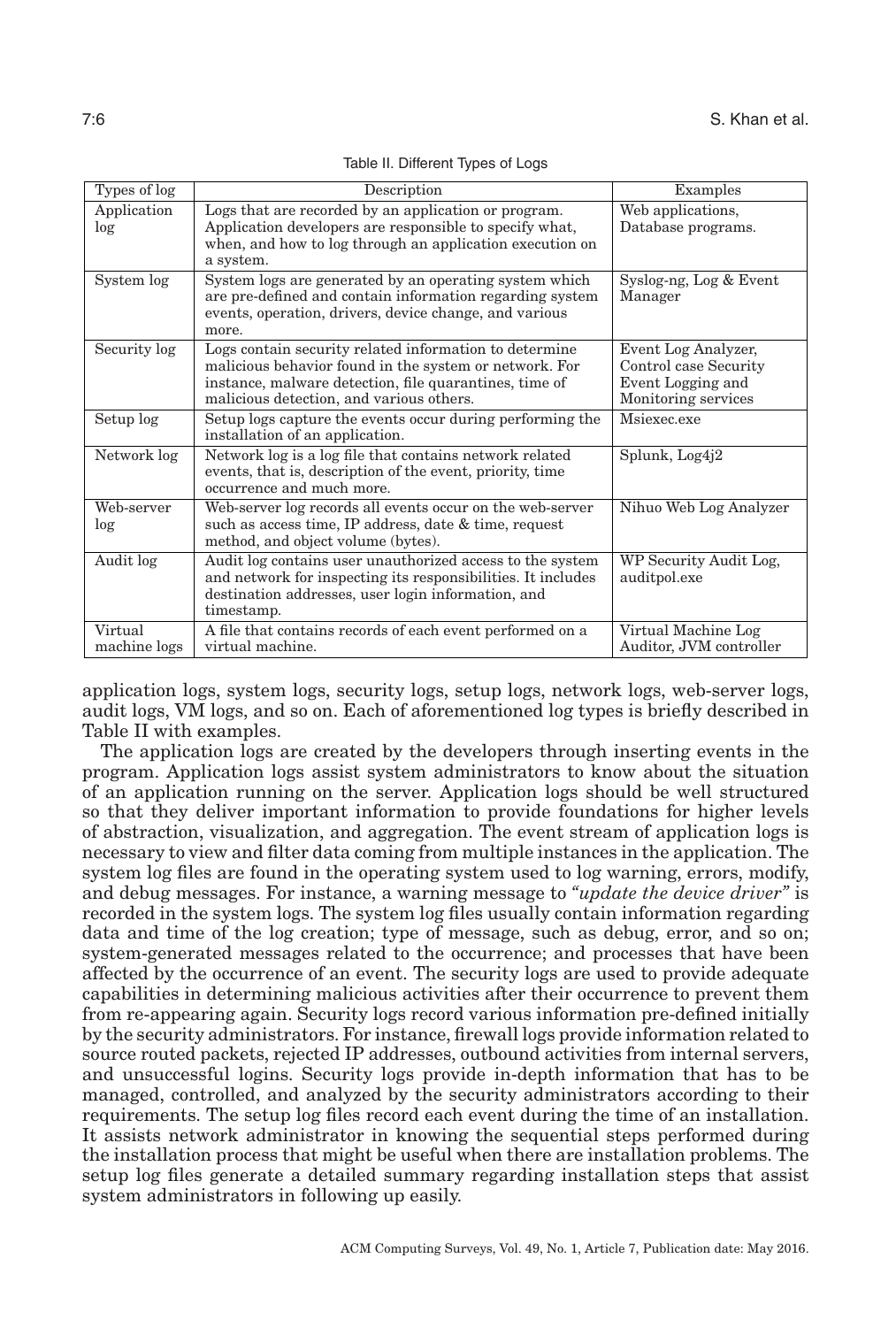<span id="page-6-0"></span>

Fig. 2. Generalized circular logging diagram.

The network log contains detailed information related to different events that have occurred on the network. The events include recording malicious traffic, an increasing rate of network traffic, packet drops, bandwidth delays, and so on. Network administrators monitor and troubleshoot daily networking through analyzing network logs for different intrusion attempts. There are different network devices from which network logs can be collected, including routers, network and host-based firewalls, and intrusion detection systems. The web-server logs record entries related to the web pages running on the web-server. The entries contain the history for a page request, client IP address, data and time, HTTP code, and bytes served for the request. The web-server logs are accessible to the administrator or webmaster, who can perform a statistical analysis to find traffic patterns for a specific time interval. The audit log files record unauthorized access to the system or network in sequential order. It assists security administrators in analyzing malicious activities at the time of the attack. Usually, the main information inside audit log files includes source and destination addresses, user login information, and timestamps. The VM log files record information specific to instances running on the VM such as startup configuration, operations, and the time it finishes its execution. VM logs record different operations, that is, the number of instances running on VM, the execution time of each application, and application migration to assist CSP in finding malicious activities that happened during the attack.

The increasing number of various kinds of logs creates problems for organizations to collect, store, preserve, and analyze log data within the existing infrastructure. The problems faced by organizations in managing log data include human experts, time, cost, tools, resources, and their management. There are lots of difficulties for organizations to build new infrastructure, develop tools, and train their manpower to manage the massive amounts of logs. As a result, higher costs and greater time consumption are required to manage log files with huge amounts of log data.

2.1.2. Logging Modes. Logging is the process of recording an event at the time of system execution. When a system is executing correctly, logging creates an overhead of collecting and storing various events in the memory. However, generating logs makes sense when the system goes to the failure stage frequently or various susceptibilities affect the processes in the system. To investigate such problems, logs are required to identify sequential steps of the susceptibilities. There are two main logging modes that specify how the logs should be stored in memory and what should be recovered from logs to investigate different vulnerabilities. Each of the logging modes is briefly explained and the pros and cons of each logging mode are illustrated in Table [III](#page-7-0) with their comparison in Table [IV.](#page-7-1)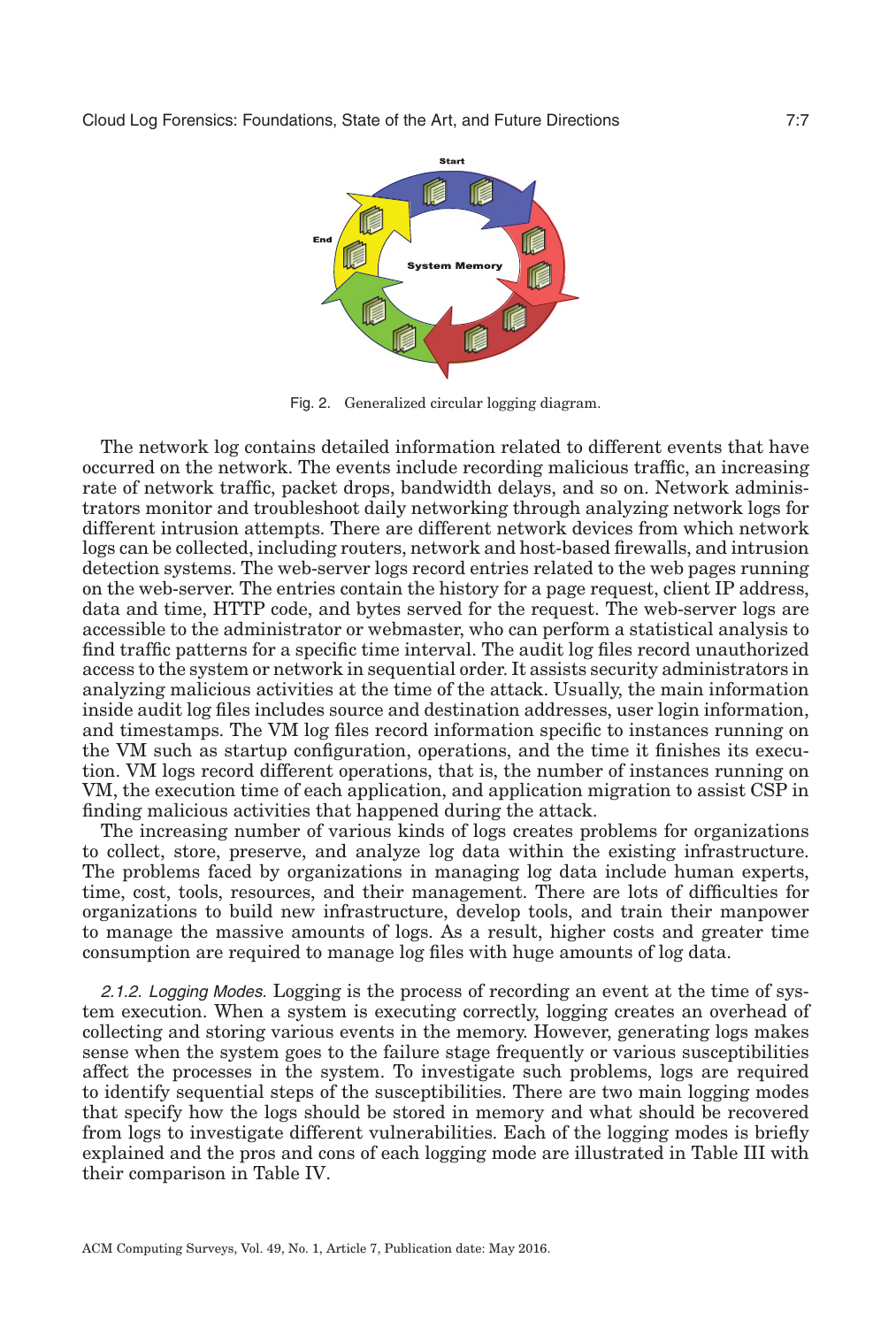<span id="page-7-0"></span>

| Logging<br>Mode     | Advantages                                                                                                                                                                                                                                                                                   | Disadvantages                                                                                                                             |
|---------------------|----------------------------------------------------------------------------------------------------------------------------------------------------------------------------------------------------------------------------------------------------------------------------------------------|-------------------------------------------------------------------------------------------------------------------------------------------|
| Circular<br>logging | • Transaction recovery<br>• No maintenance required<br>• Applicable for software, power, and<br>application failure<br>• Requires minimum human intervention<br>• Reused logs<br>$\bullet$ Faster throughput<br>• No time require for allocation, formation,<br>deletion, and achieving logs | • Lack of long term storage<br>• Overwrite existing logs by filling<br>finite space<br>• No recovery for damage queue files               |
| Linear<br>logging   | $\bullet$ Media recovery<br>• Applicable for software, power, application<br>failure, and media failure<br>$\bullet$ Long term storage<br>• Recover damage queue files                                                                                                                       | $\bullet$ Require maintenance<br>• Slow process<br>• Never reused logs<br>• Degrade performance due to periodic<br>allocation of new logs |

Table III. Logging Mode Advantages and Disadvantages

Table IV. Comparison Between Different Logging Modes

<span id="page-7-1"></span>

| <b>Comparison Parameters</b> | Circular Logging  | Linear Logging                 |
|------------------------------|-------------------|--------------------------------|
| Allocation of logs           | Once              | Periodically                   |
| Administrative Overhead      | Less (Negligible) | More                           |
| Reusability                  | Yes               | No (Logs are moved or deleted) |
| <b>Restart Recovery</b>      | Yes               | Yes                            |
| Recreation of loss data      | No                | Yes (Replaying logs)           |
| Overwrites log data          | Yes               | No                             |
| Log allocation capacity      | Finite            | Dynamic                        |

*2.1.2.1. Circular Logging.* "Circular log" refers to the presence of the log in a circular form. Different events are stored in the form of a circular log file that has a pre-defined allocated memory equal to the available memory of the system as shown in Figure [2.](#page-6-0) Each log entry is stored in sequential order in the memory, and once the memory reaches its end, the first log entry is automatically overwritten by the newly created log [\[Wyatt 2009\]](#page-41-3). The process continues like a revolving ring type. There is no fear that collected logs will overfill the finite memory space. Circular logs are used to restart recovery by rolling back the operational transaction due to the system failure. The queue manager is restarted by accessing the log file without losing the data. During the restart process, log files are acquired against queue files to re-create the transaction message. The reuse of log files for recovery is done through checkpointing [\[Khan et al.](#page-40-1) [2012\]](#page-40-1). Checkpointing produces synchronization between queue data and log files to create a point of consistency [\[Scales et al. 2013\]](#page-38-9). The checkpoint indicates a point where both log file and queue data have the same records at the same time. Therefore, circular logs have less administrative overhead in terms of reduced human intervention. All logs are automatically managed in a pre-defined finite memory without the need for extra memory for the extended log files. The automatic management of log files saves time by reducing the insertion, deletion, and archiving of logs, which speeds up the process with high throughput. However, the overwriting of existing data causes previously stored records, logs to be lost, which might affect the overall recovery process. The log files in circular logging are not archived for long-term storage due to their ring type finite memory allocation.

*2.1.2.2. Linear Logging.* Linear logging is the process of storing logs in a linear sequential memory space [\[Turnbull 2005\]](#page-38-10). The recovery process is the same as for the circular log with more added services such as queue manager, which restarts the process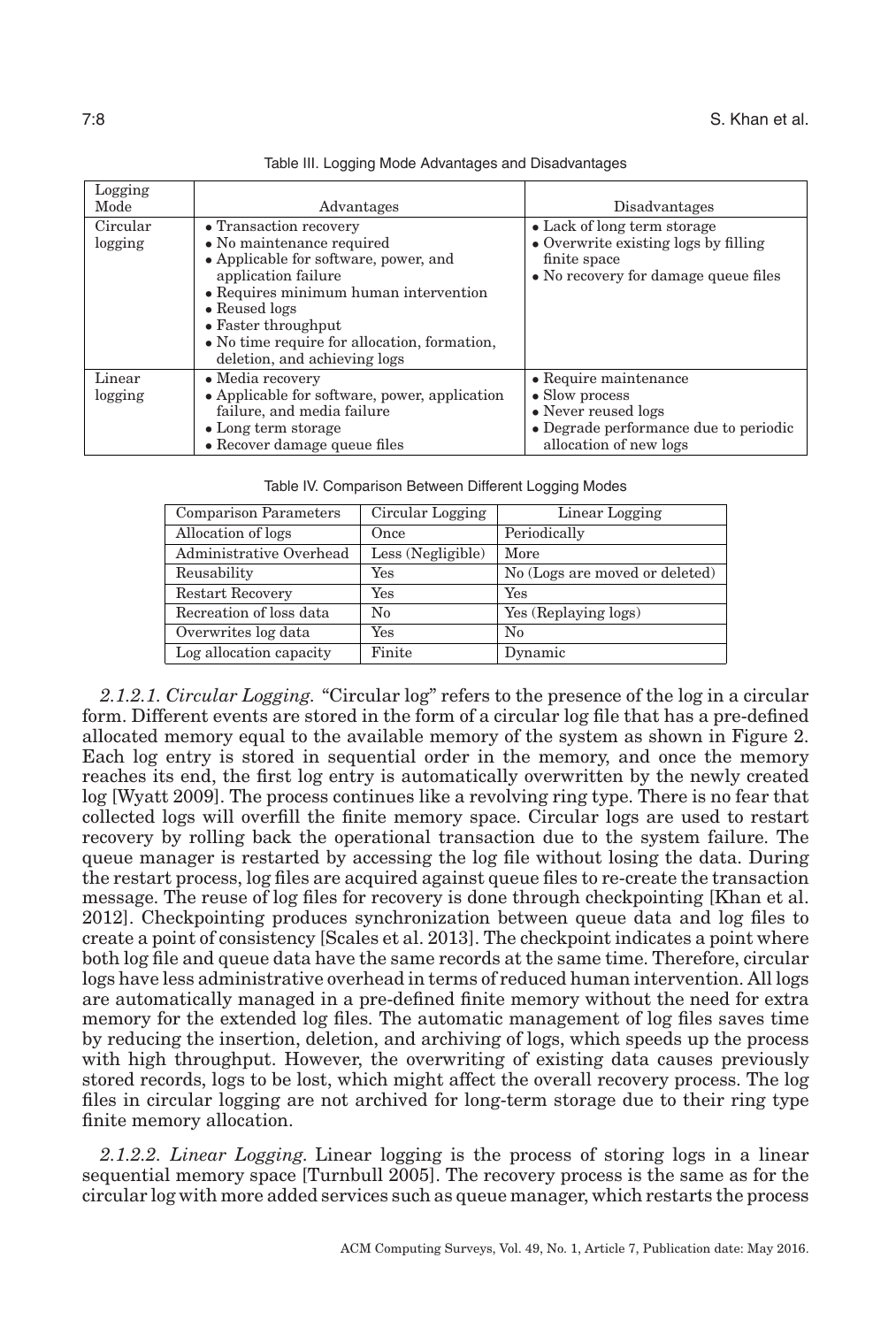<span id="page-8-0"></span>

Fig. 3. Generalized linear logging diagram.

in case of a damaged queue file. The linear log has no finite memory space while its limit is directly proportional to the system's memory as shown in Figure [3.](#page-8-0) Linear logging stores logs in sequential order inside a memory without overwriting the previous logs [\[Wyatt 2009\]](#page-41-3). When the memory is full, previous logs are moved to another memory or they are deleted by the administrator, depending on the situation. The memory has no limit for storing logs; it depends on the available capacity of the memory. The linear log stores transaction events as well as a copy of persistent messages. The persistency is a property of a message used to store a message on a disk, database, or to a log file. The persistent message is recovered even if the queue manager is restarted. Linear logging recovers the queue files by replaying linear logs, which is also known as media recovery. Therefore, the linear log performs both transaction recovery [\[On et al. 2012\]](#page-40-2) and queue recovery. Transaction recovery is performed by using the checkpoint, and queue recovery is performed by using a copy of the persistent message. The linear log has the advantage of using logs for long-term storage which is used for analysis whenever it is required. However, linear logs entail maintenance to shift logs from one memory to another storage device when the current memory reaches the peak. The shifting of log files slows down the process and decreases the performance by periodically allocating logs.

It is noteworthy to mention that selecting an appropriate logging mode requires an overview of the current requirements. Based on need, one can adopt a logging mode, which should fulfill the requirements of the enterprise. Circular logging performs automatic logs with high performance, whereas sacrifices the recovery of persistent messages from a damaged queue file. Nevertheless, in the case of linear logging, disk space has to be appropriately managed so it does not consume all available space. Based on the aforementioned discussion, one has to evaluate each of logging modes based on the cost and risk before their implementation.

#### **2.2. Cloud Computing**

<span id="page-8-1"></span>Cloud computing is a connected network resource for providing various services to the users using an Internet communication at any place and time [\[Armbrust et al. 2010;](#page-39-7) [Gani et al. 2014;](#page-37-5) Qi et al. 2014]. The resources in the cloud owned or rented out by CSP are integrated together to strengthen the ability of computation and storage [\[Buyya](#page-40-3) [et al. 2008\]](#page-40-3). The CSP is a company that provides different services to the users by giving access to the cloud resources. Users access cloud resources without having indepth knowledge or details of its location and ownership. The users are only charged on the basis of cloud resource utilization and such a phenomenon is known as *"payas-you-go"* in cloud computing [\[Armbrust et al. 2010\]](#page-39-7). One resource can be used by many users to increase efficiency and throughput and also reduce the idle time of the resources in cloud computing.

Moreover, nowadays there are hundreds of CSPs providing different services to users based on their needs, for instance, Microsoft, Amazon, Azure, Google, and various others. These CSPs can be categorized into three main service categories, which are also known as "service models" for cloud computing, such as: (a) Infrastructure-as-aservice (IaaS), (b) Platform-as-a-service (PaaS), and (c) Software-as-a-service (SaaS)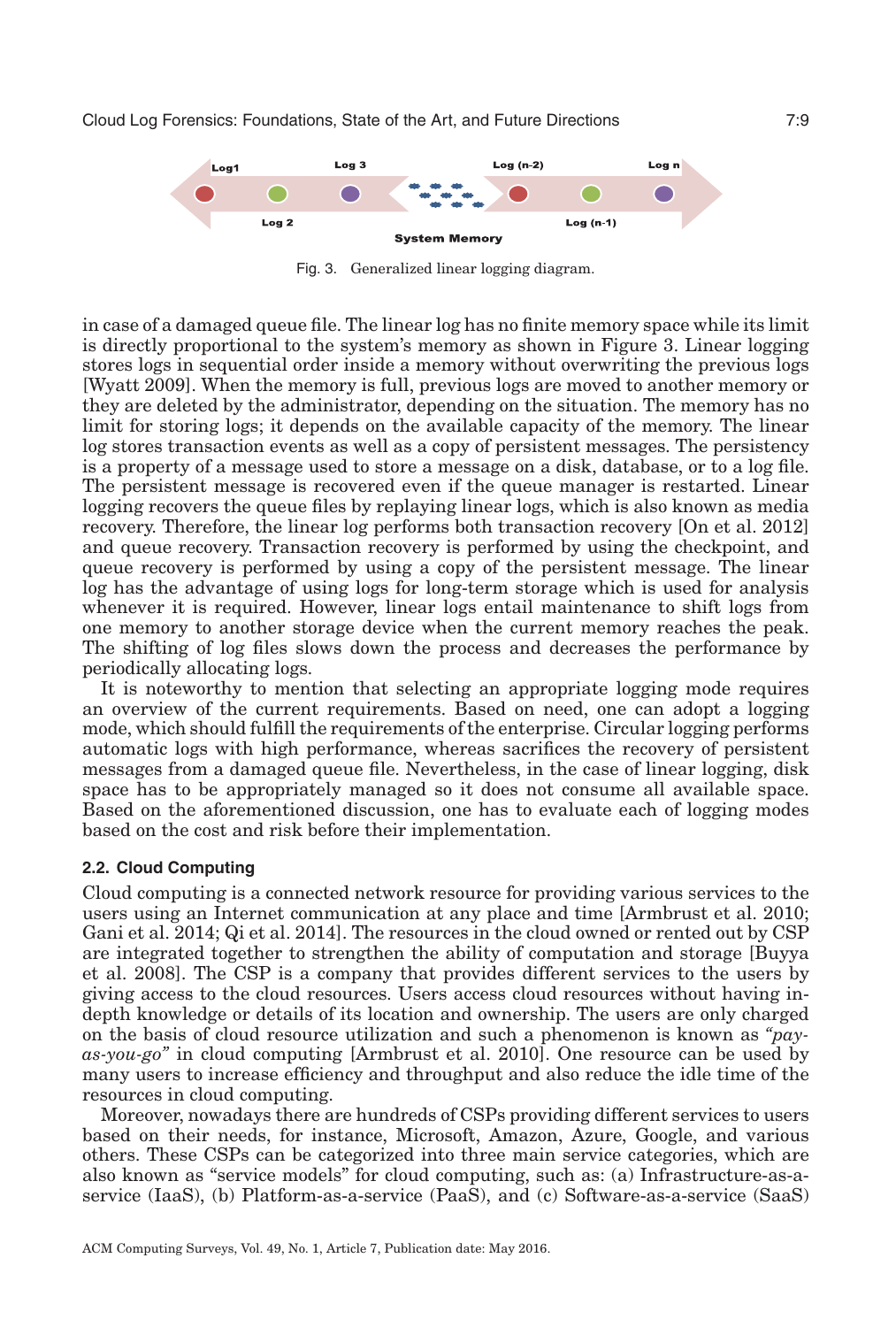<span id="page-9-0"></span>

| Cloud Services                       | Description                                                                                                                                                                                                                                    | Cloud Vendors                          |
|--------------------------------------|------------------------------------------------------------------------------------------------------------------------------------------------------------------------------------------------------------------------------------------------|----------------------------------------|
| Storage-as-a-<br>Services(STaaS)     | Provides a huge amount of storage on the cloud<br>architecture to different organization to archive their data.<br>It provides economy of scale and cost reduction benefits in<br>terms of storage as comparative to local available storages. | Amazon S3,<br>Windows Azure<br>Storage |
| Networking-as-a-<br>Servces (NaaS)   | To optimize resources by delivering network services<br>through using its transport services. It may provide<br>network virtual services to different users integrated with<br>other service models.                                           | Pertino                                |
| Everything-as-a-<br>Services (XaaS)  | A group of services deliver through an internet on the<br>cloud infrastructure. For instance, a CSP provides services<br>for logging, storage, forensics, and so on.                                                                           | Google, Microsoft,<br>Hewlett Packard  |
| BigData-as-a-<br>Services (BDaaS)    | To deliver statistical analysis tools or information to assist<br>organizations in understanding the large information set<br>to gain competitive advantages.                                                                                  | 1010data, IBM, AWS                     |
| Forensics-as-a-a-<br>Services (FaaS) | Investigate various cyber-criminal events while using high<br>analytical investigation tools integrated with high<br>performance computing resources.                                                                                          | No specialized<br>vendor available yet |
| Desktop-as-a-<br>Services (DaaS)     | The offering of virtual desktop interface with multi-tenant<br>architecture in a cloud through monthly fee subscription.                                                                                                                       | Wipro, Citrix<br>XenDesktop            |
| Graphic-as-a-<br>Services (GaaS)     | Provides cloud based graphical technologies to run high<br>end graphic design application using HTML5<br>web-browser.                                                                                                                          | <b>NVIDIA</b>                          |
| Testing-as-a-<br>Services (TaaS)     | A testing activities related to the organization are<br>performed in the cloud rather than conducted by<br>employees in the job space.                                                                                                         | Oracle, Cognizant                      |

Table V. Cloud Vendors Providing Different Services

[\[Armbrust et al. 2010\]](#page-39-7). In the IaaS model, the users are given access to the virtual resources of cloud computing to execute its application but are responsible for security, maintenance, and support of the application its own [\[Mell and Grance 2011\]](#page-40-4). Examples include Amazon Web Service (AWS), Google Compute Engine (GCE), Rackspace, and Microsoft Azure. The PaaS model is used by developers to develop new applications on infrastructure provided by the CSPs. In PaaS, CSP assists programmers/developers by providing open/proprietary languages, the initial basic configuration for communication, monitoring, distributing the application, scalability of an application, and so on [\[Buyya et al. 2008\]](#page-40-3). The examples for PaaS include AWS Elastic Beanstalk, Force.com, Apprenda, and Heroku. However, in SaaS, CSP provides complete software to the users for its execution. The software/application is accessed through a web portal or serviceoriented architecture [\[Buyya et al. 2009\]](#page-40-5). Users can access any software listed by CSP without concern about its configuration and installation. The examples of SaaS include Google apps, Gmail, Microsoft 365, Salesforce, and Cisco WebEx. Moreover, other services are also provided by CSP to entertain users to fulfill their requirements through using cloud resources. Some of the services provided by the CSPs are listed in Table [V.](#page-9-0) Many of the CSPs have now started providing log-as-a-service to their customers by collecting all types of log data [\[Ellis 2013;](#page-39-5) [Burton 2014;](#page-37-2) [Oppenheimer 2009;](#page-38-11) [Lindvall](#page-38-12) [2014\]](#page-38-12). The log data generated in different applications, servers, devices, and networks are normalized and filtered for reformatting before further processing. The log data collected from different organizations are analyzed on cloud resources for different investigative objectives. Cloud log analysis provides useful information to customers, including data integration, instant log visibility, real-time monitoring, customize log format, easy and simple diagnosing with trouble shooting, rich graphical user interface (GUI) features, root cause analysis, and so on.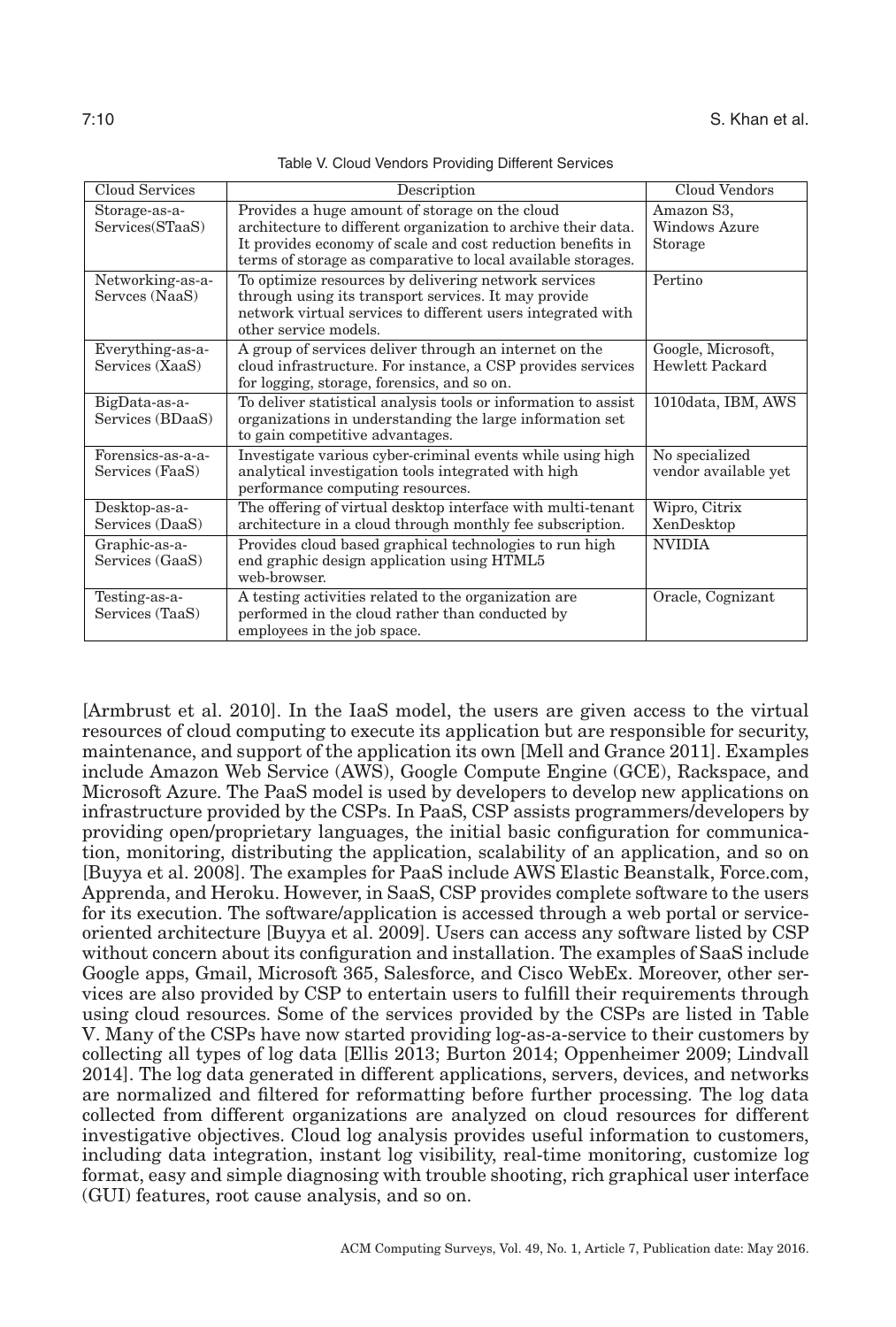## **2.3. Digital Forensics**

Digital forensics is the process to identify digital artifacts for investigating malicious behaviors of the attacker [\[Chung et al. 2012\]](#page-38-13). Malicious behaviors of the attacker compromise secret credentials of the user by exploiting its privacy by monitoring, altering, deleting, and copying data on different devices [\[Casey 2009\]](#page-38-14). The origin of attackers has to be investigated to prevent malicious behaviors from exploiting legitimate user data. Several digital forensics process models have been proposed to perform digital investigations in different research aspects that includes military, business, law enforcement, and various industries. Nevertheless, different researchers have proposed different digital forensics models. However, the National Institute of Standard and Technology (NIST) has presented four general phases of digital forensics in their report [\[Kent et al.](#page-39-8) [2006\]](#page-39-8), such as collection, examination, analysis, and reporting.

The collection phase is the initial stage of digital forensics in which digital evidence is collected from digital artifacts. This phase is vital in terms of collecting appropriate evidence; however, incorrect acquisition of evidence will bias the rest of the digital forensics process. In the examination phase, usually massive amounts of collected data are processed to identify forensically sound data that have to be investigated for valuable evidence. The integrity of the data has to be preserved by keeping its originality. The analysis phase is used to analyze data to identify various susceptibilities and malicious behaviors of the attacker in the preserved data collected from the examination phase to determine the root cause of the attack. In most of the cases, live analysis is required to overcome the intensity of the malicious behavior by identifying the root cause of the attack quickly [\[Carrier 2006\]](#page-37-6). The well-known digital forensics tools such as Sleuth Kit, Encase, and Forensic Toolkit (FTK) are used to identify evidence extracted from the register and temporary and deleted files as well as email, cache, cookies, and metadata presented in various devices. Finally, in the reporting phase the results of the analysis phase are compiled in a shape of legal document which has to be presented in the court against the attacker. The report contains information regarding the method used for the analysis, selection of tools and procedures, necessary actions taken in each phase of the investigation, recommendations for improving the forensic process, and various others. The formality of the report varies depends on the investigation situation that takes place.

The log file plays a substantial role in digital forensics to reveal hidden actions of the attacker by recording its sequential steps [\[Chung et al. 2012\]](#page-38-13). It assists investigators in discovering and extracting valuable information, modeling, and analyzing various events performed during the attack. In addition, investigating log files provides valuable insights by providing behavioral patterns of malicious users during their interaction with the system, network, and application. The correlation of log files is considered an important metric in investigating log files in distributed systems such as cloud computing. The correlation of log files contains various events involved in determining relationships between fragments of data, analyzing concealed data, and identifying the significance of the log files from the system, network, application, and filtered log files. Reconstruction of data from the log files and arriving at a conclusion is also considered a part of correlation activities. As a result, log files enhance the trustworthiness and admissibility of evidence in a digital forensics process.

## **3. CLOUD LOG FORENSICS**

<span id="page-10-0"></span>Besides various log services, cloud computing provides forensic services by investigating log data to identify different vulnerabilities and malicious behaviors [\[Taylor](#page-39-9) [et al. 2011\]](#page-39-9). The log data collected by CSPs are stored in a persistent, secure memory for investigating various analytical tools and algorithms to determine different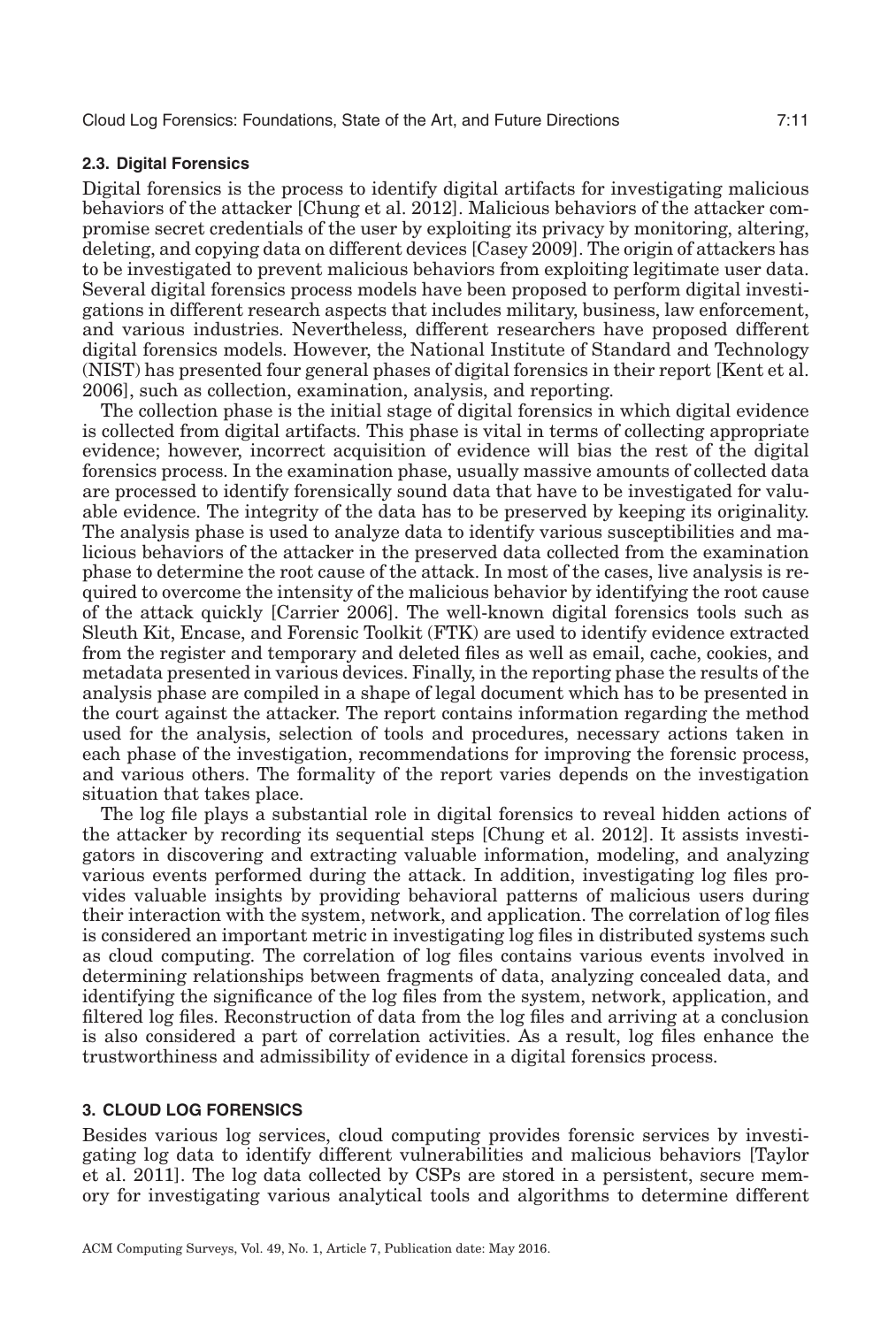<span id="page-11-0"></span>

Fig. 4. Generalized cloud log forensics diagram.

vulnerabilities inside the log files. Users can access their log data in real time by knowing data trends and their behavior with in-depth information. To secure the log data in a cloud, a CSP uses different encryption methods to make the original log data invisible to intruders when they try to gain access [\[Sundareswaran et al. 2012\]](#page-40-6). However, CSPs have to create a level of trustworthiness to satisfy users about securing their log data in cloud computing. High-performance computational resources, huge storage servers, hundreds of analytical tools, expert manpower, a fast communication network, and real-time response make users feel comfortable using cloud log-as-a-service for their log data. Sometimes an organization knows when and where a threat has arisen, but lack of resources does not enable it to completely analyze the situation well, which then becomes costly. Today, large log-as-a-service providers ensure appropriate services for customers, including forensics, to upkeep their log data by responding with analytics, documentation, statistics, trends, charts, and graphs within user-friendly GUI interfaces. According to the Gartner 2015 Magic Quadrant for Security Information and Event Management (SIEM), Splunk and LogRhythm are considered market leaders in data security intelligence that also provides comprehensive log management services to their clients.

Cloud computing not only provides log forensic services for log files collected from outside the cloud but also incorporates forensic services for log files collected from devices, system, operating systems, virtual machines, networks, and other resources inside the cloud. For instance, the execution of an application running on an application server is logged by the CSP, or an image of a virtual machine on a resource is recorded and stored on a cloud storage resource by a virtual machine user. The generalized concept of CLF is illustrated in Figure [4.](#page-11-0) However, logging in cloud computing is not as easy as logging into a traditional network or system [\[Marty 2011\]](#page-40-7). The difference results from the accessibility to resources. Moreover, each cloud service model has different criteria for logging depending on the data accessibility. For example, a user in an IaaS can easily collect and image virtual machine data while a user executing an application in a SaaS cannot access application logs due to restriction provided by the CSP [Sang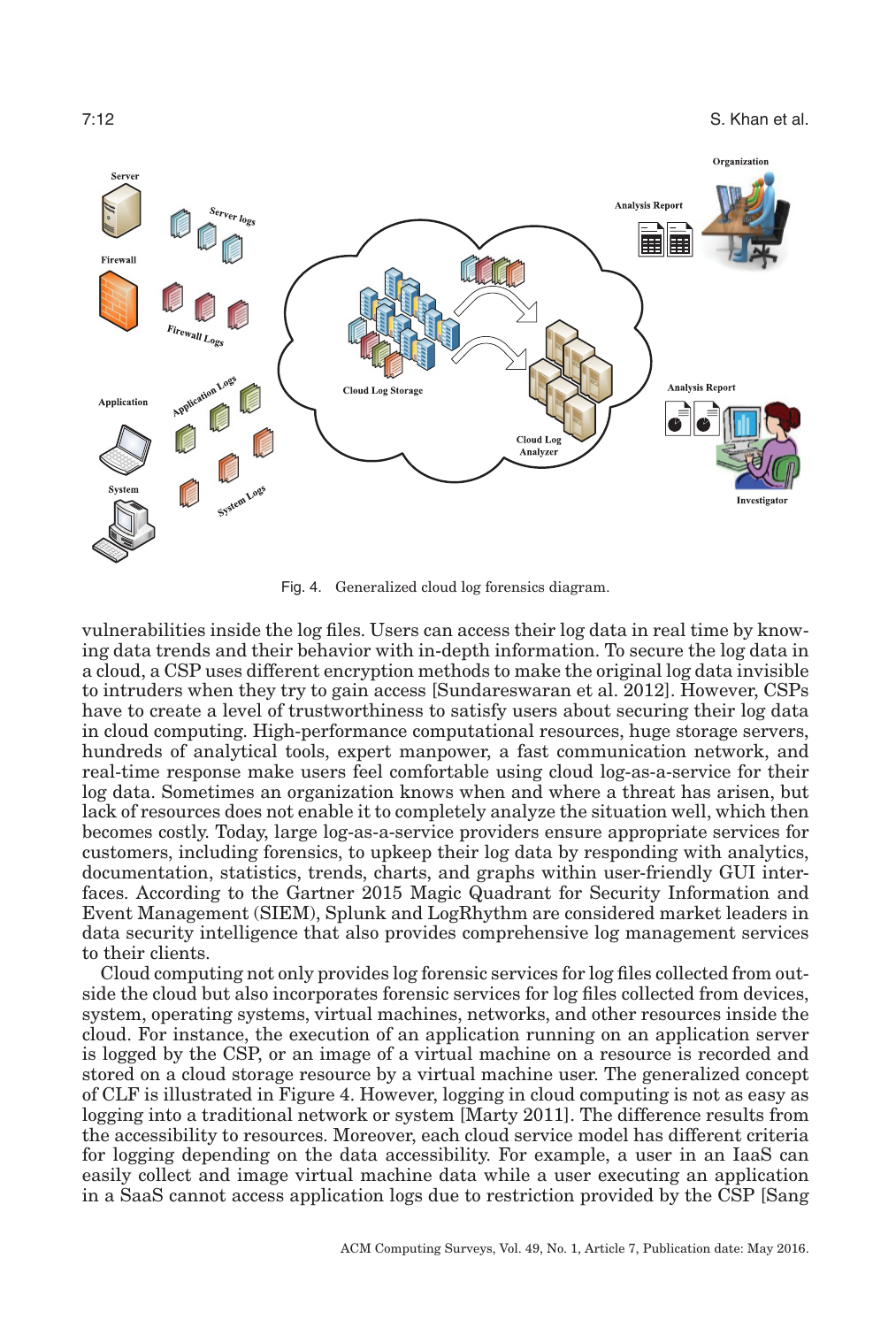2013]. The application log data are collected by the CSP that is provided to the user or investigator on the legal approval mentioned in the Service Level Agreement (SLA) between the two parties. In cloud computing, logs are mainly generated by the CSP and investigators are provided limited access to them. The dependency on the CSP makes the investigation process of identifying the root-cause problems of vulnerabilities, along a specified time line more complicated for investigators. Researchers now mainly focus to minimize the dependency on CSP in investigating cloud logs data in cloud computing.

The importance of CLF is increasing due to the number of problems connected with the log investigation in the cloud [\[Birk 2011\]](#page-38-15). Such problems include decentralization, accessibility, storage, retention, availability, and the random log formats of the log files. The forensic investigator faces the problem of decentralization of log files due to multiple servers [\[Shams et al. 2013\]](#page-41-4). The decentralization of cloud log files creates accessibility problems, such as how an investigator should access all log files stored on multiple servers at multiple locations of a single application. Log retention is also a problem for the forensic investigator in terms of knowing how long a log file should be retained to be useful for log analysis [\[Popovic and Hocenski 2010\]](#page-39-10). However, log retention policy depends on CSP policies and the SLA with users, organizations, and enterprises. Similarly, the volatile nature of cloud resources (such as virtual machines assigned to users for a specific period of time) makes log files available for shorter periods of time. For instance, an application's log data disappears on the completion of an application in the PaaS service model. Moreover, log files generated at different places and having different log formats make the investigation process complicated for the investigator in terms of analyzing the log data efficiently [\[Ruan et al. 2011\]](#page-39-4). Consequently, researches have started working on the aforementioned problems, but no one has come up with a comprehensive solution or standard until today.

## **3.1. Cloud Log Forensics: State of the Art**

In this section, we classify state-of-the-art cloud log forensics into three main groups as follows: investigation, synchronization, and security. Each group is further compared with different characteristics that include objective, method, solution, setup, tools, and target logs. The objective characteristics highlight the main goal of the proposed solution; method characteristics explain the approach used in the solution; solution characteristics direct us towards an outcome; setup characteristics describe the infrastructure used to test the proposed solution; tools characteristics points to the application and package used in the experiment; and target logs characteristics indicate the types of logs used for the experiments. Based on the aforementioned characteristics, various CLF research literature is listed in Table [VI.](#page-13-0)

3.1.1. Investigation. The investigation is the primary aim of the CLF to find vulnerabilities present in cloud log files. Vulnerabilities present in cloud log files due to inadequate log management or have been generated by malicious cloud users to further exploit log files for different attacks. Currently, various research has been conducted to investigate cloud log files.

In [Marty \[2011\],](#page-40-7) a logging framework is proposed to make sure the significant information generated and collected for investigators in conducting log forensics. Ensuring significant information makes the investigation process quick and efficient. In [Thorpe](#page-41-5) [et al. \[2013a\],](#page-41-5) CLF service oriented architecture (SOA) framework is proposed to reconstruct various events occur in VM hosts, cloud platforms, and applications. The reconstruction of events assists the security team to identify malicious activities performed by the attacker during its attack. In [Patrascu and Patriciu \[2014\],](#page-37-7) a cloud logging forensics architecture is proposed to monitoring user activities in cloud computing.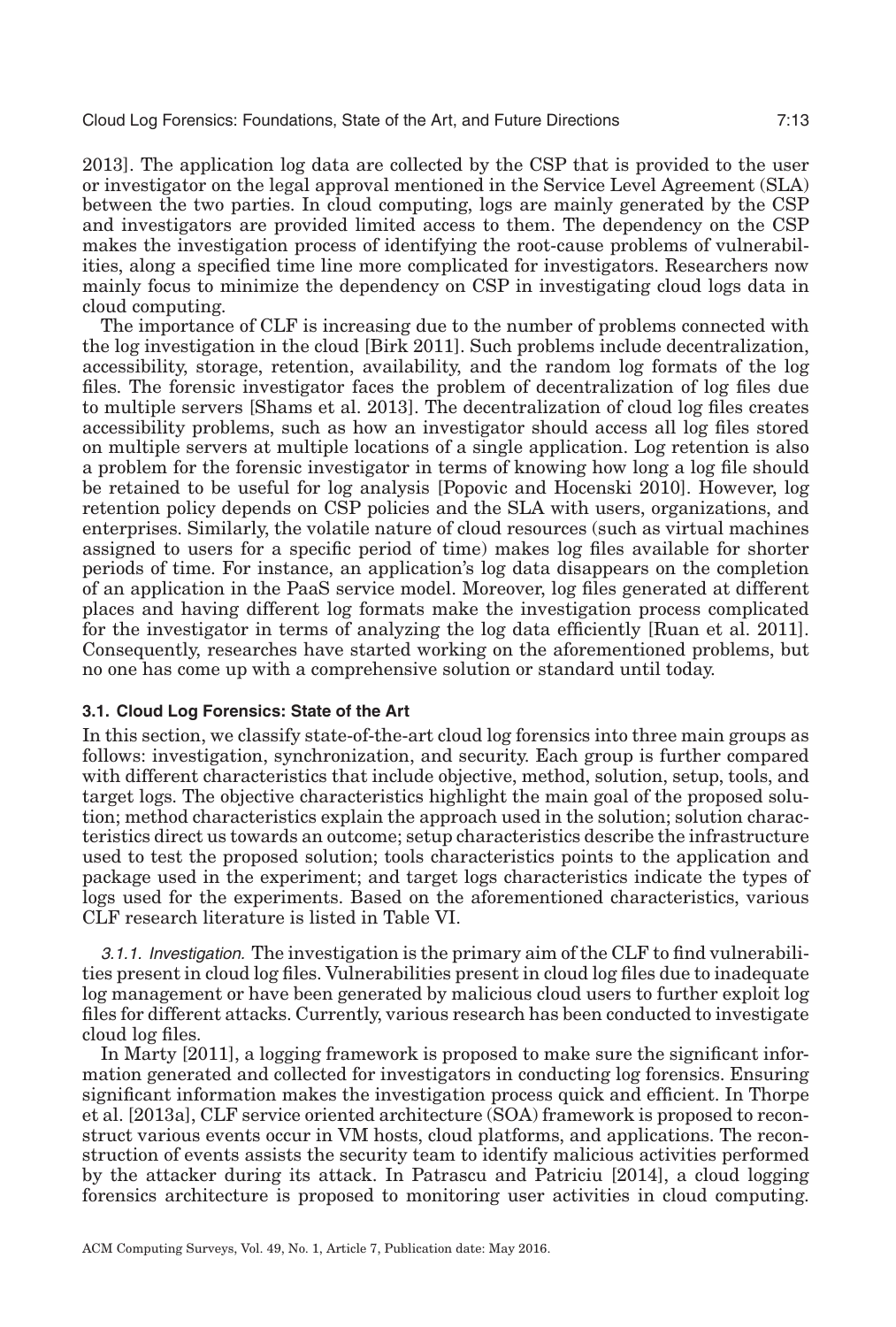<span id="page-13-0"></span>

| ī                                                                           |
|-----------------------------------------------------------------------------|
| í<br>١                                                                      |
| ï                                                                           |
| $\mathbf$                                                                   |
| $\frac{1}{2}$<br>֧֢ׅ֧֢ׅ֧֧֧֚֚֚֚֚֚֚֚֚֚֚֚֚֚֚֚֚֚֚֚֚֚֚֚֡֓֝֬֓֓ <b>֓</b><br>I<br>Ó |
|                                                                             |
|                                                                             |

| Classification  | Objective                                                 | Method                                           | Solution                                  | Setup         | Tools                                   | Target logs            | References                        |
|-----------------|-----------------------------------------------------------|--------------------------------------------------|-------------------------------------------|---------------|-----------------------------------------|------------------------|-----------------------------------|
| Investigation   | ensure the<br>proactive<br>To provide a<br>approach to    | Implementation<br>of application<br>logs in SaaS | setup on top of<br>Three-tiered<br>cloud  | Testbed       | Apache, MySQL<br>JavaScript,<br>Django, | Application<br>$log$ s | Marty 2011                        |
|                 | generation of logging for<br>forensic investigation       |                                                  | infrastructure                            |               |                                         |                        |                                   |
|                 | Investigation of cloud logs                               | Cloud actor                                      | Cloud audit                               | Theoretical   | <b>N/A</b>                              | Various logs           | [Thorpe et al                     |
|                 | service oriented architecture.<br>based on forensic-based | interaction<br>scenario                          | framework<br>forensic                     | Explanation   |                                         |                        | 2013a                             |
|                 | Solution to assist                                        | Cloud logging                                    | Layer based                               | Testbed       | Apache HTTP                             | VM logs                | [Patrascu and                     |
|                 | investigators to monitor user<br>activities in            | architecture                                     | forensic                                  |               | server,                                 |                        | Patriciu 2014]                    |
|                 | cloud computing                                           |                                                  |                                           |               | PostgreSQL                              |                        |                                   |
|                 | To monitoring file access and<br>transfers within cloud   | File-centric<br>Flogger: A                       | life-cycle on<br>logging file             | Testbed       | PostgreSQL 9.0,<br>MonetDB              | VM logs,<br>physical   | ಸ<br>Ryan et<br>2011a             |
|                 | computing through<br>centralize logger                    | logger                                           | both VMs and                              |               |                                         | machine logs           |                                   |
|                 |                                                           |                                                  | PMs                                       |               |                                         |                        |                                   |
| Synchronization | $1$ VM $\log$<br>To establish                             | Formal                                           | Transformation                            | VMWare essx3i | <b>N/A</b>                              | VM logs                | [Thorpe et al                     |
|                 | synchronization                                           | constraints                                      | mapping                                   | Data Center   |                                         |                        | 2011c                             |
|                 | Synchronization of VM logs                                | Formal                                           | Global VM log                             | VMWare essx3i | <b>N/A</b>                              | VM logs                | Thorpe et al                      |
|                 | ime zones such<br>in different t                          | temporal                                         | auditor                                   | Data Center   |                                         |                        | 2011d]                            |
|                 | as non-native VM                                          | mechanism                                        |                                           |               |                                         |                        |                                   |
|                 | environment                                               |                                                  |                                           |               |                                         |                        |                                   |
|                 | Synchronization of log                                    | Formal parame-                                   | Synchronized                              | VMWare essx3i | Global virtual                          | Hypervisor             | Thorpe et al<br>2012 <sub>b</sub> |
|                 | events in distributed forensic                            | terization                                       | log event                                 | Data Center   | machine log                             | System logs            |                                   |
|                 | computes cloud database<br>environment                    |                                                  | composition                               |               | auditor                                 |                        |                                   |
| Security        | Securely transfer logs from                               | Replacing                                        | Writing                                   | Testbed       | <b>N/A</b>                              | VM logs                | Sato and                          |
|                 | one VM to another VM to<br>tampering<br>protect from      | library in the<br>NИ                             | additional code<br>to $\it{libc}$ library |               |                                         |                        | Yamauchi 2013]                    |
|                 | Provide confidentiality and                               | Schematic                                        | Past log proof                            | Prototype     | OpenStack,                              | VM logs,               | Shams et al.                      |
|                 | e cloud user data<br>privacy of th                        | description                                      | generation and<br>verification            |               | Snort                                   | access log<br>Network  | 2013                              |
|                 | Execute queries on cloud logs                             | Homomorphic                                      | Anonymous tag                             | Prototype     | Log generator                           | Various logs           | [Prabha et al                     |
|                 | without effecting                                         | encryption                                       | generation                                |               | Self developed                          |                        | 2014]                             |
|                 | confidentiality and privacy                               | scheme                                           |                                           |               |                                         |                        |                                   |
|                 | To apply secure logging                                   | Forensics                                        | System &                                  | Programming   | Development of                          | Various logs           | [Shams et al                      |
|                 | guiggol yna ac<br>mechanism                               | Aware                                            | application                               | development   | FAL compiler                            |                        | 2014]                             |
|                 | mechanism                                                 | Language (FAL)                                   | logging                                   |               | using LISA                              |                        |                                   |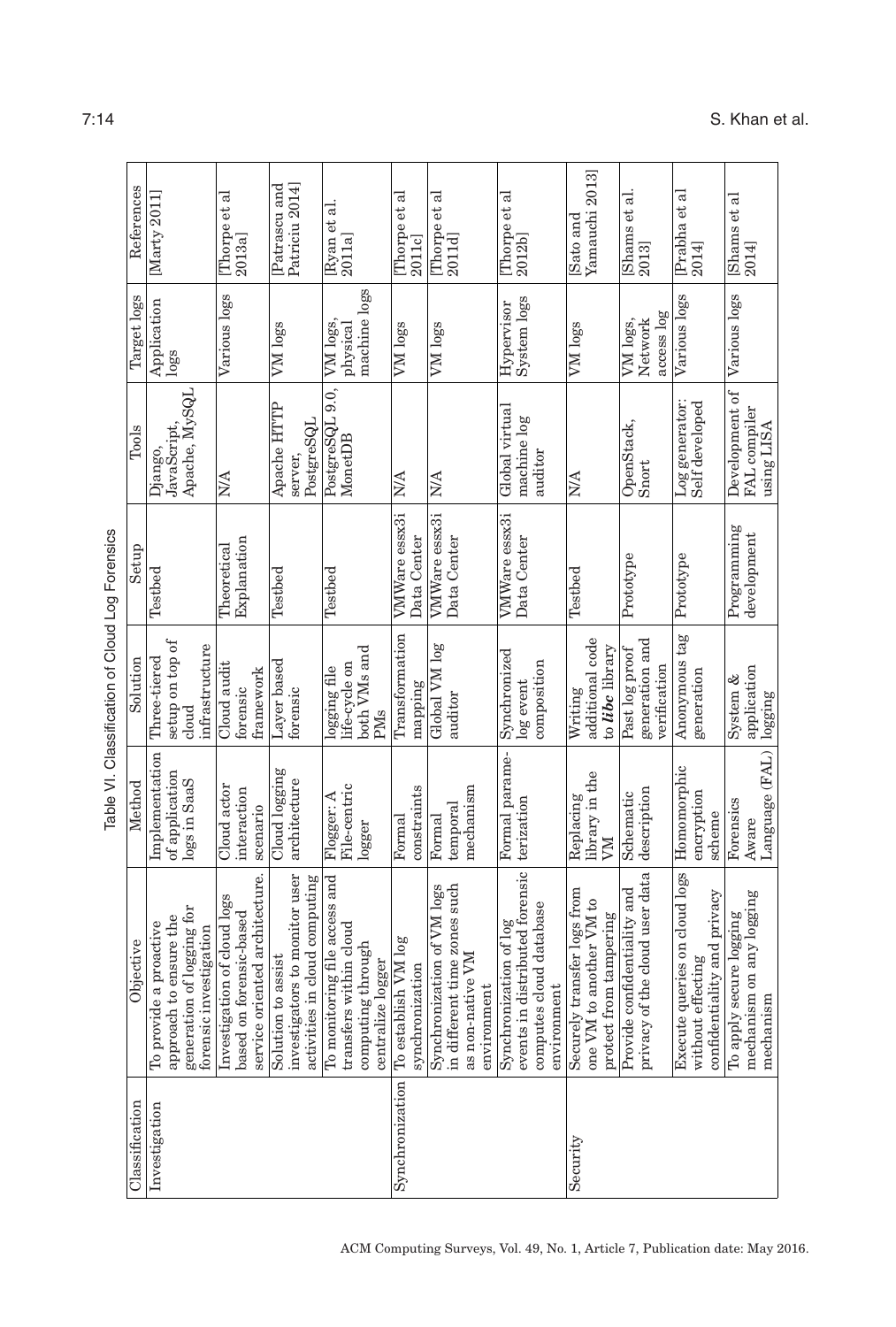#### Cloud Log Forensics: Foundations, State of the Art, and Future Directions 7:15

The layer-based architecture is used to watch each event in different layer by dividing monitoring responsibilities among the layers which helps to traceback malicious behavior easily during the investigation process. In [Ryan et al. \[2011a\],](#page-39-11) a distributed file-centric Physical Machine (PM) and VM-based logger (Flogger) is proposed to monitor the file operations in cloud computing. The Flogger collects logs from the PM and VM to deliver insight about the files accessed in the cloud. The comprehensive log information provided by the Flogger helps to identify the provenance of the files used by malicious users through analyzing events in the log files.

3.1.2. Synchronization. Synchronization of cloud log files offers consistency in the log data placed at different locations in cloud computing. The consistency of log data in different log files assists forensic investigators to check the modifications made by the attacker during the attack. Inconsistent log files may give biased results in the investigation and will not lead to the real source of the attack. Various research has been conducted on synchronizing cloud log files to offer a reliable platform for CLF.

In [Thorpe et al. \[2011c\],](#page-40-8) transformation mapping using formal mathematical definition provides for VM log synchronization in resulting data quality assurance and, invariably, security. In [Thorpe et al. \[2011d\],](#page-40-9) a software-based global virtual machine log auditor is developed to synchronize virtual server logs in distinct time zones in a non-VM environment. The auditor used point-based and interval-based temporal data models to discuss synchronization in log files that aid investigation for malicious log files and data migration in distinct time zones of cloud computing. In [Thorpe et al.](#page-41-6) [\[2012b\],](#page-41-6) a formal parameterization context is used in a VM cloud environment to help forensic investigator in using synchronized VM logs as a source of credible evidence against malicious acts. Synchronization of event composition in VM logs from different cloud sources is performed through binary operators such as disjunction, conjunction, and sequence. As a result, composite events of different VM logs provide enough information to identify real sources of the attack.

3.1.3. Security. Malicious users are more interested in tempering the data in cloud log files because of recorded events that may trace back to the origin of the attacks [\[Khan](#page-40-10) [et al. 2016\]](#page-40-10). Securing cloud log files from the malicious users is a drastic challenge. The multiple and heterogeneous resources, distributed infrastructures, virtual networks, decentralized controls, and massive amount of data in cloud computing makes it more difficult to secure cloud log files. However, researchers have been motivated to think of a significant problem that has to be addressed otherwise, will create hurdles for CLF in identifying real sources of the attack.

In [Sato and Yamauchi \[2013\],](#page-39-12) VM logs files are transferred in a secure way from one VM to another VM by modifying the library *"libc"* in the Linux and FreeBSD operating systems. Usually, VM log file is collected by VM introspection that is not optimized for log protection. Once the VM request for the log file, the Virtual Machine Monitor (VMM) takes out the logs from the kernel space and sends it to the SYSLOG daemon. The kernel-level malware attacks cannot temper the log files in the SYSLOG daemon. Therefore, the proposed solution assists CLF to investigate VM logs in a secured and trusted place. In [Shams et al. \[2013\],](#page-41-4) a secure logging-as-a-service is provided to the forensic investigators while ensuring confidentiality and the integrity of the VM logs. The integrity of VM logs is kept by using Proof of Past Log (PPL) and the Log Chain (LC). The PPL provides a temper-evident scheme to prevent malicious use of altering the log files, while the LC maintains the verification of the correct sequence for the cloud log files offered by the CSP. The forensic investigator is assisted to has preserve cloud log files for the CLF to investigate the malicious behaviors. In [Prabha et al. \[2014\],](#page-39-13) a homomorphic encryption scheme is used to encrypt the cloud log files to hide data from malicious users. However, cloud operation can be performed on encrypted log data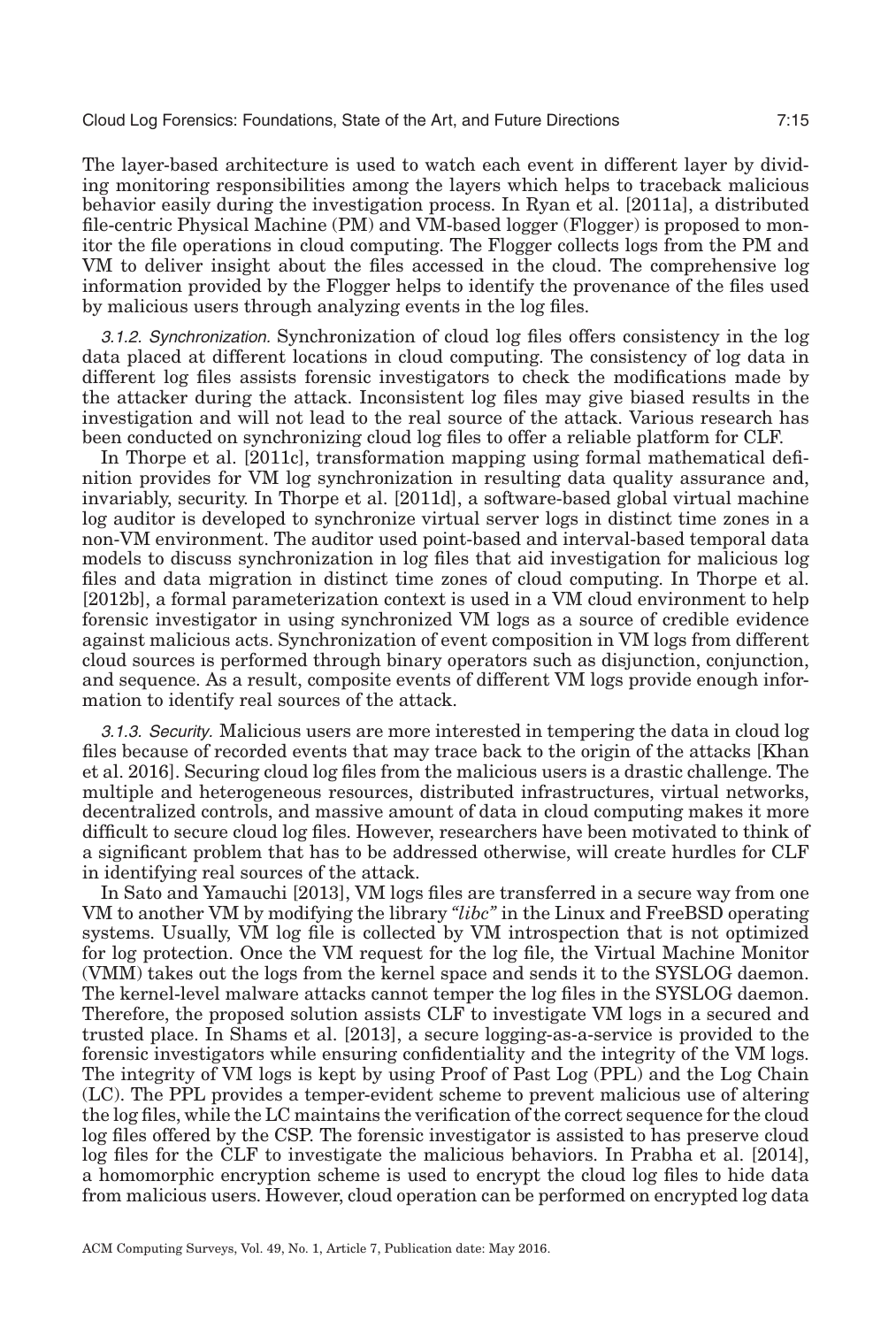without exploiting confidentiality and privacy of the legitimate user data [\[Khan et al.](#page-40-11) [2015\]](#page-40-11). The forensic investigators are confirmed about originality of the log files because log files are encrypted before sending them. It helps in identifying the real source of the attacks through analyzing different logs from the cloud on the detection of malicious events. In [Shams et al. \[2014\],](#page-41-4) Forensics Aware Language (FAL), a domain-specific language, is developed, which is applied to secure logging of any log format. FAL uses hashing to get integrity of the log files. The integrity of cloud log files facilitates CLF to have correct evidence extracted from the original log files. Moreover, using FAL, own log structure can be defined and is parsed to the log file based on the defined log structure. This feature helps forensic investigators to overcome the problem of heterogeneity of log formats faced during their investigation process.

### **4. LOG-AS-A-SERVICE: CLOUD LOG MANAGEMENT**

<span id="page-15-0"></span>Logs are records for capturing various events occurring in a system, network, or process along a specified timeline [\[Chuvakin et al. 2013\]](#page-37-0). Each record in the log specifies information related to the sequential steps occurring during the time of system, network, or process execution. The increase in various logs makes organizations adopt log management for the appropriate handling of logs within the existing infrastructure. However, the increased size, number, and frequency of logs make it difficult for an organization to manage logs within the context of scarce resources, administrative staff, and security approaches.

The best option to cope with the aforementioned problems is to use the "log-as-aservice" services of cloud computing [\[Abbadi 2014\]](#page-38-16). Nowadays, many organizations use the log services of a CSP to simplify their log management. The CSP log-as-a-service assists organizations in managing logs, such as integration of operational log data from various locations, instant log visibility, monitoring of logs in real time, search and filter log data, and much more. Organizations use log-as-a-service services by simply passing different logs to a CSP for managing inside the cloud infrastructure. The log files are transferred to the cloud in different ways depending on log management of the CSP. For instance, Logentries provides customers with multiple options to send their log data to the cloud server, that is, agent-based logging, SYSLOG forwarding, application-based logging, and token-based logging. Agent-based logging contains lightweight agents installed on the client side provided by Logentries to automatically collect and send log files to the cloud servers. SYSLOG forwarding uses an operating system logs forwarder to send log files to the cloud servers. Application-based logging is performed through in-application logging provided to collect logs using different programming languages. Token-based logging provides integrated multiple log instances from different places into a single container in the Logentries user interface. This method is used for large organizations that have to log data from different distributed locations. The CSP provides different log analyses for the organization while using high computational resources, high potential analytical tools, and cloud resources. The CSP uses high computational resources by combining thousands of computers in different data centers. For instance, Amazon used 26,496 CPU cores, 106TB of memory, and a 10Gbit Ethernet interconnect to build a high computational cluster. Similarly, high potential analytical tools such as sumo logic, event tracker, Scalyr, and others are used by CSP to perform in-depth log analysis in providing useful information to their customers. The log-as-a-service saves the time, cost, and experts required by an organization to analyze the log data. The subsequent section explains some of the CSPs that provide log-as-a-service to users and organizations from different perspectives. A brief description about the comparison of CSP log-as-a-service is described in Table [VIII.](#page-19-1)

The comparison of CSPs providing log-as-a-service has been done according to various parameters that highlight the core competency of each. The comparison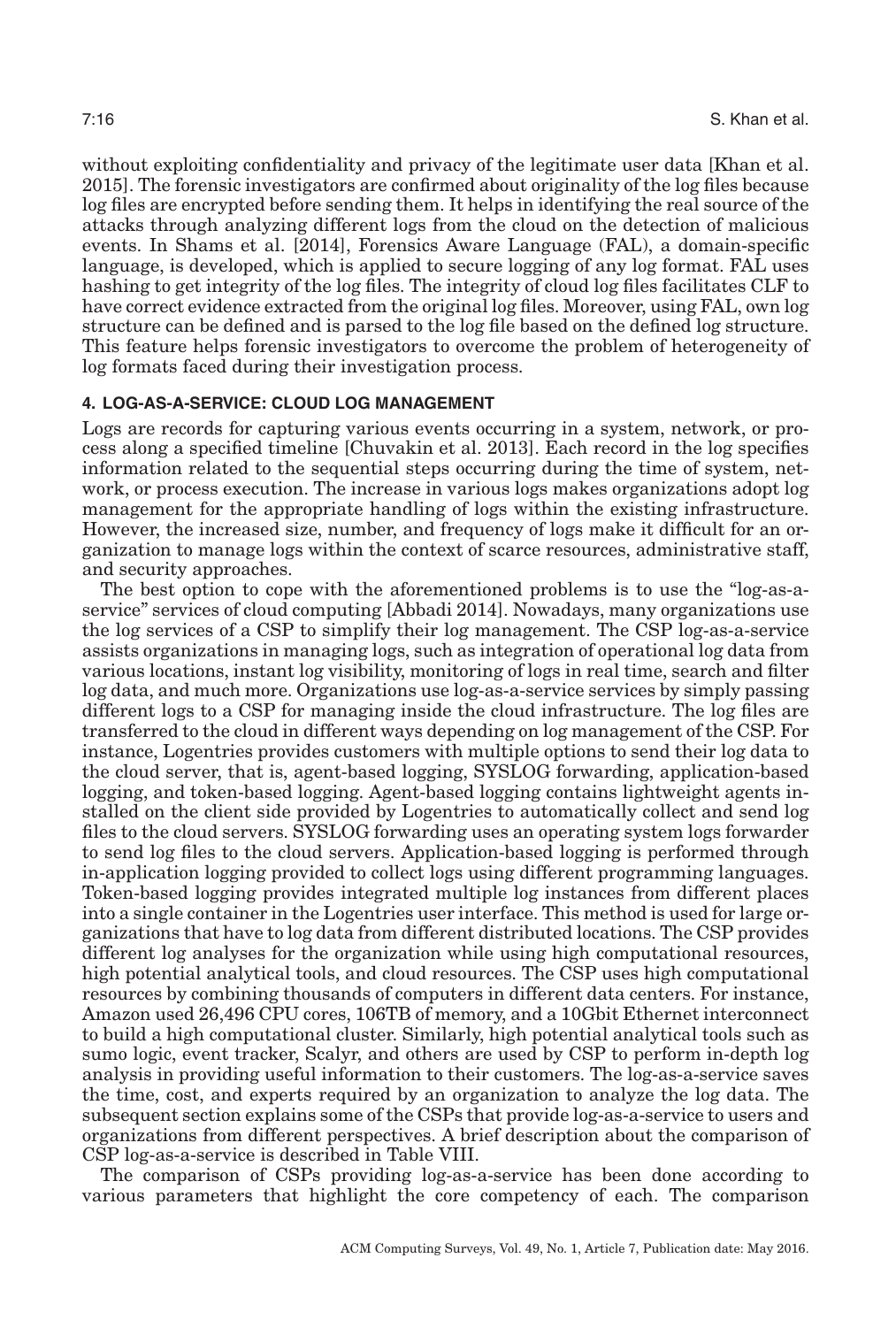| Comparison      | Description                                                                                                                                               |
|-----------------|-----------------------------------------------------------------------------------------------------------------------------------------------------------|
| Forensic        | Investigation facilities provided by CSP to analyze log files for<br>various vulnerabilities.                                                             |
| Access          | Users freely contribute to the log-as-a-services through accessing<br>open source codes or it is restricted by CSPs to having<br>commercialized licenses. |
| Price           | Indicates either the log-as-a-services are freely provided by CSPs<br>to their clients or they charge an amount to provide the logging<br>services.       |
| Mobile Platform | Log-as-a-services provided by CSPs is accessible on mobile<br>devices using mobile applications.                                                          |
| Custom logging  | A facility provided by CSPs for its users to modify log files<br>content based on their requirements.                                                     |
| Crash logging   | Services provided by CSPs to restore log files from its previous<br>saved state upon crashes of log files.                                                |
| Dashboard       | The GUI provided by CSPs to facilitate users in accessing log<br>analytics through graphs, charts, and statistical results.                               |
| Log format      | The CSP provides single or multiple log formats to make log files.                                                                                        |
| Encryption      | The log data is secured in log files.                                                                                                                     |
| Security        | Secure channel provided for users by CSPs to access log files in<br>the cloud.                                                                            |
| Advantages      | The core benefits provided by CSPs to users in terms of log<br>services.                                                                                  |
| Capacity        | The volume limit provided by the CSP to log the data in log files.                                                                                        |
| OS support      | An operating system used by CSPs in providing log-as-a-services<br>to different users.                                                                    |
| Installation    | Level of efforts is required by the users to configure<br>log-as-a-services acquired from the CSP.                                                        |

<span id="page-16-0"></span>Table VII. Description of the Parameters Used to Compare the Log-As-A-Services Solutions

parameters include forensic, access, price, mobile platform, custom logging, crash logging, dashboard, log format, encryption, security, advantages, capacity, OS support, and installation, which are briefly described in Table [VII.](#page-16-0) The forensic parameter indicates the investigation facility provided by CSPs to their users in terms of log records. As shown in Table [VII,](#page-16-0) the CSPs provide forensic investigation for the detection of any intrusion and vulnerability found in the various log records. The access parameter indicates whether the log-as-a-service is an open source or whether it is provided under a proprietary trademark. The price parameter helps users to know whether the log-as-a-service provided by the CSP is paid for or free (free trial). The mobile platform parameter shows the mobile operating systems supported by the various CSPs for their log-as-a-service such as iOS or Android. The custom logging parameter indicates that users can decide what should be included in the log file to fulfill their requirements [\[Samudra 2005\]](#page-38-17). Therefore, different users can have different log fields in their log files. Similarly, the crash logging parameter specifies the logging facility which captures the current state of the system before the system goes down (crashes) [\[Yang et al. 2014\]](#page-39-14). Crash logging is very useful in a situation where the system frequently crashes. The dashboard parameter shows the GUI provided by the CSP to view log data analysis in an easy and simple way. Log format parameter indicates what types of log format access are allowed by the CSP to log data. For instance, does it provide a single log format or customized log format according to users' requirements, where users can build their own log format. The encryption parameter indicates the encryption algorithms applied to log data to protect it from different attackers. Similarly, the security parameter shows the secure access provided by the CSP to users' log data in the cloud. The advantages parameter indicates the core competency services of the CSP in providing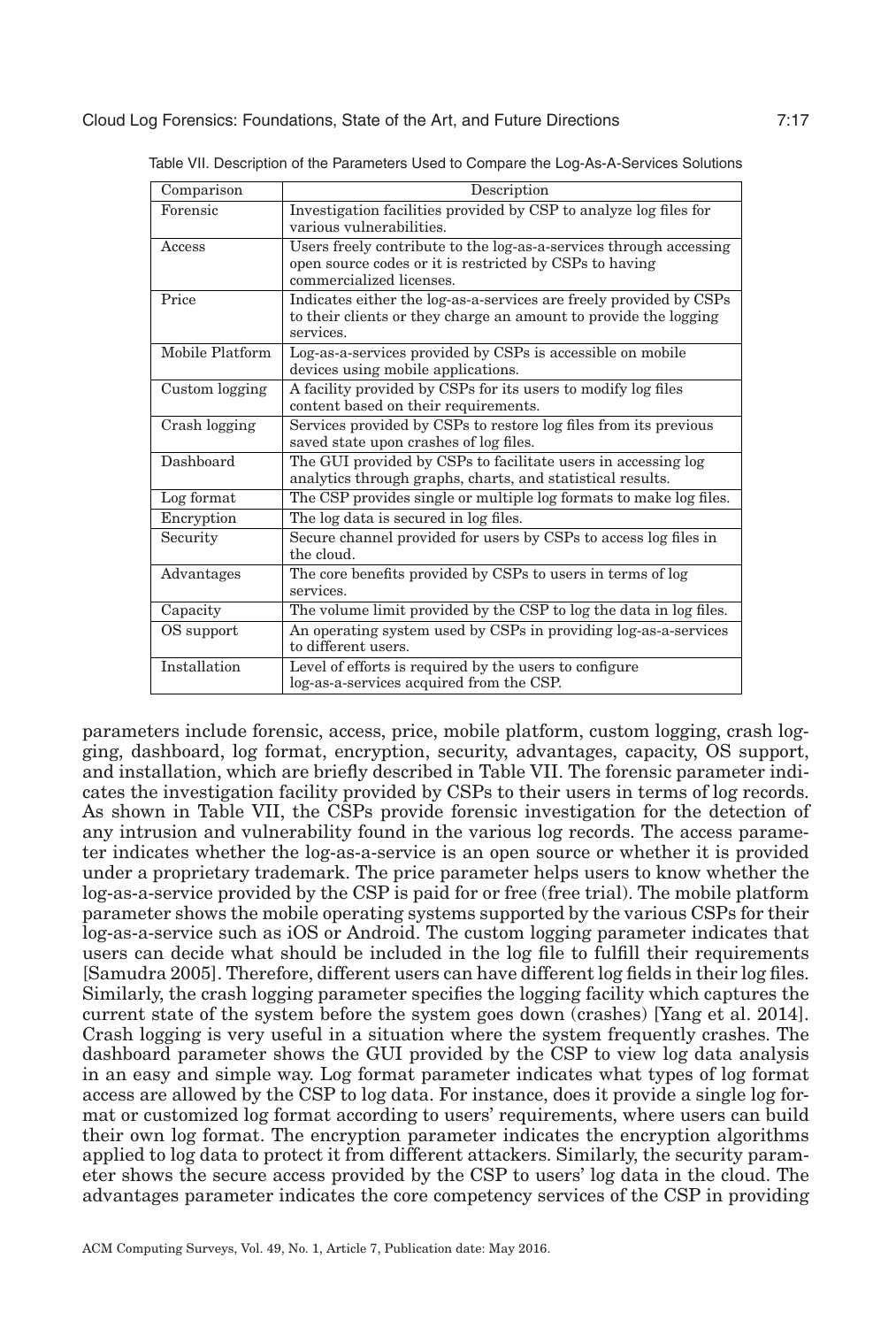log management services to users. The capacity parameter highlights the volume of log data managed by the CSP. The OS support parameter indicates the operating systems supported by the CSP for the log-as-a-service. The installation parameter shows the level of difficulty in installing and configuring the CSP log-as-a-service client.

## **4.1. IBM Smart Cloud Analytics**

IBM Smart Cloud analytics are a log analysis framework that uses the IBM cloud infrastructure to analyze the operational data of an enterprise integrated with various sources [\[Ellis 2013\]](#page-39-5). It helps in identifying, isolating, analyzing, and resolving operational data related issues associated with logs, support documents, events, and metrics. Moreover, it reduces the processing time needed to perform root-cause analysis by implementing quick search, filter, and visualization of the data in a single application interface. Various logs, including Web logs, Windows logs, Syslogs, and Delimiter Separated Value (DSV) logs, are integrated with significant log services to perform accurate and quick log analysis. For instance, Logstash, an open-source log management, integrates with different type of logs collected at different locations, provides centralized processing of log data, normalizes various data and schemas, extends customize log formats, and adds a plugin for customize data sources [Sissel 2014]. Therefore, Logstash provides an accurate and quick log analysis of the log files collected from distributed locations. IBM SmartCloud analytics-log analysis incorporates more features that make it one of the premier log-as-a-service providers in the market, with improved service availability, decreased mean time for repair, dynamic warning messages, separation of issues related to specific domains, rapid index search, and visualized search results.

## **4.2. Papertrail**

Papertrail provides log-as-a-service to users via browsers, API, and the command line interface [\[Lindvall 2014\]](#page-38-12). Papertrail's main objective is to provide hosted log management for various log data integrated from different sources, including SYSLOG, text log files, apache, MySQL, windows events, routers, and firewalls. The text log files are treated by Papertrail using file systems that are inaccessible via command line, web, or email. The required data in the text log files are isolated and distributed on multiple applications, systems, and directories for instant processing and security purposes. Papertrail ensures the security of log data by providing TLS encryption and certification-based verification for the destination host. At the end of each day, Papertrail automatically archives log messages and metadata to Amazon S3 and provides an optional choice for users to store one copy in the bucket that is provided. A user has full access to view the log record in the provided bucket, which is controlled by AWS. The logs created by Papertrail are in Gzip compressed format with tab-separated values, for example: "Tape/Papertrail/logs/98765/dt=2014-12-24/2014-12-24.tsv.gz." The "Tape" is the bucket name, "98765" is the log id, and "dt=2014-12-24" is the date, where " $2014$ -12-24.tsv.gz" is the Gzip compressed file extension with the specified date. Moreover, Papertrail integrates with other services to enhance log management services for their users, that is, Amazon Simple Notification Service [\[Amazon 2015\]](#page-37-8), Boundary [\[Heath](#page-39-15) [2014\]](#page-39-15), GeckoBoard [\[Simon 2014\]](#page-41-7), OpsGenie [\[Mollamustafaoglu 2014\]](#page-37-9), Slack [Butterfield 2014], and others.

## **4.3. Logentries**

Logentries is a cloud-based company from Ireland that provides software services for log management and analysis based on different user demands [\[Burton 2014\]](#page-37-2). The main objective of Logentries is to deliver real-time log analysis outcomes with fewer time delays and greater user satisfaction. Logentries collects different logs and analyzes them through software stacks while using pre-processing steps such as filtration,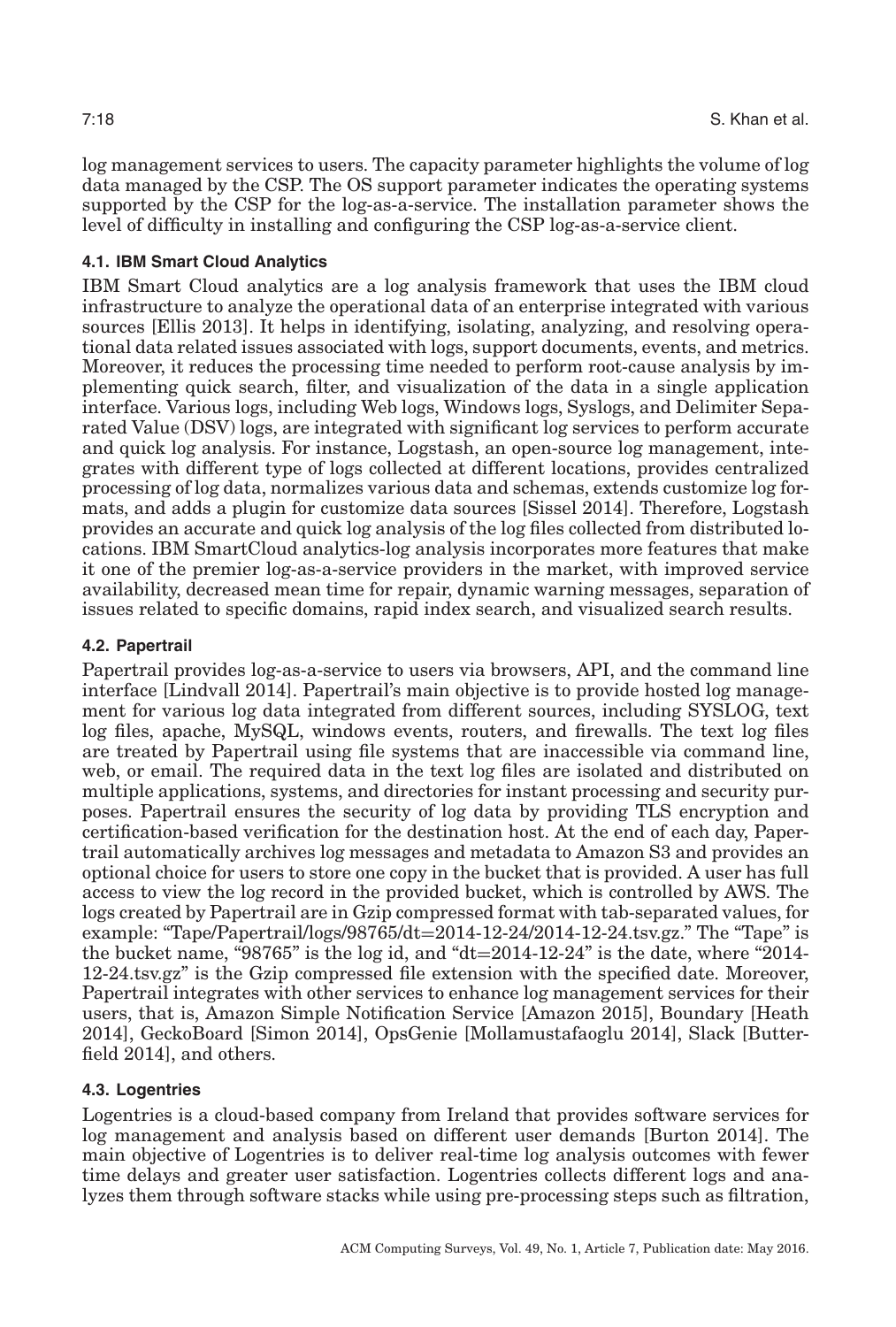correlation, and visualization of log data. The intuitive log search of Logentries assists the user through the writing of simple keywords, regular expressions, and phrases. Logentries provide an anomaly detection facility to determine the changes occurring within the parameters of the search queries from time to time. The multiline graph services of Logentries help users to create a single view for multiple search queries. They assist users, forensic investigators, and enterprise owners to view many search query outcomes in a single interface with organized and structured data. Moreover, Logentries incorporates other framework features to further help the user through delivering well developed services, that is, Django [\[Holovaty 2014\]](#page-37-10), Grails [\[Rocher 2005\]](#page-38-18), node.js [\[Dahl 2014\]](#page-40-12), Sinatra [\[Mizerany 2014\]](#page-37-11), and Heroku [\[Nielsen 2014\]](#page-41-8).

## **4.4. Splunk Storm**

Splunk Storm is a cloud-based log management software that helps users in monitoring, diagnosing, and troubleshooting various cloud applications, executed on different platforms including AWS, Google App Engine, Heroku, Rackspace, and others [\[Baum](#page-39-16) [2014\]](#page-39-16). SplunkStorm gathers machine data generated by servers, websites, applications, as well as click stream data, call records, web transactions, and various network activities. The collected data are sorted to identify and resolve different kinds of application issues. SplunkStorm services help users to perform searches on historical as well as current machine data, filter specific events, link transactions of different application components, correlate data of different data types, determine the trend analysis of various operational parameters, share their own projects with friends and colleagues, and generate reports of data for resolving inside data issues. SplunkStorm is best utilized by developers in terms of generating statistical analysis for applications, analyzing various events through semantic logging, search and squeeze application, and performance bugs. The semantic logging is the method used to create consistent log structures using strongly typed events. The semantic logging makes it easy to query and analyze log data due to its reliable consistent format and structure. Similarly, SplunkStorm also assists in monitoring application availability and performance, monitoring user activities, and identifying risk patterns for various threats such as data leakages and brute-force attacks.

## **4.5. Loggly**

Loggly is a U.S.-based cloud log management service provider that aims to provide easy access with centralized analysis of the log data to their customers [\[Oppenheimer](#page-38-11) [2009\]](#page-38-11). Loggly collects log data directly from various sources or devices, that is, routers, firewalls, servers, storage devices, and different hosts, and generates a visualize reports in real time. Loggly help users to check the status of their applications, websites, and services and how they act according to different time bases. In 2013, Loggly launched its "Generation 2" services to provide new analytical tools, interfaces, point-and-click graphs, advanced searches, automated event parsing, and scaled out architecture to efficiently manage users' data. It is not an easy job for a company to collect and analyze millions of events on a daily basis, which might require huge infrastructure. Loggly even assists customers to view trend analyses of their log data for searching various issues and events by accessing the visualized interface via the web browser. The easy and simple log management services make Loggly a more attractive option among the various cloud-centric application companies. As a result, at the end of the year 2014, Loggly had logged more than 750 billion events, processed more than 250 TB log files, and had more than 21,000 active accounts. The incorporation of value-added services by Loggly attracts customers to use the services for their cloud-based applications to log their data for better operational performance and to determine security-related issues such as threats and risks.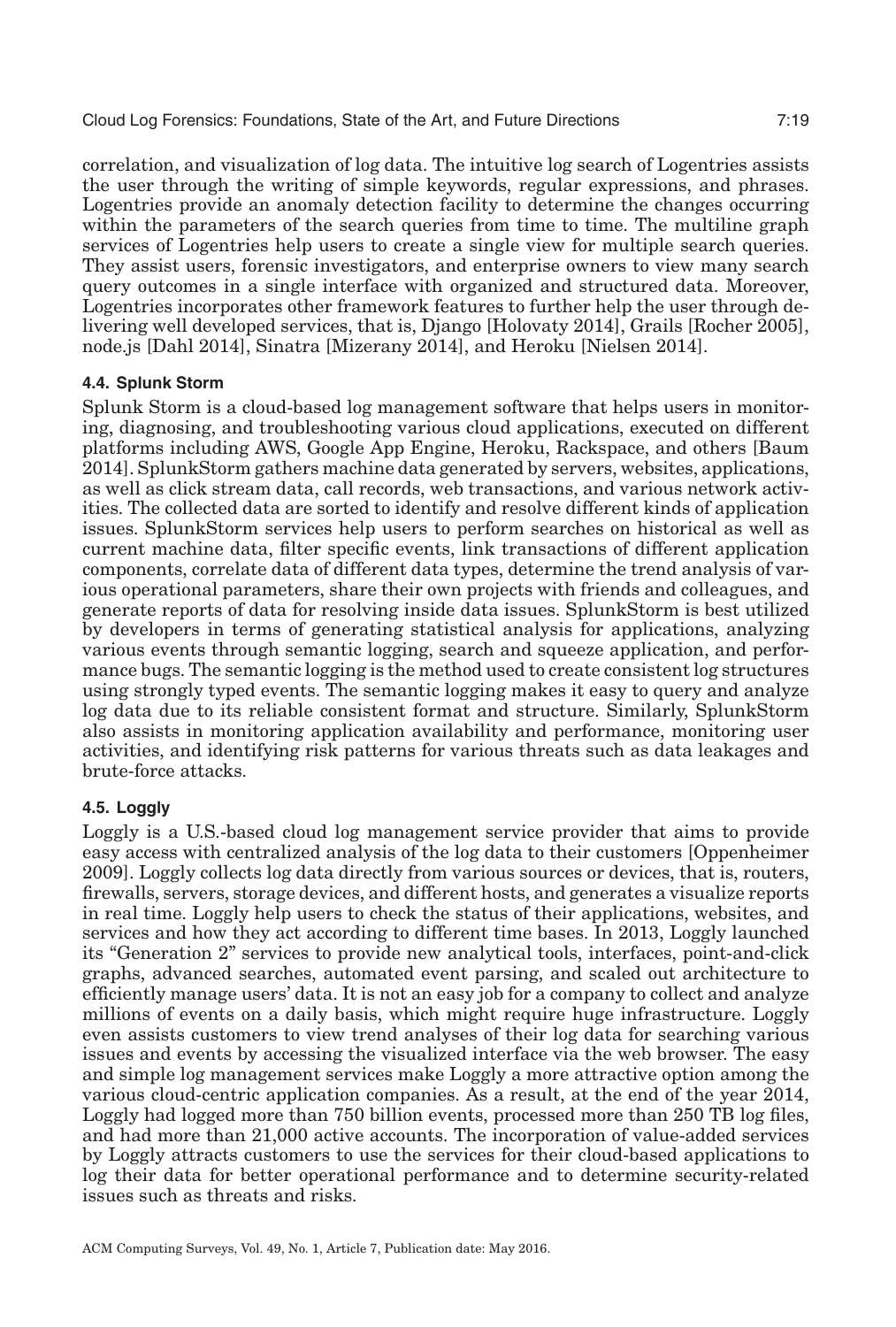<span id="page-19-1"></span>

|                    | <b>IBM</b><br>SmartCloud                  |                                          |                                                                         |                                                 |                                                                               |
|--------------------|-------------------------------------------|------------------------------------------|-------------------------------------------------------------------------|-------------------------------------------------|-------------------------------------------------------------------------------|
| Comparison         | Analytics                                 | Papertrail                               | Logentries                                                              | Splunk Storm                                    | Loggly                                                                        |
| Forensic           | Yes                                       | Yes                                      | Yes                                                                     | Yes                                             | Yes                                                                           |
| Access             | Proprietary                               | Proprietary                              | Proprietary                                                             | Proprietary                                     | Proprietary                                                                   |
| Price              | Paid, 90-day<br>free trial                | Paid, 60-day<br>free trial               | Paid, 30-day<br>free trial                                              | Paid                                            | Paid, 30-day<br>free trails                                                   |
| Mobile<br>Platform | n/a                                       | iOS, Android                             | Android                                                                 | iOS                                             | iOS, Android                                                                  |
| Custom<br>logging  | n/a                                       | Yes                                      | Yes                                                                     | Yes                                             | Yes                                                                           |
| Crash<br>logging   | n/a                                       | n/a                                      | Yes                                                                     | Yes                                             | Yes                                                                           |
| Dashboard          | Yes                                       | Yes                                      | Yes                                                                     | Yes                                             | Yes                                                                           |
| Log format         | Customize                                 | Customize                                | Customize                                                               | Customize                                       | Customize                                                                     |
| Encryption         | Advanced<br>Encryption<br>Standard (AES)  | <b>TLS</b><br>encryption                 | Diffie-<br>Hellman key<br>exchange                                      | Advanced<br>Encryption<br>Standard<br>(AES)     | <b>TLS</b><br>encryption                                                      |
| Security           | <b>SSH Key-based</b><br>authentication    | Certificate-<br>based<br>verification    | Secure Socket<br>Layer                                                  | Third party<br>solution<br>(Meldium,<br>Bitium) | HTTP/S using<br>RESTful API                                                   |
| Advantages         | Root cause<br>analysis, Isolate<br>issues | Instant alerts,<br>long term<br>archives | Anomaly<br>Detection.<br>Multiline<br>graphs,<br>shareable<br>dashboard | Availability,<br>Data privacy<br>and security   | Easy logging<br>without<br>installing<br>agent,<br>streamline log<br>analysis |
| Capacity           | Unlimited                                 | 500GB                                    | Unlimited                                                               | $20$ GB                                         | Unlimited                                                                     |
| OS support         | Red Hat<br>Enterprise<br>Linux Server     | Unix/Linux                               | Windows,<br>Linux, Mac                                                  | Windows,<br>Linux                               | Windows,<br>Linux, Mac                                                        |
| Installation       | Medium                                    | Easy                                     | Easy                                                                    | Medium                                          | Medium                                                                        |

Table VIII. Comparison of Different Cloud Log Service Providers

## **5. USE CASE STUDIES OF A CLOUD LOG FORENSICS**

<span id="page-19-0"></span>Case studies are considered a research strategy to investigate a tool, project, process, system, services, and so on, empirically to determine the effect in a real-life situation [\[Gerring 2007\]](#page-38-19). Here, in this section, we explain five case studies related to CLF provided by various CSPs providing facilities for investigating different logs for vulnerabilities. Table [IX](#page-20-0) highlights the main features of each CSP mentioned in the case studies in terms of delivering CLF.

Each case study is compared with different characteristics such as: (a) case study type, (b) focus, (c) cloud technology, (d) log type, (e) advantage, and (f) outcome. The case-study-type characteristics show the nature of the case study, for example, company oriented. In our case, the focus characteristics contain various objective values of different case studies that include copying HTTP logs into Amazon S3, identifying the root cause of attacks, backing log data, identifying suspicious content, and investigating malware in web pages. The cloud technology characteristics contain various platform values used in case studies that include HP ArcSight Logger, Dynamic Field Explorer (DFE), Elastic Map Reduce (EMR), Amazon S3, and Rackspace.

The HP Arcsight Logger is a log management tool used to collect, store, and analyze machine data from any device, source, and vendor platform. Its build-in rules and report enables monitoring, detection, alerting, and forensic investigation for security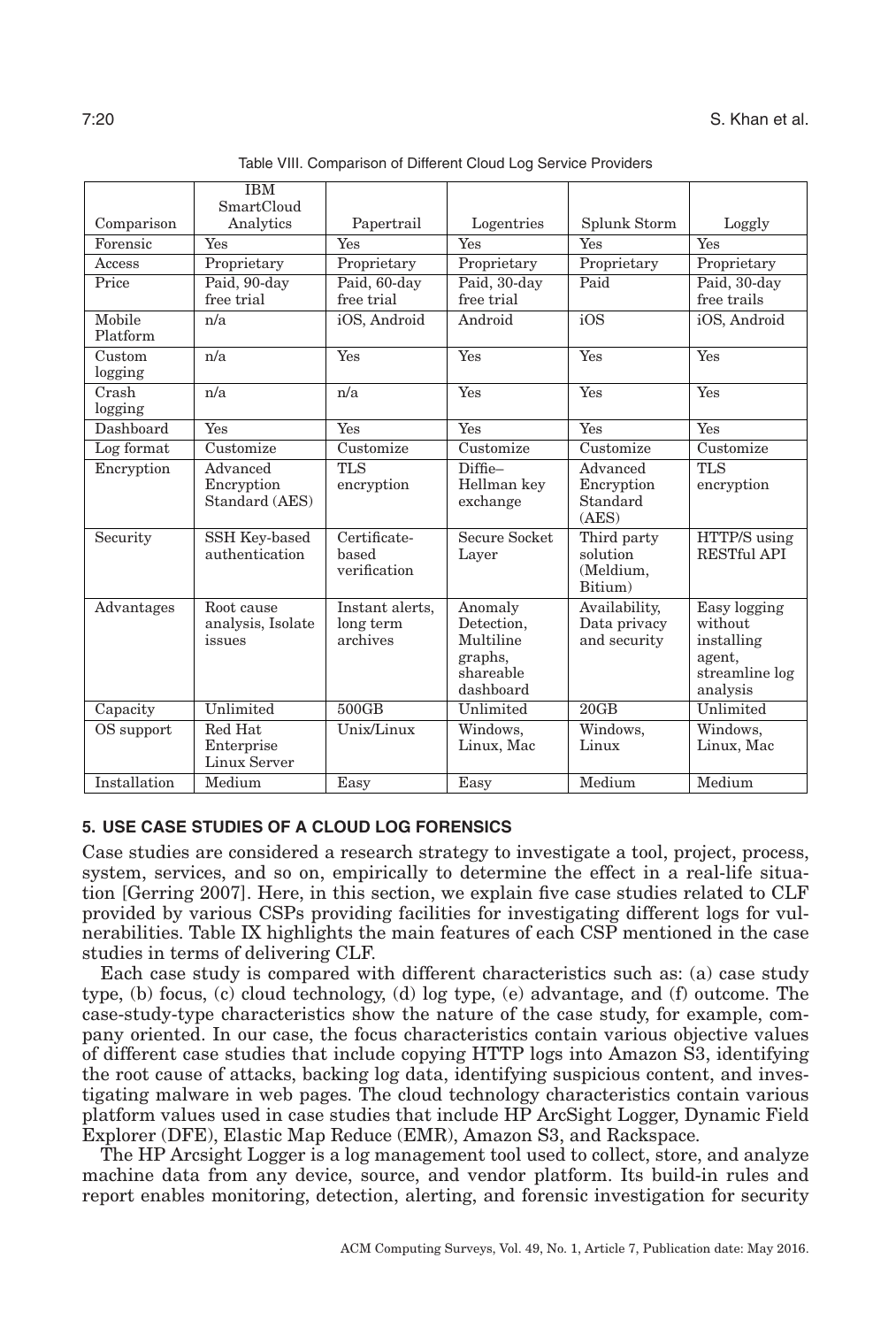<span id="page-20-0"></span>

|                | Case      | Case study         |                      | Cloud      |                |                       |                |              |
|----------------|-----------|--------------------|----------------------|------------|----------------|-----------------------|----------------|--------------|
| S. No          | Study     | type               | Focus                | Technology | Log type       | Advantage             | Outcome        | Reference    |
| $\mathbf{1}$   |           | Heartland Company- | To investigate       | HP         | Network logs,  | Scalability,          | <b>Success</b> | [South 2013] |
|                |           | oriented           | malicious activities | ArcSight   | Server logs    | reduce                |                |              |
|                |           |                    | across entire        | Logger     |                | business risk         |                |              |
|                |           |                    | infrastructure and   |            |                |                       |                |              |
|                |           |                    | overwhelmed them     |            |                |                       |                |              |
|                |           |                    | before they do       |            |                |                       |                |              |
|                |           |                    | damage               |            |                |                       |                |              |
| 2              | Monex     | Company-           | To analyze huge      | Dynamic    | Application    | Quick                 | <b>Success</b> | Beaver       |
|                |           | oriented           | amounts of log data  | Field      | logs           | response,             |                | 2015]        |
|                |           |                    | in a real-time to    | Explorer   |                | Improve               |                |              |
|                |           |                    | determine the root   |            |                | usability             |                |              |
|                |           |                    | cause of the attack  |            |                |                       |                |              |
| 3              | Banca     | Company-           | To investigate root  | HP         | Network logs,  | Comprehensive Success |                | [Stanojevic  |
|                | Intesa    | oriented           | cause of the attack  | ArcSight   | Security logs, | user activity         |                | 20131        |
|                |           |                    | resulting in         | Logger     | Database logs  | monitoring            |                |              |
|                |           |                    | real-time response   |            |                |                       |                |              |
|                |           |                    | to suspicious events |            |                |                       |                |              |
|                |           |                    | and potential        |            |                |                       |                |              |
|                |           |                    | threats.             |            |                |                       |                |              |
| $\overline{4}$ | Yelp      | Company-           | To identify          | Amazon     | Web logs       | Scalability,          | <b>Success</b> | [Stoppelman] |
|                |           | oriented           | suspicious content   | EMR.       |                | opportunity           |                | 20041        |
|                |           |                    |                      | Amazon S3  |                | cost                  |                |              |
| 5              | Malicious | Company-           | To investigate       | Rackspace  | Net flow logs, | Scalability           | Moderate       | [Dykstra]    |
|                | webpage   | oriented           | malware in web       |            | Access logs    |                       |                | and          |
|                |           |                    | pages inside the     |            |                |                       |                | Sherman      |
|                |           |                    | cloud                |            |                |                       |                | 2011]        |

Table IX. Summary of Different Cloud Log Forensics Case Studies

measures. The DFE is a new approach to log analysis provided by Loggly to differentiate between the most common events and anomalies in the log files. Its comprehensive summary, in-depth log analysis, easier and faster management, and statistical report help investigators find the root cause of the problem easily. Amazon EMR comprises web services used to provide processing and analysis for the huge amount of data. It uses the MapReduce framework to process data parallel in a distributed environment. Amazon EMR is used for different data analyses that include log analysis, financial analysis, Bioinformatics, and various others. Amazon S3 is a high-volume object-based storage system provided to the users through the web in a secure, scalable, and durable manner. The user can store and retrieve data from anywhere through a simple interface on the web by paying only for the storage devices used. Rackspace is a CSP with an aim to manage everything what they provide. Rackspace provides a multi-tenancy platform to different users having different requirements, having almost 100% network uptime, and manages redundancy based on the user's needs.

The log-type characteristics contains different targeted log values used in case studies for investigation that include web logs, system and application logs, HTTP server logs, net flow logs, and access logs. The advantage characteristics contain values of extra features obtained using an approach that includes scalability, robustness, fault tolerance, flexibility, cost-efficiency, and opportunity cost. The "scalability" value indicates that the current technology used in case studies can be extended for large amounts of log files. The "robustness" value indicates that the current system can work even in the malicious states occur during investigation of the log files. The "fault tolerance" value indicates the system provided for the investigation of log files can work at the time of its failure. The "flexibility" value indicates the integration of different technologies used with the current log investigation system. The "cost-efficient" value indicates reduction of the operating cost for a log investigation system. The "opportunity cost" value indicates available alternative benefits with less cost. Furthermore,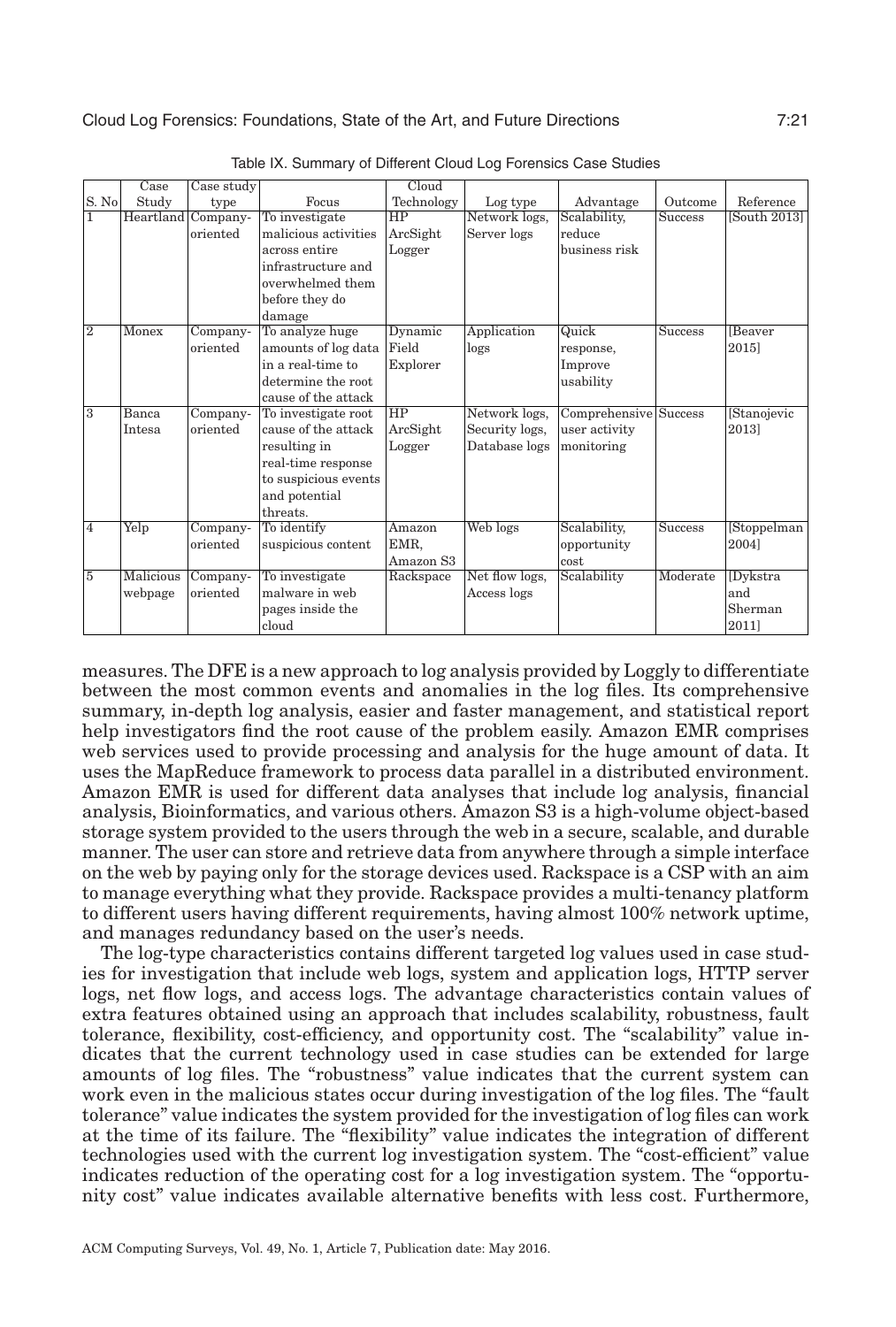outcome characteristics have two values as follows: (a) success and (b) moderate. The "success" value indicates that the case study was successfully implemented, achieving its objective, while "moderate" indicates that the case study was implemented without achieving completely its objectives.

### **5.1. Heartland Payment Systems**

The Heartland Payment Systems (HPS) is one of the fifth-largest payment processor companies in the United States to process more than 11 million transactions per day, with a monetary value of around \$80 billion per year [\[South 2013\]](#page-38-4). Besides payment processing, HPS provides other multiple services such as payroll, e-commerce, mobile ordering, school payments, lending, and so on, in different industries, including restaurants, hospitality, petroleum, retail, and education. Based on the multiple financial services of the business, HPS was constantly exploited through various vulnerability probing attacks. It was a great challenge for the HPS to investigate vulnerabilities in an enormous amount of log data collected during financial transactions. In 2009, HPS was targeted with a SQL injection attack that stole 130 million credit and debit card numbers of different users from network and computing resources. The HPS was fined \$60 million by Visa Corporation and its operation was suspended for 6 weeks, which cost them many loyal customers. As a result of the huge financial penalty and customer loss, HPS decided to strengthen its security by focusing on analyzing activities on network and computing infrastructure to find the root cause of the malicious patterns at the early stage of its occurrence. HPS acquire the HP ArcSight logger services from Hewlett-Packard to gain insight of potential threats across its infrastructure by analyzing their log files. HP ArcSight logger incorporates HP Cloud Service Automation (CSA) to provide log forensics services using the cloud infrastructure. HP ArcSight logger offers an ultra-fast log forensics service that unifies full-text searching, alerting, analysis, and reporting across entire enterprise machine data provided in the log files.

In addition, the Security Information and Event Management (SIEM) system provided by the HP ArcSight logger expedites log forensics by reducing the timeframe to respond to malicious activities quickly and limit the manpower cost by focusing on the source of the alert rather than utilizing multiple teams to mobilize to investigate suspicious events. Using the HP ArcSight logger, HPS investigators have determined different security threats by analyzing various logs of the infrastructure in real-time, which is prevented before it affects the victim. The HPS investigators benefitted by using the HP ArcSight logger to have log data collection from a numerous set of sources, ease deployment of log forensics, ultra-fast forensics through full-text searching, ongoing monitoring, flexible log storage options through a highly compression ratio (i.e., 10:1), and real-time analysis of a large number of log files. Therefore, HPS has protected and grown its business significantly by using the HP ArcSight logger and has won many industry awards, such as Chief Security Officer (CSO) of the year (2013) for John South in *SC Magazine*.

#### **5.2. Monex Financial Service Provider**

The Monex Company is an online financial services provider, based in Tokyo, Japan, that has several online securities trading subsidiaries. Monex provides financial trading services to more than 1.5 million customers in Japan [\[Beaver 2015\]](#page-38-5). The web application used for financial services has been developed in a Windows development stack with a .Net front-end application and a MySQL database. Monex depends on the application log data to identify malicious behavior of the attack at times when things are not running as expected. The challenge faced by Monex was to analyze huge amounts of log data in real time to determine the root cause of the attack. However,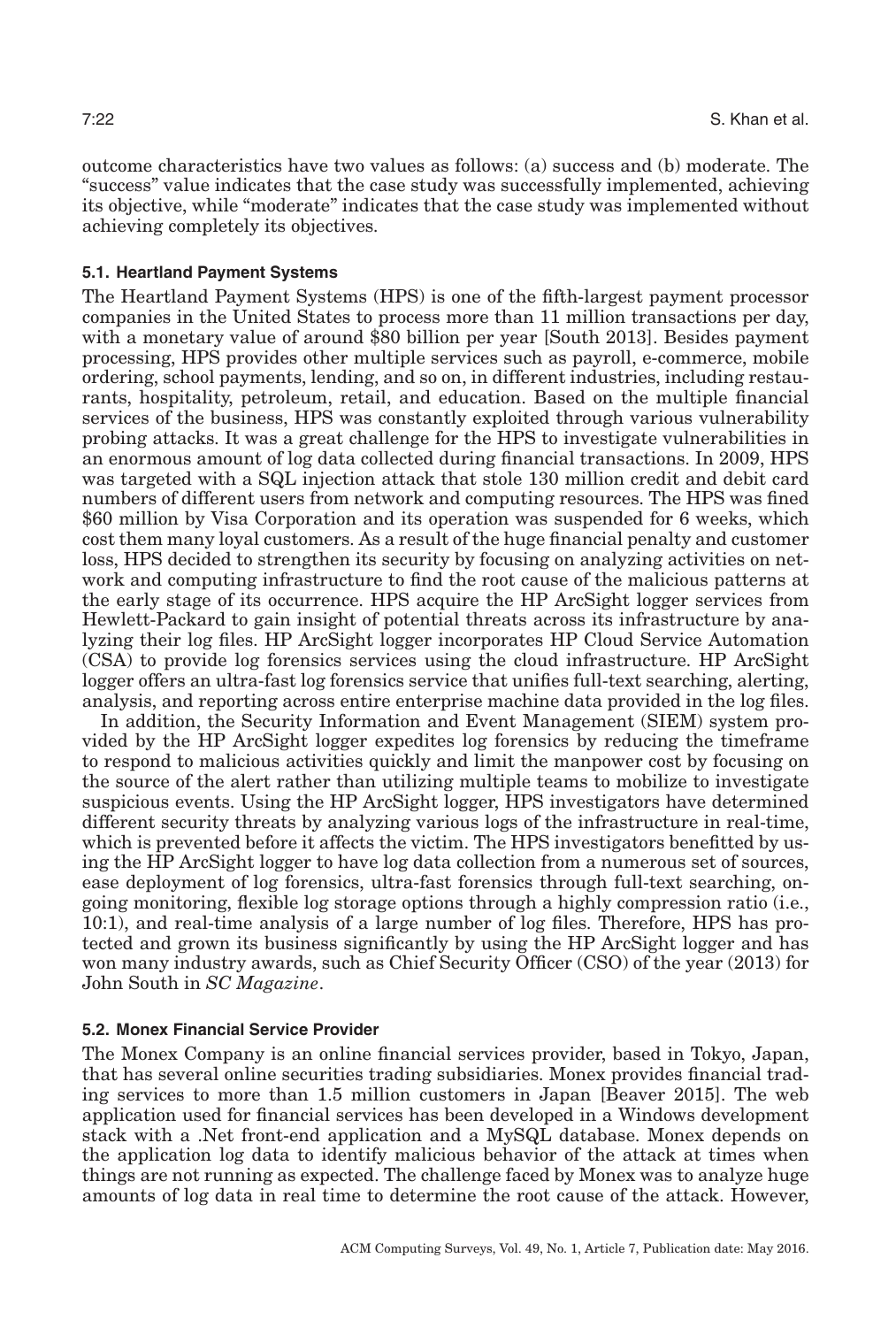Monex failed to achieve an efficient and fast investigation mechanism to cope with the huge amounts of log data in real time.

Monex started using DFE, a service provided by Loggly, a cloud log management provider. DFE provides a complete structural summary of your log data that helps to differentiate between common events and anomalies, as well as to provide a quick and precise way to filter into specific logs. The Monex security investigators benefit from DFE to perform automated log parsing, in-depth log analysis, sanity checks, and root-cause identification. Moreover, the DFE real-time event count feature aids Monex security investigators to understand the magnitude of the problem faster and determine the location where the problem exists. This leads to quick and efficient threat response to the correct part of the system. Mostly, the faster responses are performed on the occurrence of MySQL connection errors, connectivity issues with back-end data sources, and application errors based on various attacks. As a result, Monex gained relevant insight into the log data to investigate malicious events present in the system much more quickly and accurately. The quick pinpointing of malicious events in the log data through DFE made Monex more productive by focusing on its core competencies rather than analyzing logs for malicious sources.

## **5.3. Banca Intesa Bank**

The Banca Intesa is a leading bank in Serbia that has more than 1.7 million clients. The bank processes more than 11 million events per day approximately collected from various log files from different network equipment, security devices, and databases [\[Stanojevic 2013\]](#page-37-12). As a financial institute, Banca Intesa believes it is secure from vulnerabilities exploiting different customer records through various attacks. The Banca Intesa was looking for centralized log management services to provide a complete analysis of user and network activities. Banca Intesa wanted to correlate information collected from different parts of the bank infrastructure and perform an investigation, using root-cause analysis, resulting in responses to suspicious events and potential threats.

Banca Intesa used the services of HP ArcSight logger to search collected logs for potential threats that cause damage to the bank infrastructure. The HP ArcSight logger delivers comprehensive log forensics services to Banca Intesa by analyzing various log files, including critical events in real time, alert notifications, correlation of log information, data and user monitoring, application monitoring, and threat intelligence. The log forensics information helps the security investigators of Banca Intesa know who is on the network, what data have been accessed, and what actions were performed on the data. The information obtained from the log forensics helps security investigators of the bank control malicious actions performed by malicious users before they continue to damage the bank infrastructure. The HP ArcSight logger provides a strong security foundation for Banca Intesa to analyze their log files in finding the root cause of the threats in a real time.

### **5.4. Yelp Content Analytics System**

Yelp is a corporation with a website that publishes crowd-sourced reviews about local businesses [\[Stoppelman 2004\]](#page-38-20). In the first decade, Yelp spread its business to 29 countries with more than 120 markets. Yelp has more than 130 million monthly users who visited the website for different purposes, including business reviews, updating business contact information, generation of business plans, updating of personal life experiences, and much more. To log such a massive amount a data is difficult and, further, requires data analysis to determine malicious behavior. Yelp started using Amazon S3 and Amazon Elastic Map Reduce (Amazon EMR) to overcome the aforementioned problems. Yelp reported that 1.2TB of log data are stored on Amazon S3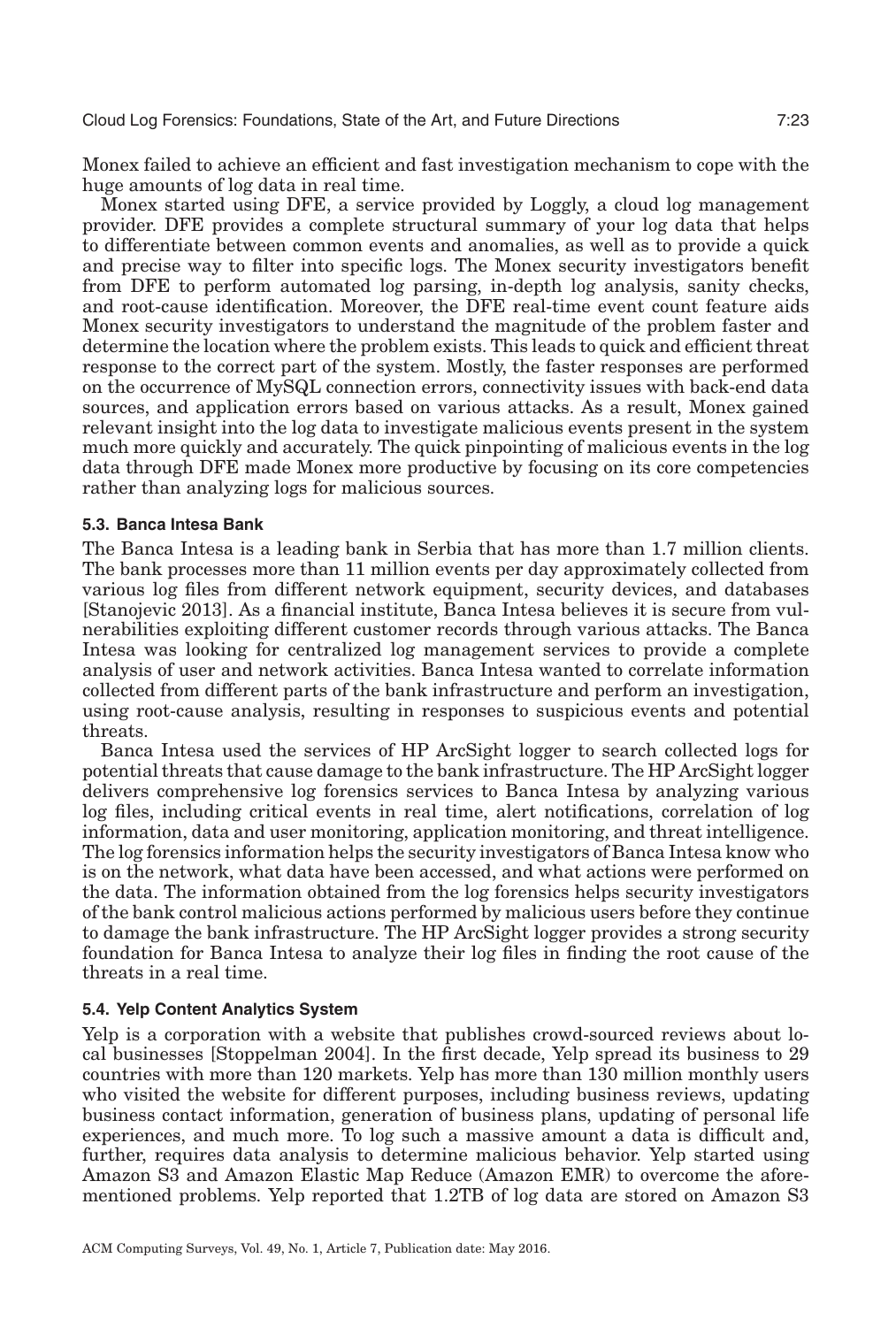on a daily basis. Yelp uses Amazon EMR to process the log data to analyze suspicious content. Amazon EC2 assists Yelp in performing log analysis to determine suspicious content, and therefore saves innocent users. As a result, Yelp saves upfront hardware costs by utilizing Amazon EMR for analyzing log data and, moreover, focuses on opportunity costs to gain more at less cost with the concept of "pay only for what you use."

## **5.5. Buzz Coffee**

This case study relates to a malicious user that exploits a victim by generating a malicious webpage on the cloud [\[Dykstra and Sherman 2011\]](#page-38-21). The hacker uses a Buzz Coffee company website to generate the malicious payload by installing a rootkit. By doing so, he hides himself from being detected by an operating system. Moreover, users are directed to the malicious content of the website from which it performs a malware attack on them. To investigate such malicious attacks is a challenging task. The investigators generate a court order to investigate the logs of the cloud. The CSP provides access logs, Net flow logs, and a web-server virtual machine file at the request of investigators and refuses to provide raw data citing proprietary and confidential information. The integrity of files and logs are verified through performing a hash algorithm. The data collected from the CSP are compared with the original data on the Buzz Coffee website to identify the differences between them. The second option is to create a timeline for the whole process. Web access and Net flow logs combined together provide useful metadata regarding malicious users, that is, login time, number of access, IP address, and so on. However, the lack of raw data raised several questions in the court against the CLF process conducted for the Buzz Coffee website, such as the following: (a) Is the chain of custody achieved? (b) Does the IP address identified really belong to the hacker? (c) Does the CSP provide complete log data? and (d) Which mechanisms are used by the CSP to secure the infrastructure? The CSP does not provide raw data related to the operating system information, which creates ambiguity in the investigation process regarding the identification of the malicious user generating the malware. Therefore, the case was hindered and Buzz Coffee failed to determine the real hacker of the website attack.

In real-life investigation situations, CLF has to ensure complete access to the cloud data available on the cloud resources. The investigators should have good relation with CSP to guarantee in providing complete data from the cloud resources. However, it does not happen in cloud computing because CSP has different level of SLA with different users, SOP, privacy levels, and trustworthiness. Based on the parameters, CSP is bound not to provide information to the investigators. Therefore, the best option is to provide forensic-as-a-services by the CSP to different users/companies depending on their requirements.

#### **6. CLOUD LOG FORENSICS: SECURITY REQUIREMENTS, VULNERABILITY POINTS, AND CHALLENGES**

<span id="page-23-0"></span>As per the discussion in [Section 2.2,](#page-8-1) CLF is becoming a significant process for the security of cloud computing. Massive log generation at multiple locations increases the demand for storage space in an organization. An organization with scarce resources is not able to accommodate a massive amount of logs, which encourages it to migrate to cloud storage [\[Shiraz et al. 2015\]](#page-39-17). However, storing important data in third-party resources in cloud computing creates a risk for an organization in terms of data protection. Publicly available cloud computing adds more risk to data protection in terms of the easy and simple accessibility of cloud resources [\[Ramgovind et al. 2010\]](#page-40-13).

An attacker can hire multiple resources in the cloud and use resources for attack generation by accessing log databases to delete and alter log data files. To minimize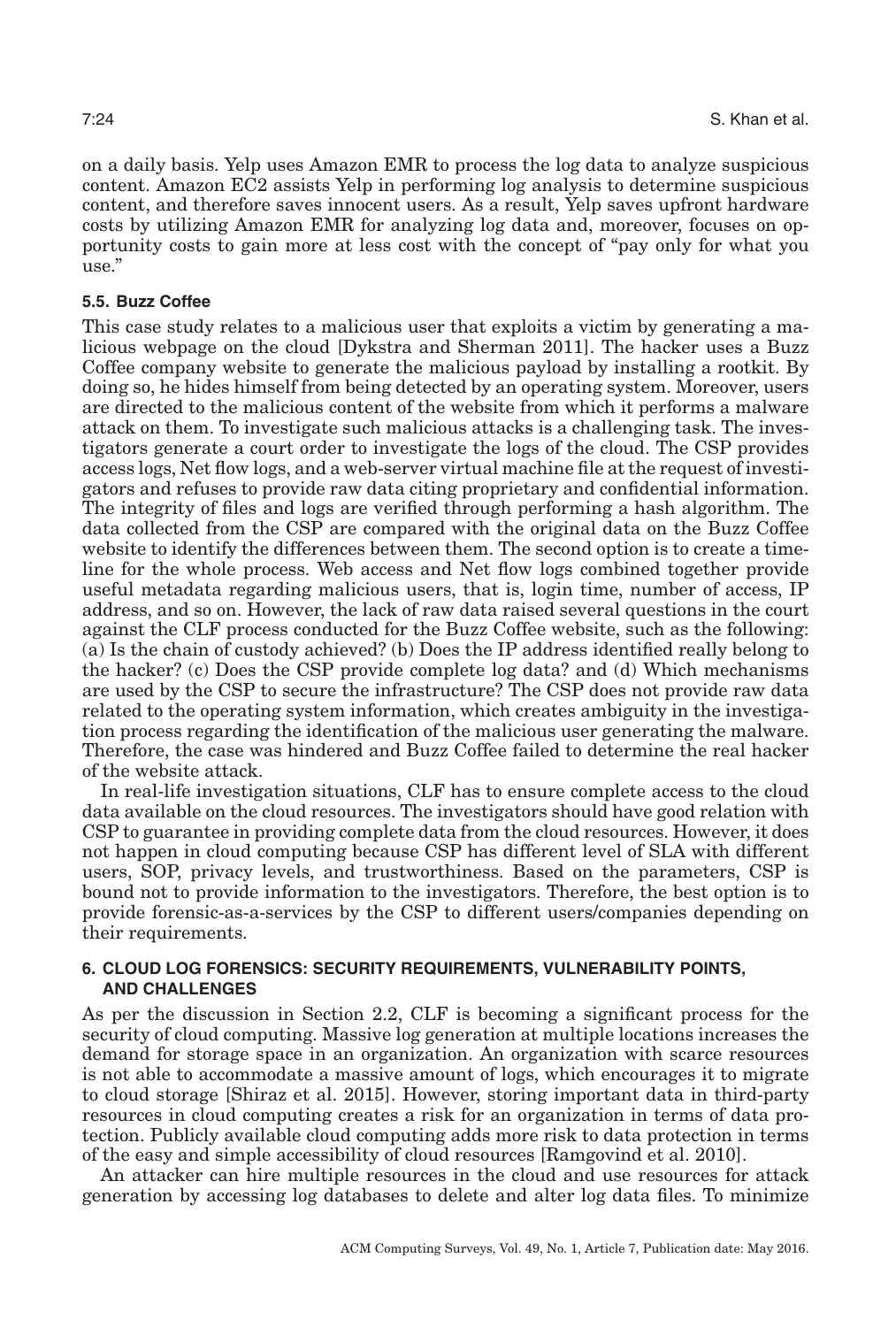<span id="page-24-0"></span>

| Cloud log forensics<br>security requirement | Description                                                                                                                                             |
|---------------------------------------------|---------------------------------------------------------------------------------------------------------------------------------------------------------|
| Confidentiality                             | To provide a security for cloud logs generated from various sources<br>through preventing unauthorized access.                                          |
| Integrity                                   | To safeguard cloud logs from being altered or modified by authorized or<br>unauthorized person performed an action intentionally or<br>unintentionally. |
| Availability                                | To guarantee cloud logs available for analysis in the original form as it<br>was created and stored.                                                    |
| Authenticity                                | To assure right user to have access to have authorized access to the<br>cloud logs store in the cloud.                                                  |
| Privacy                                     | To preserve user's data from leakage during generating, collecting,<br>storing, and analyzing cloud logs in the cloud.                                  |

Table X. Cloud Log Forensics: Security Requirements

threats from the exploitation of cloud logs in cloud computing, the CSP has to protect users' log files and has to provide comprehensive and adequate CLF. The forensic process of investigating log files in cloud computing will help the CSP prevent attacks in the future. Similarly, a generated forensic report at the end of the investigation process is sent to the organization. The level of trust is increased between the CSP and the organization in terms of performing adequate forensic processes for cloud log files.

In this section, the CLF is classified into three parts including security requirements, vulnerability points, and challenges. CLF requirements show the security parameters necessary for the cloud log to be investigated for valid (original) evidence. CLF vulnerability points include places where attacks can take place to exploit cloud log files inside or outside the cloud. In the last part of this section, CLF challenges are surveyed. Although some solutions have been proposed for a few of the challenges, due to the small amount of consideration given to such challenges, more research efforts are required to ensure adequate and practical outcomes.

#### **6.1. Cloud Log Forensics: Security Requirements**

It is unacceptable to provide a secure CLF environment without considering security requirements for the cloud logs. The requirements include confidentiality, integrity, availability, authenticity, and privacy. Each CLF security requirement is described in subsequent paragraphs and highlighted with a description in Table [X.](#page-24-0)

*Confidentiality.* Confidentiality deals with the preservation of user data in the cloud log files. Sensitive data in the cloud log files should not be disclosed to any individual. The individual could be an attacker or another CSP. In analyzing cloud log files, there may be sensitive data available about the user, including password, credit card number, content of emails, and others. Such sensitive information creates security concerns for a person who investigates cloud logs and similarly for a person who accesses cloud logs legally or illegally. Likewise, in CLF, confidentiality is also exploited when one log file contains many users' data at the same time. Retrieving one user's data provides the opportunity to access other user's data in parallel either intentionally or unintentionally. As a result, when carrying out CLF, the CSP should ensure that user data is protected from any sort of violation that would destroy the level of trustworthiness including violation of user confidentiality.

*Integrity*. The integrity is considered a vital parameter for cloud log files in relation to providing evidence against attackers. Integrity deals with the non-tampering or non-modification of cloud log files after they are generated and stored in the cloud [\[Yun](#page-38-22) [et al. 2014\]](#page-38-22). Improper secure cloud log storage and transit might create susceptibility to destruction and alteration of cloud log integrity. As a result, a variety problems are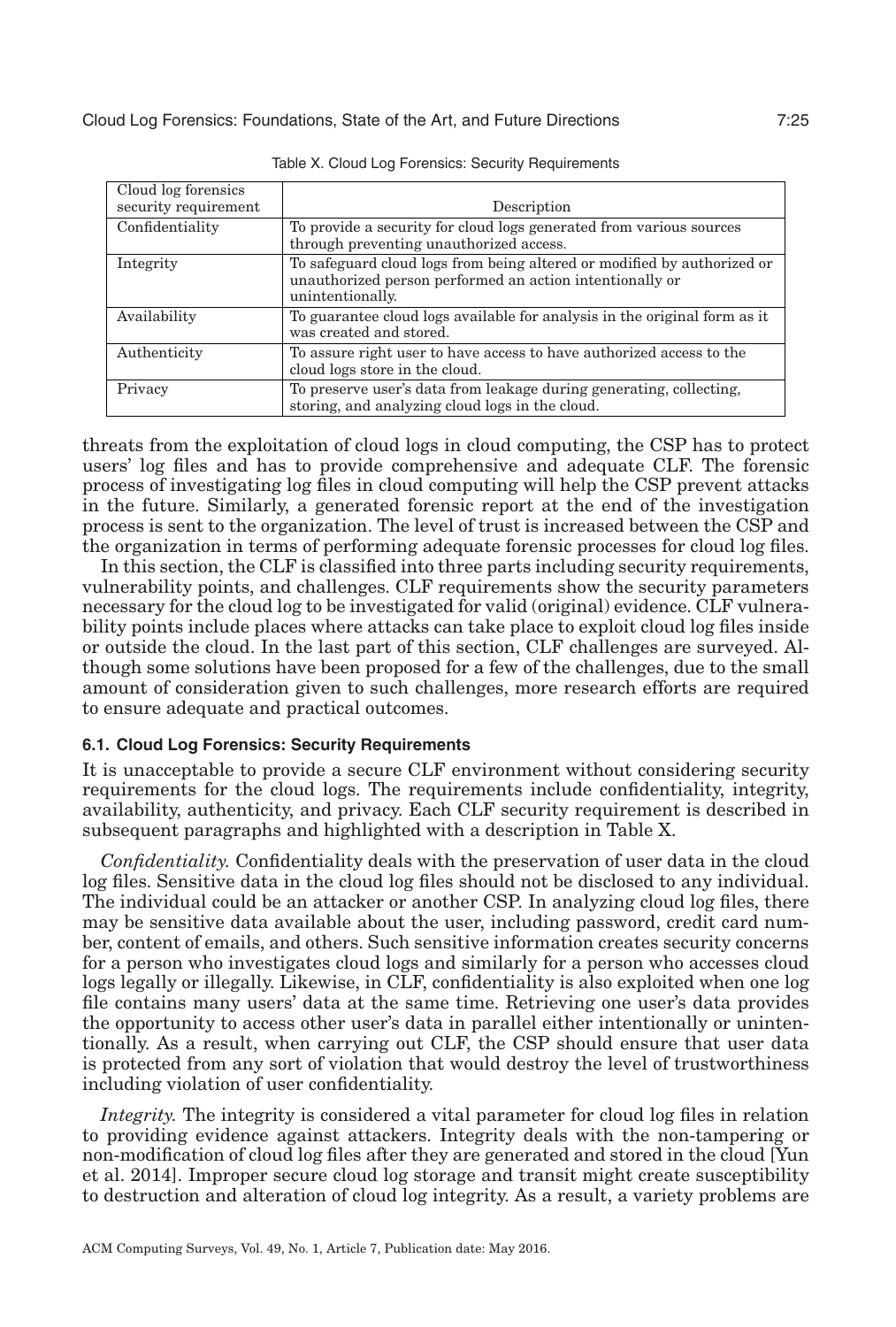created, including unnoticed malicious activities, manipulation of evidence, hiding of malicious users, and so on. For instance, there are specifically designed rootkits that alter log file data to modify rootkit execution and installation. As a result, during the CLF process, an investigator or CSP should provide evidence to the court after the investigation that the whole process was conducted based on original cloud log files rather than tampered ones.

*Availability.* Availability deals with cloud log data that must be available whenever required [\[Yin 2014\]](#page-39-18). In cloud computing, cloud log files are replicated to more than one place for the sake of security and reliability. However, the availability problem arises when the attacker has access to a cloud log file before it is replicated to various other resources. The accessibility of cloud log files to attackers might result in the deletion of log files to hide their identity. Similarly, availability is also affected by the log data retention policies of an organization. For instance, a log has a specified maximum limit which indicates the volume of the log data. The limit should be in capacities such as 500 megabytes or it can be in numbers such as 100,000 events. Once the limit is reached, the logs are overwritten or logging stops, which causes loss of data. Therefore, it results in minimizing the availability of cloud log files. Consequently, CLF availability is essential to investigate log files with complete and accurate data.

*Authenticity.* Authenticity deals with accessibility permission to cloud log files. The CSP has to ensure the cloud log files are only accessed by authorized individuals having justifiable objectives such as investigation. Sometimes, a cloud log file is accessed by an investigator or CSP employee; however, she may delete or alter some part of the log file affecting the entire process of CLF. The CSP has to verify with the court that the cloud log files are accessed by individuals having legal permission or have been assigned by a third-party investigation agency. Similarly, the right person has to access the right cloud log file while searching the massive amounts of log files in the database in cloud computing. Accessibility to non-authorized cloud log files would leak other users' information that would reduce the trust of users in accessing their data. Complete accessibility to cloud log files should be maintained in the form of a report by the CSP recording each and every access to log files stored in cloud computing.

*Privacy.* Privacy deals with securing user log data at every stage of CLF from the generator to the analysis stage. In cloud computing, each physical resource has multiple virtual machines that have multiple user applications running at the same time, and such phenomena are known as multi-tenancy in cloud computing [\[Jahdali et al. 2014\]](#page-38-23). Logs generated in a multi-tenant environment contain many users' data at the same time. The multi-tenancy environment of cloud computing makes investigation difficult to isolate data from various resources [\[Simou et al. 2014\]](#page-40-14). The probability of accessing an innocent user's log data while accessing malicious users' log data files increases. Ethically, an investigator or CSP should access the log data of the malicious user, which is required for the investigation, while avoiding accessing other log data due to possible violations of data privacy rules and regulations. As a result, in CLF, privacy is a key requirement and a challenge for forensic investigators to keep intact.

## **6.2. Cloud Log Forensics: Vulnerability Points**

CLF strongly relies on important security features for log data such as confidentiality, integrity, and availability. An investigation of log data must preserve the sensitive data of the user presented in the cloud log while analyzing it for various susceptibilities. Similarly, an investigation should resist deleting and modifying any type of data in the cloud log so as not to compromise the integrity of the data. However, the availability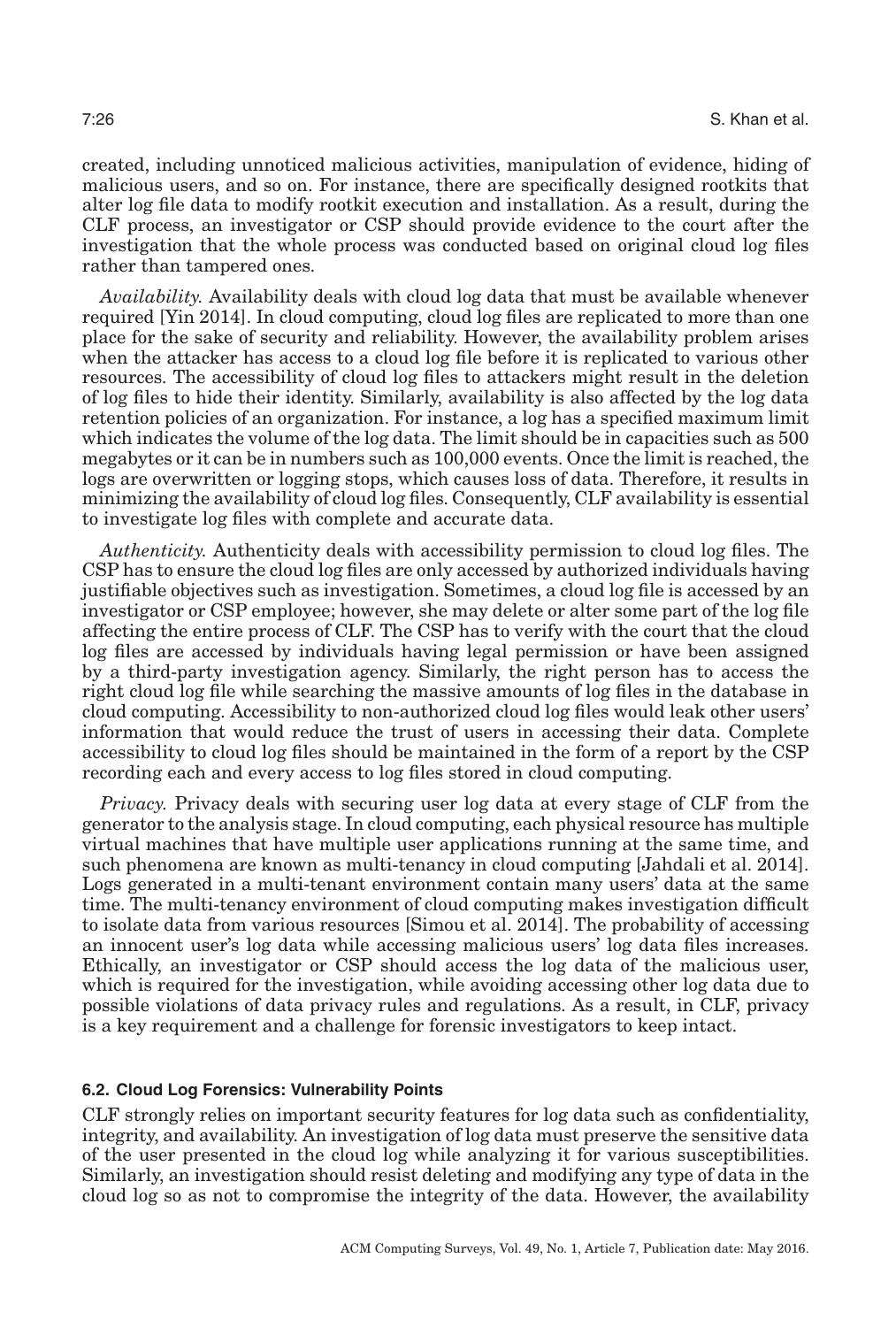<span id="page-26-0"></span>

| Possible<br>vulnerability<br>points for cloud<br>log attacks | Description                                                                                                                                                           | Confidentiality | Integrity | Availability |
|--------------------------------------------------------------|-----------------------------------------------------------------------------------------------------------------------------------------------------------------------|-----------------|-----------|--------------|
|                                                              |                                                                                                                                                                       |                 |           |              |
| Log generation                                               | The attack on cloud logs where<br>the logs are generated. It<br>includes virtual machine,<br>application, host, server, and<br>others.                                | No              | No        | Yes          |
| Log collection                                               | The attack on the system and<br>resources where logs are<br>collected from various locations<br>in the cloud.                                                         | <b>Yes</b>      | Yes       | Yes          |
| Network                                                      | The attack on the network<br>channel between log generation<br>host and log collector<br>system/agent or between log<br>collector agents and log storage<br>resource. | Yes             | Yes       | Yes          |
| Log storage                                                  | The attack on storage resources<br>where logs are stored by the log<br>collector agents and other cloud<br>storage resources.                                         | No              | No        | Yes          |
| Log analysis                                                 | The attacker exploits resources<br>on which log analysis is<br>performed to investigate various<br>vulnerabilities found in logs.                                     | No              | N/A       | Yes          |

Table XI. Cloud Log Forensics: Vulnerability Points

of the log data is also significant due to the need for robust log analysis with accurate and timely identification of vulnerabilities.

Different vulnerabilities are generated by attackers on cloud logs in order to perform malicious activities with the aim of destroying their attack traces, modifying and deleting log data, diverting the investigation process in other directions so as to hide them, extracting sensitive data, and so on. Now, our focus in this section is to explain the possible vulnerable points in the cloud logging infrastructure. We have divided the cloud logging infrastructure into five parts to clearly highlight the entire attack process on the cloud log at different log locations. The potential vulnerability points in the cloud logging infrastructure include log generation, log collection, network, log storage, and log analysis. Each of these vulnerable points in the cloud logging infrastructure are described and illustrated in Table [XI.](#page-26-0)

*Log Generation.* Log files are generated through various tools and configurable files, for example, ProcMon.exe, vmware.log file, and aLogcat pre-configured to capture require information from servers, network, devices, and applications. Cloud log files are updated with log content with a passage of time when the system, process, and the network starts its execution in the cloud. In cloud computing, CSP builds log files in various locations in the cloud to record different events, including virtual machines, hosts, servers, networks, and various applications, in order to record different events along a specific timeline. Each above mention entity creates a log file depending on the pre-defined log generation configuration provided by the CSP. Moreover, in the huge infrastructure of cloud computing, it is difficult to find the exact location where logs are generated. However, the accessibility of logs generated systems or applications in cloud computing to an attacker could affect the availability of cloud logs for CLF. The attacker could destroy the log generated application or system by deleting the configuration files, injecting malicious code, forcing it to perform malfunctions, misdirecting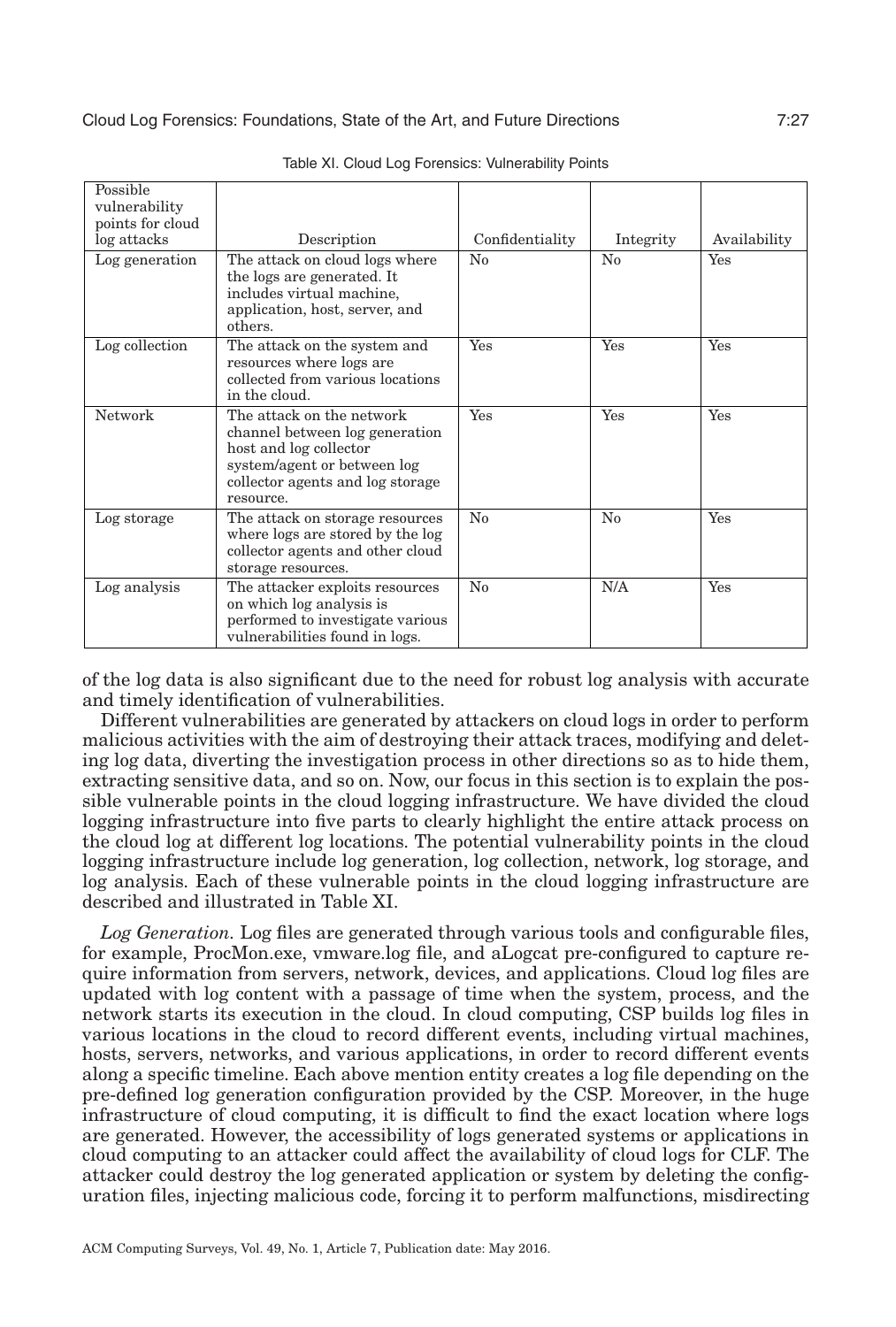it from the objective. However, the confidentiality and integrity of the cloud log data in such a situation is not an issue due to the intention of the attacker to destroy or delete the execution files of the log generation application or the system rather than looking at cloud log file content.

Log Collection. The log files are collected by the cloud log collector or cloud agent from various sources in cloud computing. After generating different cloud log files, the cloud log collector collects cloud log files to store them on different resources in cloud computing. However, once the attacker gets access to log collection locations, he/she can easily exploit cloud log files. At this point, cloud log files are available for the attacker to delete or modify by removing the attack traces while compromising confidentiality, integrity, and availability. The log collector mainly collects cloud log files in zip format, which can be easily converted by the attacker to normal log format for understandability. Third-party log collectors must ensure their security strengths to avoid such kind of accidents happening with cloud log files, which could create a question mark against CLF in court.

*Network.* The network, also known as transit, is used to carry cloud log files from cloud log collectors to the log storage resources. The easiest way for attackers to attack is to interfere between cloud log collectors and cloud log storage resources rather than breaking the security hurdles for each. The network is a medium to connect two or more resources, systems, or general points that do not belong to any of the parties. In the case of cloud log attacks, the attacker wants to capture the data passes on the network to interpret cloud log data files in terms of their usefulness. Getting access to cloud log data files on the network could provide the sensitive data of a user, entire data recorded along a specific time line, understanding of the whole process, and so on. Confidentiality is compromised due to leakage of the data, whereas integrity is compromised due to modifying and altering data on the network. Similarly, availability could be affected by deleting some or all of the cloud log files while passing from cloud log collectors to cloud log storage.

*Log Storage.* Log storage is the location/resource where cloud log files are stored, to be analyzed in the next stage of CLF, such as cloud log analysis. The security of cloud log files stored on cloud resources depends on the security provided to them in terms of log format, encryption, authentication access, and others. The log format used to store cloud log files in storage might differ from the log format used at log generation and log collection. The attacker might have access to some of cloud log files at cloud log collection and now he wants to have access to more information from the logs at the storage location, but he may be restricted from doing so due to the different cloud log formats. Similarly, most of the log-as-a-service providers use encryption methods to save cloud logs from different attackers. Authentication access methods are also security strategies used to restrict unauthorized users from illegal access to cloud log files stored in the cloud log storage. However, on access to cloud log storage, an attacker might delete cloud log files while compromising availability. Confidentiality is not an issue due to encrypted cloud log files and neither is integrity due to difficulty in viewing cloud log file data.

*Log Analysis.* Log analysis is the process to perform analysis on cloud log files collected from cloud log storage. Cloud log analysis identifies attackers through analyzing the cloud log files. The attackers want to keep themselves hidden from being investigated, which forces them to attack the log analysis resource/application to remove evidence of their attack. However, in large cloud computing infrastructure, finding exact location where cloud log analysis is performed is a difficult task, which forces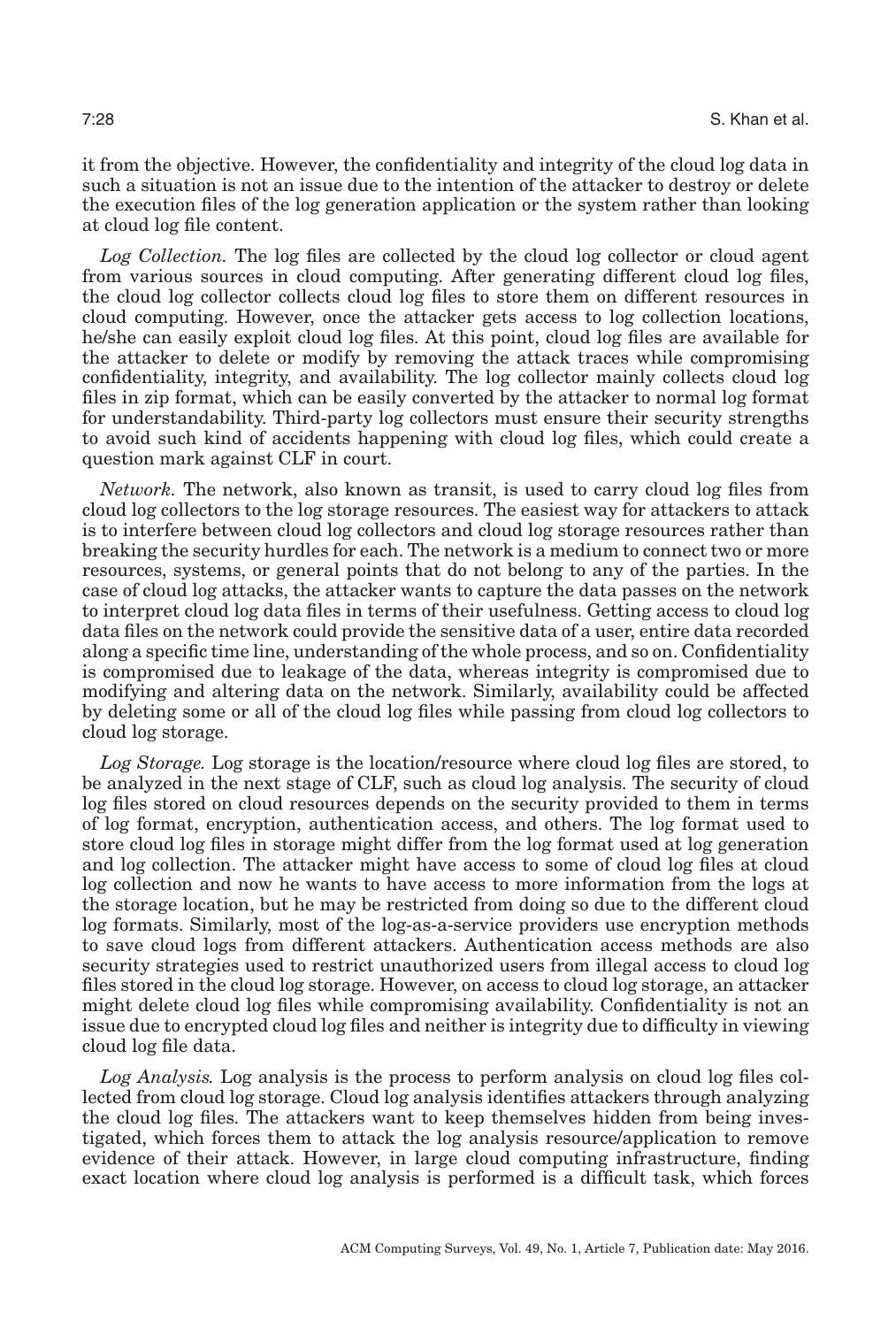<span id="page-28-0"></span>

| Cloud log forensics<br>challenges | Proposed solution                                                                                                 | Description                                                                                                                                                                                                                                                                                          |
|-----------------------------------|-------------------------------------------------------------------------------------------------------------------|------------------------------------------------------------------------------------------------------------------------------------------------------------------------------------------------------------------------------------------------------------------------------------------------------|
| Cloud log data as a<br>big data   | Data filtering mechanism                                                                                          | To record only significant data in the<br>cloud log data file.                                                                                                                                                                                                                                       |
| Accessibility of<br>cloud logs    | Dependence on cloud service<br>providers                                                                          | The CSP has to provide cloud logs to<br>different investigators due to their<br>control on various cloud logs. However,<br>data integrity must be ensured by<br>investigators.                                                                                                                       |
| Cloud log security                | Proper access methods<br>Encryption of cloud log files and<br>cryptographic key<br>Replication of cloud log files | Cloud logs must only be accessed by<br>authorized individuals through<br>different access methods.<br>Both the cloud logs data and<br>encryption key is encrypted due to<br>better and reliable cloud log security.<br>The cloud logs data file is replicated on<br>multiple cloud storage resources |
| Decentralized<br>cloud logs       | Centralized log analysis                                                                                          | To control and manage entire<br>distributed cloud log analysis servers                                                                                                                                                                                                                               |
| Standardized cloud<br>log format  | Single cloud log format                                                                                           | Every cloud log generated at multiple<br>locations in the cloud computing must<br>have a single cloud log format with<br>filled entries according to the<br>requirement.                                                                                                                             |
| Fairness of cloud<br>log analysis | Automatic cloud log analysis<br>tool                                                                              | A tool used to analyze cloud logs<br>automatically with minimum human<br>interventions.                                                                                                                                                                                                              |

Table XII. Cloud Log Forensics: Challenges

attackers to put more effort into finding an exact location to attack. Decentralized CLF helps investigators to perform analysis in multiple locations and prevents attackers from exploiting cloud log files at the time of analysis. Confidentiality and integrity are not exploited by attackers during their attacks, whereas the availability of the cloud log files is affected based on their deletion.

## **6.3. Cloud Log Forensics: Challenges**

To analyze different cloud logs collected from various sources in cloud computing is not an easy task [\[Damshenas et al. 2012\]](#page-39-19). The distributed infrastructure, virtualized environment, multi-tenant resources, huge running applications, millions of cloud users, real-time response (on demand), and a lot of other factors make CLF very challenging. The state-of-the-art challenges are introduced and explained in subsequent sections with the aim of providing new research areas for researchers and investigating agencies to develop new models, standards, and frameworks for the CLF process. The CLF challenges are accompanied by proposing solutions to help researchers in resolving the problems. Table [XII](#page-28-0) highlights state-of-the-art CLF challenges with proposed solutions.

*Cloud Log Data as Big Data.* As mentioned earlier, generating massive amounts of cloud log data at various sources causes a problem for CLF investigators in analyzing cloud log data. The problem relates to the concept called "big data," that is, cloud log data volume, variety, and value [\[Hashem et al. 2015\]](#page-38-24). The volume indicates the huge amount of cloud log data generated at multiple locations in cloud computing, which causes difficulties for investigators in real-time environments [\[Zibin et al. 2013\]](#page-41-9). The analysis of huge amounts of cloud logs data to investigate malicious activities performed by an attacker, which are more complex in cloud computing than in traditional log data computing, requires time [\[Wesley et al. 2014\]](#page-41-10). Cloud computing has to ensure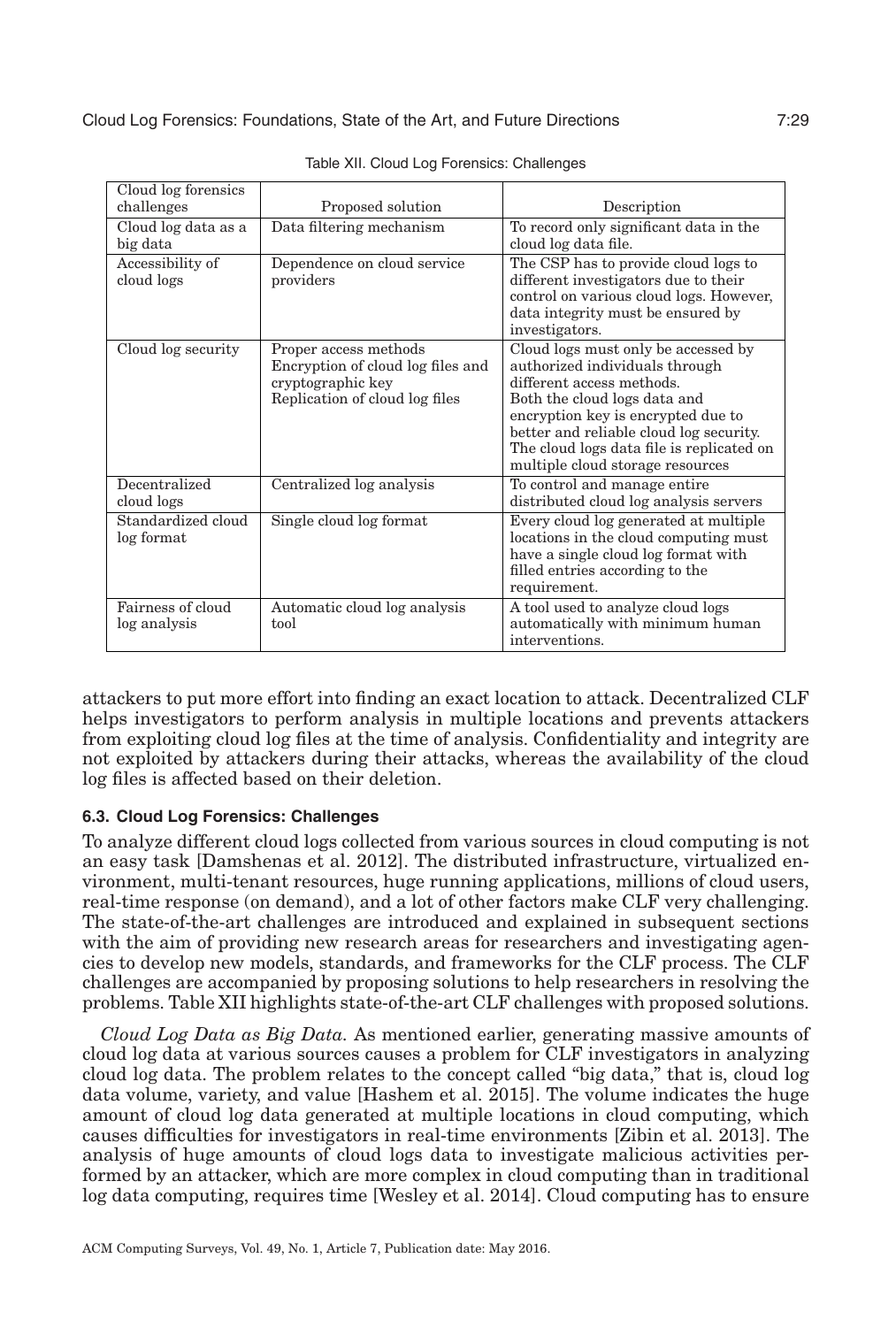on-demand services in real time for users, including cloud log analytics. Moreover, security is an issue for huge cloud log data storage at multiple locations in cloud computing [\[Popa et al. 2011\]](#page-40-15). However, if any parts of the cloud log storage have been exploited by the attacker, then it will affect the entire investigation process, resulting in reduced integrity of the cloud log data. Similarly, a variety of cloud log data from various sources with different log formats makes CLF more difficult in terms of using a single cloud log analytics approach [\[Oliner et al. 2012\]](#page-37-13). Each cloud log created at different locations of cloud computing has its own objective for which it has been generated. For instance, cloud network logs are generated to record various patterns of the packet [\[Spring 2011\]](#page-38-25), whereas cloud system logs are used to record different state changes. Each cloud log is captured with different types of information, which complicates CLF by treating each cloud log according to different approaches and tactics. The value of cloud log files produces a significant impact on CLF in terms of providing useful information regarding events. For instance, if cloud logs do not provide sufficient value/information regarding an event occurring previously to help investigators in understanding the situation, then they are useless. The value provided by the cloud log files is that they have to ensure the amount of information captured during the logging process is sufficient to investigate or analyze the situation easily.

As the number of cloud users grows rapidly, user interaction with cloud computing increases, which creates more cloud log data [\[Rong et al. 2013\]](#page-38-26). To handle such a massive amount of cloud log data requires a filtering mechanism to record only the data that is crucial for users, including the cloud user, CSP, investigators, and so on. The system demands an intelligent mechanism to make decisions about recording and analyzing cloud log data in real time. For instance, data that contain evidence regarding a malicious event should be recorded and analyzed, whereas data that do not contain any sort of malicious event should not be recorded and analyzed. However, making a decision about data in real time is a very difficult and challenging task for the CSP in order to record and generate cloud logs at the various locations of cloud computing. Some intelligent mechanisms with useful decisions are discussed. For example, patent-pending LogReduce reduces thousands of log events into group of patterns by removing noise data from it. The transaction analytics provide intelligence across a distributed system to collect and analyze the transactional context of log data to decrease compiling time. The outlier detection analyzes thousands of log files with a single query to identify outliers in real time. The predictive analytics predict future violations and malicious behaviors in log files using linear projection models to prevent it before its appearance. Moreover, a standard cloud logs format must be proposed to fulfill all users' requirements and minimize the complexity for investigators while analyzing cloud log data. Therefore, analysis time will be reduced for investigators as they will only investigate single cloud log format files.

*Accessibility of Cloud Logs.* The generation of cloud log files in cloud computing environments is not so difficult, but having access to them with the proper requirement is [\[Shams et al. 2013\]](#page-41-4). Each cloud log has to be accessed by authorized individuals having a clear objective. For instance, an application developer will require cloud logs of an application to fix bugs in the application code. Similarly, a network administrator requires network logs to determine the flow of packets. Each cloud log has to be accessed by the group of responsible individuals, according to their requirements [\[Trenwith and](#page-39-20) [Venter 2014\]](#page-39-20). No other group can access another cloud log without a valid reason and approval from the legal authorities. Each forensic investigator needs to have full access to the required cloud logs for investigating malicious attacks inside the log data. Appropriate access to cloud logs will result in proper CLF. Moreover, in many cases, the CSP does not allow any third-party agency or forensic investigator to have access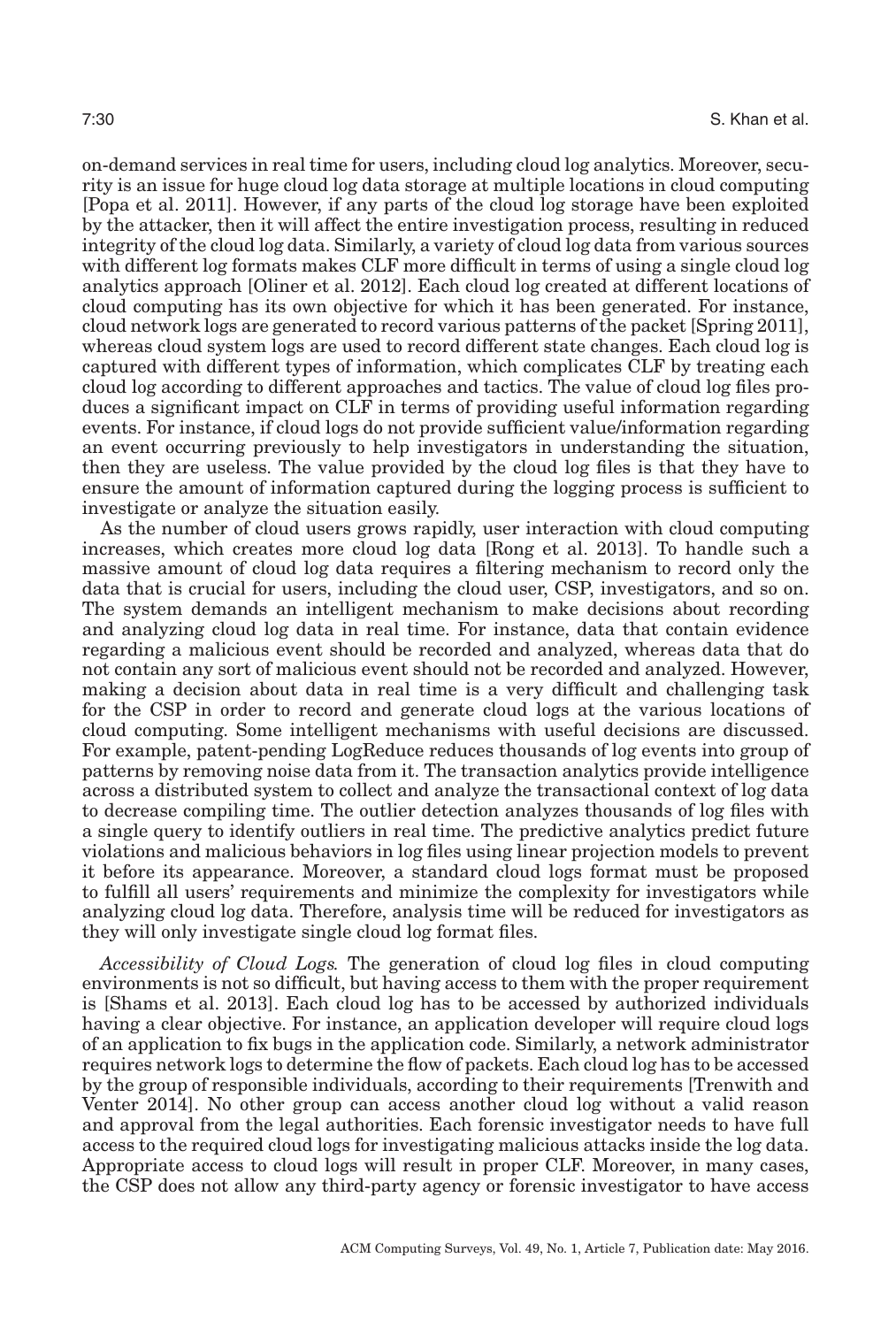#### Cloud Log Forensics: Foundations, State of the Art, and Future Directions 7:31

to the cloud logs for security and privacy reasons [\[Ruan et al. 2012\]](#page-39-21). For example, Amazon does not share load balancing server logs with anyone, which make difficulties for investigators to perform a proper investigation due to the inaccessibility of different cloud log files. The access to the load balancing server logs by the investigators may disclose the working steps of the load balancing algorithm that may be confidential for, say, Amazon due to its security and other competitive advantages.

The best option for investigators to access cloud logs is to have a well-established relationship with the CSP. The CSP can help investigators in getting access to cloud logs through the legal permission assigned by the court. However, a problem arises when the CSP becomes untrustworthy due to modification of the cloud logs provided to investigators. Data integrity must be ensured by the investigators when they receive cloud logs from the CSP to identify the (original) malicious activities of the attacker that were recorded at the time of cloud log generation. To monitor any biases of the CSP, human intervention must be minimized by developing an automatic mechanism that sends cloud logs to various authorized investigators by verifying them through different hashing mechanisms. Once investigators confirm that the cloud logs received from the CSP are unmodified, they can start their investigations.

*Cloud Log Security.* Cloud log file security is significant for CLF due to data confidentiality, integrity, and availability (CIA) [\[Ryan et al. 2011b](#page-39-22)]. The forensic investigator should ensure that the data investigated in the cloud log have not being altered by anyone after their generation. The attacker can exploit cloud log files at the cloud log storage where logs are stored and at the cloud network where data are passed from one place to another and similarly at the cloud log analysis server where log data are investigated for malicious actions. Any violation of cloud log management in terms of CIA will affect all of the CLF by producing biased results. Mostly, log-as-a-service providers perform encryption on cloud log files and store them on cloud storage resources [\[Sundareswaran et al. 2012\]](#page-40-6). However, once an attacker has found the private key to decrypt the cloud log files, they further perform malicious activities such as deleting attack traces, modification to the cloud log data, and so on.

To provide the CIA of cloud log files, the CSP must ensure proper access by enforcing individuals to provide passwords at various levels of their access. Similarly, encrypting cloud log files as well as a cryptographic key will force attackers to put more effort into accessing and modifying the content of cloud logs. The availability of cloud log files can be ensured by keeping replicate copies of different cloud storage resources. However, one has to further guarantee that all replicas of a cloud log file have been synchronized with each other while accessing any of the replicas during the investigation of the cloud log files. To secure various cloud log files from attackers in the cloud is one of the great challenges for investigators while preforming CLF.

*Decentralized Cloud Logs.* In cloud computing, various cloud logs are generated in different layers while being stored on dispersed log analysis servers. Cloud layers such as operating system, applications, networks, and databases have their own log files with different log formats [\[Shams et al. 2013\]](#page-41-4). Accessing different cloud logs on each layer of a cloud computing environment is a challenging task for cloud forensic investigators in terms of collecting, preserving, analyzing, and recording log data [\[Shams et al. 2013\]](#page-41-4). Each log on the different layers of cloud computing could provide vital information for the forensic process and must be accessed for significant evidence. However, a single application running on a virtual machine could have multiple logs stored on multiple log analysis servers placed at different clouds, slowing down the CLF process due to accessibility, network delays, servers accessed, availability, and so on. The investigation of decentralized cloud logs for malicious activities in a real-time situation is challenging.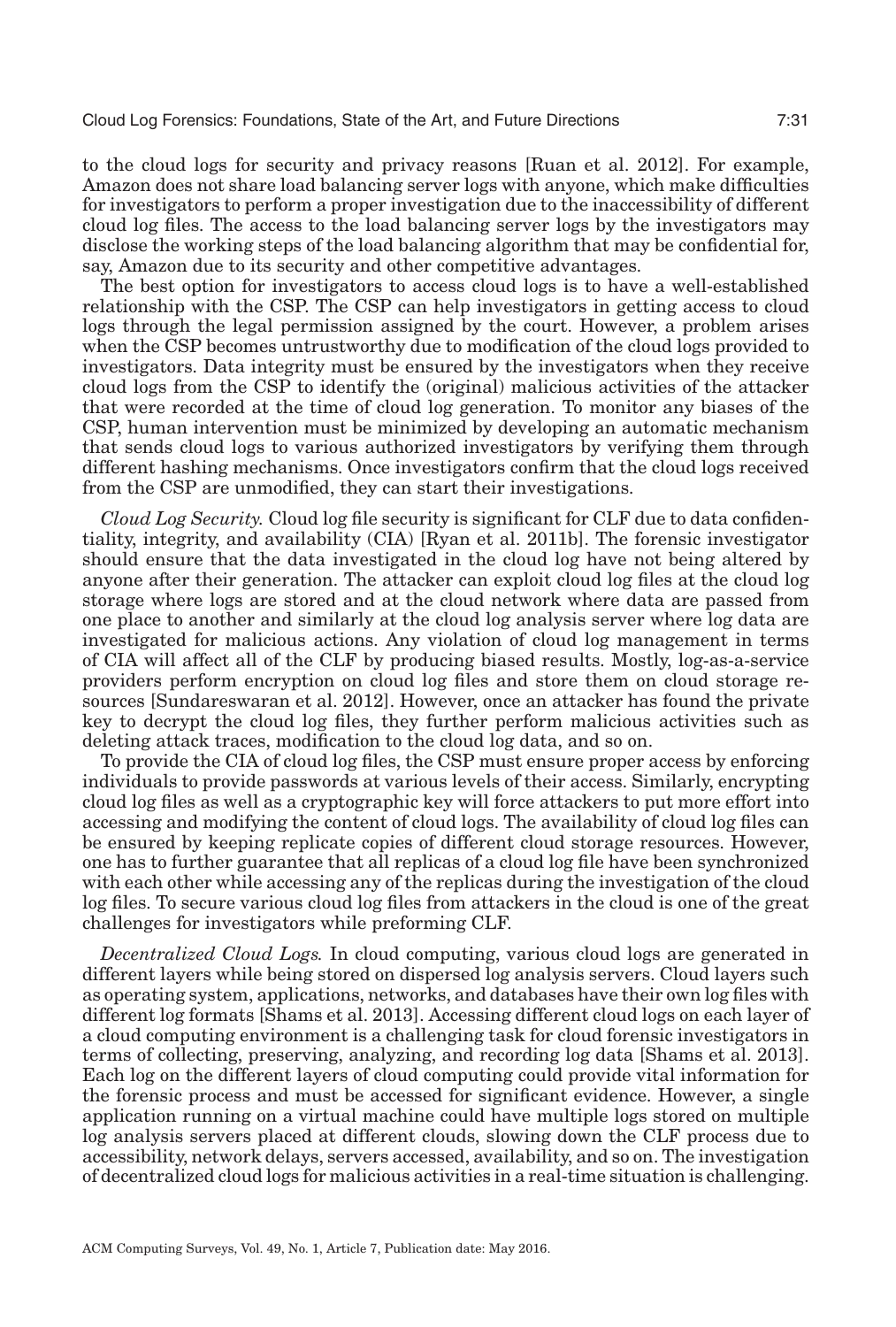The central cloud log analysis mechanism requires the managment of all decentralized log analyses by providing complete and accurate results. The analyses performed at distributed cloud log analysis servers in a cloud computing environment must be synchronized with each other in order to investigate the malicious activities of the attacker in the cloud logs by providing on-time investigation results. However, the centralized cloud log analysis mechanism would be easy if all distributed cloud log analysis servers running to analyze cloud logs are controlled by a single CSP. The situation becomes more challenging when cloud logs are analyzed for cloud log analysis servers placed at different data centers of different clouds controlled by different CSPs. To synchronize all distributed cloud log analysis servers requires the willingness of all CSPs to make cloud log analysis more manageable and transparent.

*Standardized Cloud Log Format.* Due to various cloud log files being generated in a cloud computing environment there are many cloud log formats depending on requirements. For instance, cloud application logs have their own log format to record information while cloud network logs have their own format to record packet information. No single standard cloud logs format has been presented yet to represent various cloud logs within a single format [\[Marty 2011\]](#page-40-7). The single cloud log format can help investigators easily investigate cloud logs while having full concentration on their main objectives such as cloud log analysis. On the other hand, it is possible to miss some kinds of information in recording cloud logs that might be essential for the identification of malicious activities by an attacker. Therefore, the entire investigation process will become useless due to the incomplete information presented in the cloud logs. Moreover, it is possible that the cloud application log in cloud-1 has one log format, while the same cloud application running in another cloud such as cloud-2 uses a different cloud log format. The multiple cloud logs formats for the same cloud application makes the investigation process more ambiguous and complex for investigators to analyze cloud log data in a real-time situation. As a result, a standardized cloud log format is essential for conducting accurate and reliable CLF.

An automated single cloud log format approach is required for converting different types of cloud log format to a single format. The single cloud logs format will assist investigators in understanding cloud log data easily and provide accurate results regarding the malicious activities presented in the cloud log data. The aforementioned proposed solution can be implemented more easily when an organization logs only what they believe is important for them. Therefore, log information entries will be reduced and make it easy to automate cloud logging by producing a single log format.

*Fairness of Cloud Log Analysis.* The main challenge for cloud investigators carrying out CLF is verifying the fairness of the cloud log analysis process. In most cases, cloud log analysis is performed by junior administrative staff as less priority is given to analyzing cloud logs. CSPs place less focus on cloud log analysis due to the belief that it provides few benefits, given the small output while analyzing large amounts of data and taking up a huge amount of time. However, this is not the case. The time spent on investigating cloud logs helps CSPs understand the work flow of the recorded information as well as to identify the vulnerabilities recorded inside the cloud logs to assist them in detecting and preventing the vulnerabilities in the future. However, how can the cloud user know that the log analysis performed by the CSP is valid, meaning that the analysis is performed without any alteration or modification of the cloud log data? Similarly, how can one verify the analysis performed on the cloud logs is the original one or analysis contains all of the recorded information that was supposed to be present? CLF has to answer the aforementioned questions to ensure the investigation process is fair and clear in front of the cloud user and the court.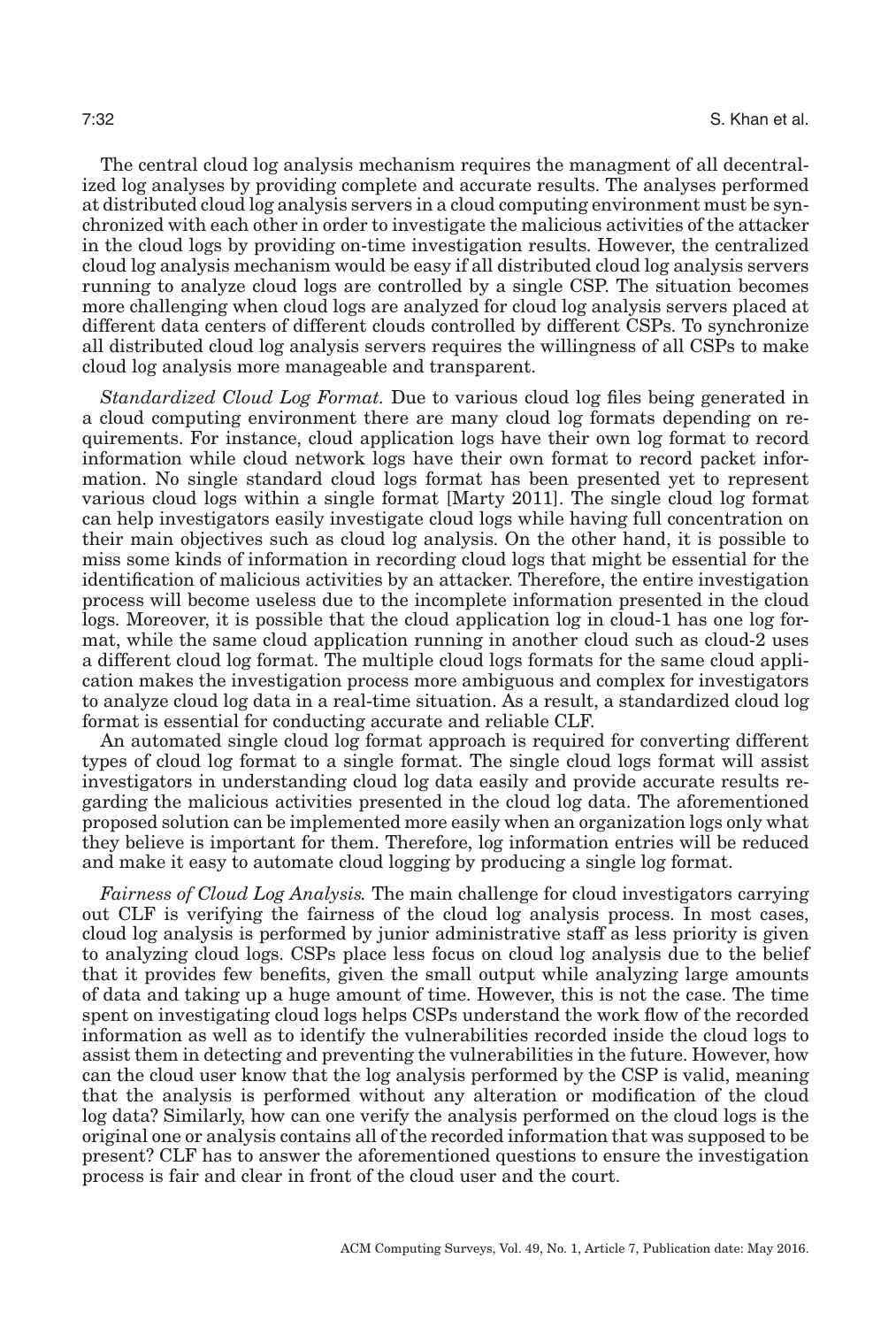Cloud Log Forensics: Foundations, State of the Art, and Future Directions 7:33

Automatic cloud log analysis tools should be developed to analyze cloud log files generated at various sources in cloud computing. If only one individual is involved in conducting cloud log analysis, then are there more chances to miss useful information during analysis intentionally or unintentionally, making the entire investigation process biased? The probability of unfairness in performing cloud log analysis using automatic CLF tools could be minimized by reducing human interference. Similarly, automatic CLF should collect cloud log files from cloud log storage resources while ensuring data integrity through the use of various data security methods.

## **7. CONCLUSIONS AND FUTURE DIRECTIONS**

<span id="page-32-0"></span>First, we present the conclusive results derived from the sections of the article. Then, we present future directions for CLF to guide researchers, CSPs, investigators, legislators, and cloud vendors to help them work out these open issues to make CLF more realistic and implementable.

## **7.1. Conclusions**

The integration of cloud logs with digital forensics has produced a new research field, that is, CLF in cloud computing security. Recently, different research works have been conducted on CLF that have proposed solutions. For instance, [Shams et al. \[2013\]](#page-41-4) proposed a secure cloud logging architecture that collect information from distributed logs to generate a single image of the operation by providing in-depth investigation. In [Marty \[2011\],](#page-40-7) a single log collector and processor are introduced to provide reliable and secure data for investigators in a standardized way. The centralized log management decreases the time overhead for users and organizations. In [Thorpe et al. \[2011b\],](#page-40-16) a synchronized cloud log forensic framework is proposed to reconstruct events in cloud computing based on VM and physical disk log files. The reconstruction of events through logs assists investigators to track malicious behavior of the cloud log attacks. In [Thorpe](#page-40-17) [et al. \[2013b\],](#page-40-17) hypervisor event logs are used as a source of VM evidence for cloud computing forensics. The temporary inconsistency in VM logs is detected while using activity timelines. Recently, in [Patrascu and Patriciu \[2015\],](#page-37-14) a modular layer-based logging framework for cloud computing forensics is proposed to monitor malicious users activities.

Besides all the research conducted in CLF, still there are various issues which have to be addressed to make a real CLF implementation. A suitable option is to generate logs for each and every event occurring in cloud computing in order to record all malicious behavior. However, cloud logs are generated at different locations, resulting in a large number of cloud log files that require proper cloud log management. Cloud log management is essential to ensure that cloud logs are stored on secure resources with adequate information for specific periods of time. Cloud logs benefit forensic investigators in the identification of fraudulent events, security incidents, policy violations, and operational problems. Cloud logs also assist in establishing baselines, performing audit analysis, carrying out internal investigations, identifying long-term problems, and so on.

However, the lack of CLF standards makes investigation difficult. For instance, there is no accessibility policy related to the accessing of cloud log files from cloud computing resources, there is no data integrity mechanism for cloud log files, there is an absence of user data privacy in cloud log files, and so on. To overcome the aforementioned CLF problems, cloud log-as-a-service providers have to work on a set of recommendations that include the following: (a) establishing a standardized policy and standardized set of procedures, (b) creating and maintaining a separate cloud log management infrastructure, (c) developing secure cloud logging storage, (d) assigning expert manpower to cloud log management, (e) giving priorities to operational cloud logging, (f) developing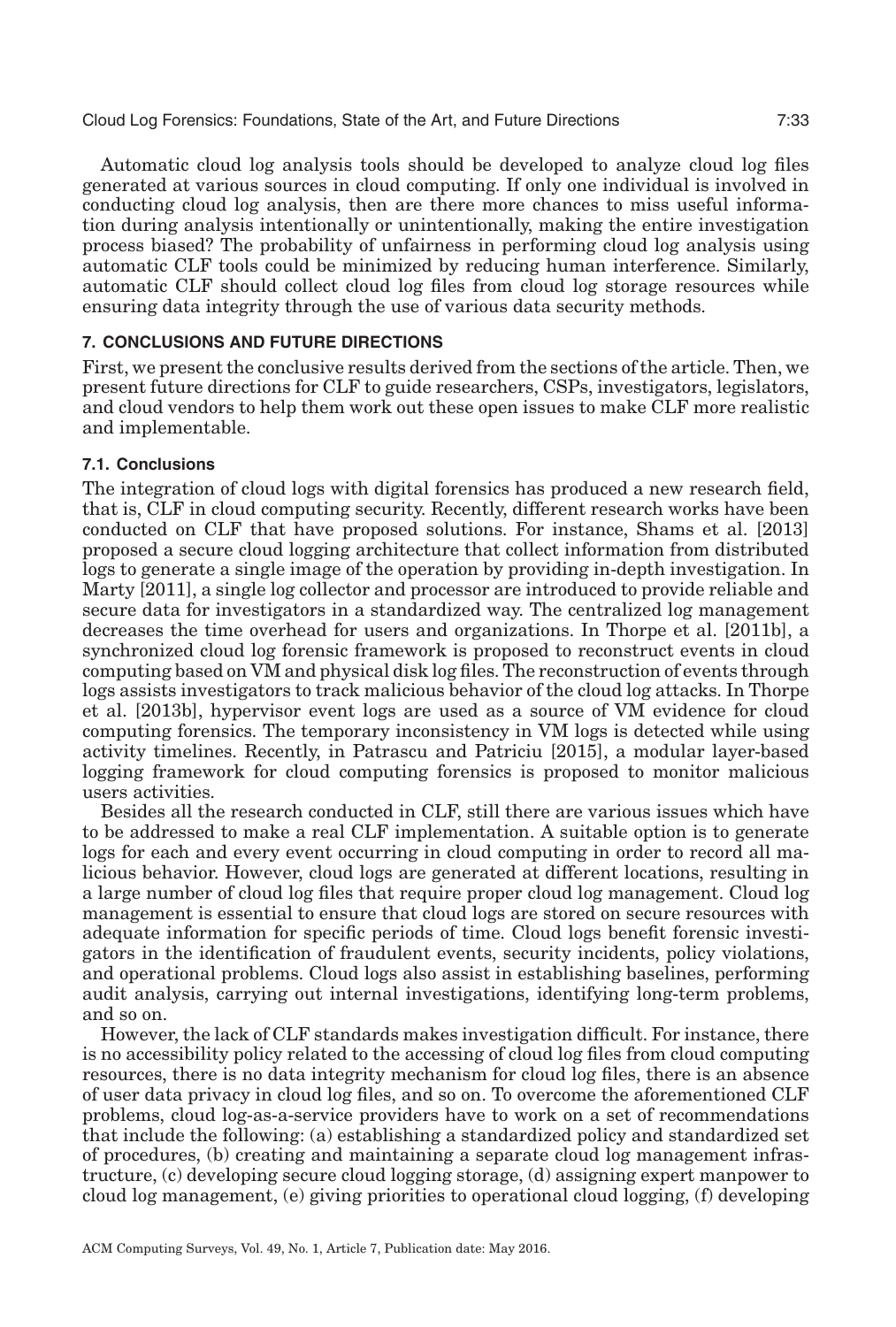<span id="page-33-0"></span>

Fig. 5. Future directions for cloud log forensics.

a standardized operational process for cloud logging, and (g) correlating the distributed cloud logs with a central cloud log management.

## **7.2. Future Directions**

In this section, new future research directions in the context of CLF are presented. However, CLF is still in its early stage of the research to provide ample opportunities for both technical and economic future work to mitigate the challenges related to its paramount log management. Each future direction as shown in Figure [5](#page-33-0) will bring the focus of academician, industrialist, vendors, and CSPs to research out profound solutions for CLF in making them applicable within cloud computing.

*Cloud Log Forensics APIs.* At present, cloud computing provides different APIs to help clients to interact with cloud resources for different services including storage and computation. However, CLF lacks standardized APIs to assist investigators in accessing cloud log data for analyzing malicious events that occurred at the time of the attack. In Patrascu and Patriciu [2014], cloud forensics API is proposed, which is used to collect log data from the VM in the virtualization layer. The cloud forensics API bridge between the investigator and the monitor VM for a specific amount of time to collect different logs. The proposed cloud forensics API lacks the ability to provide log data between different VMs, which may be vital for VM-side channel attacks. Therefore, it is necessary to develop unique and secure APIs for CLF to provide easy and secure interfaces for investigators to analyze cloud log data within and outside the cloud. Conversely, if APIs are not properly developed, causing vulnerabilities, then this will affect all of CLF by harming cloud log data while having spurious access to it.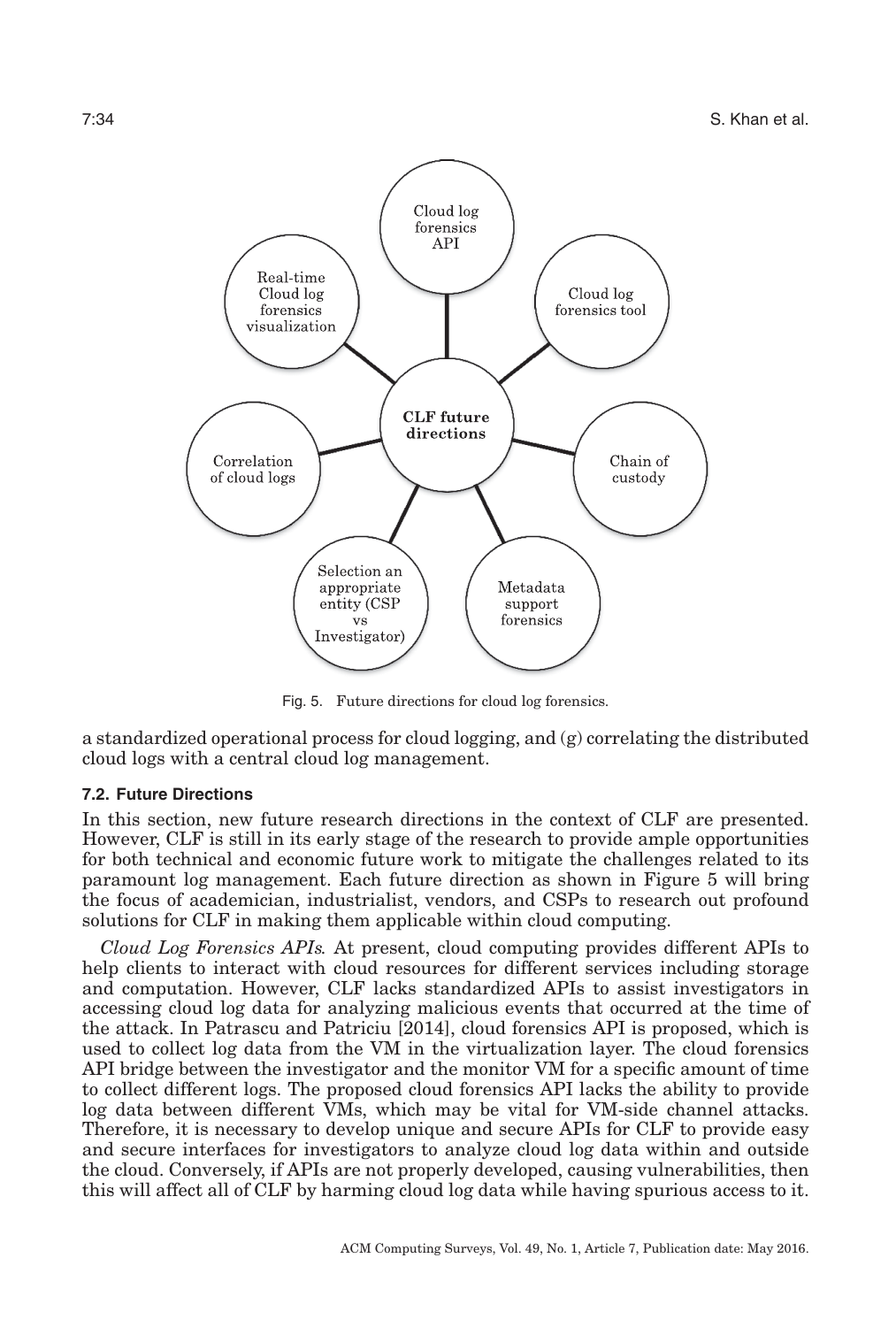#### Cloud Log Forensics: Foundations, State of the Art, and Future Directions 7:35

Multiple architecture layers of cloud computing, various cloud log storages, numerous ways to access cloud logs, migration of cloud log data, and correlation of cloud log files creates complication in standardizing CLF APIs in cloud computing. To overcome the aforementioned complications, the large players in cloud computing have to take the necesssary and immediate actions to develop standardized CLF APIs. However, cloud log data will contine to be at risk due to numerous attacks, resulting in inadequate investigation output for forensics queries. At this early stage of CLF, it may be difficult for the individual cloud vendor to increase effort for less output. The best option would be to syndicate specific expertise of each cloud vendor by spending less efforts to produce CLF APIs standards. This effort will reduce time in proposing and developing globally accepted standardized CLF APIs. As a result, cloud users will feel more comfort in accessing their cloud log data, while accessing through secure CLF APIs in the cloud. Therefore, new cloud logs forensics APIs are necessary for comprehensive and accurate investigation of cloud log data.

*Chain of Custody.* Chain of Custody (CoC) refers to the recording of sequential states during an event without losing any information due to modification, deletion, and insertion. The CoC is important to understand the entire process by connecting each event to another for extracting useful information. In CLF, CoC is defined as different attributes including verifiable evidence, log locations, log storage positions, log access methods, and the collection process of logs that explains and verifies each step, that is, from collecting of log files to presenting log evidence in the court. In general, CoC should ensure in cloud computing how log files were created, stored, analyzed, and presented in court. In cloud computing, it is very difficult to perform CLF due to resource in-accessibilities, geographical diversification, virtualization, multiple layer architecture, and millions of users. Most of the time, cloud logs generated by the CSP are restricted from third-party investigators because of their own corporative security laws and procedures. The challenge arises when an investigator must verify his or her own CLF steps against the culprit in court. The question should be raised against CLF CoC with regard to how much the CSP could be trusted to provide cloud log evidence to the investigator. Comprehensive laws, procedures, and standards should be created, with the consultation of CSPs and investigators, to have a clear and true CoC procedure for each step of CLF. The CoC is considered one of the most important future directions of CLF due to its significance in terms of verifiability, understandability, and dependability of the whole process.

*Metadata Support Forensics.* Metadata of cloud logs plays a vital role in providing supportive evidence of any breaches in cloud computing. The metadata of cloud logs may include log file creation, access, modification, resource shift, and its size. Metadata information provides useful insight to investigators in analyzing cloud logs easily. But, from time to time, these metadata information changes due to migration of the cloud log files. For instance, a cloud log file was created at a specific time and its metadata were stored with its current information status. Later, if the cloud log file migrates to another resource within the same cloud or to another cloud, it will change the metadata information due to its access, migration, and log formation after the fact. Similarly, in the case of multiple accesses to the cloud log file by multiple users, metadata information about the cloud log is changed, which creates bias in the CLF in terms of tracing the exact individual/user responsible for accessing cloud logs. The metadata of the cloud log file may be retrieved by the investigator to analyze the data when it has been accessed or later modified by another individual to create inaccurate evidence regarding the investigation of a breach in cloud computing. However, most of the time, the metadata are can be altered by the attacker(s) for the sake of concealment.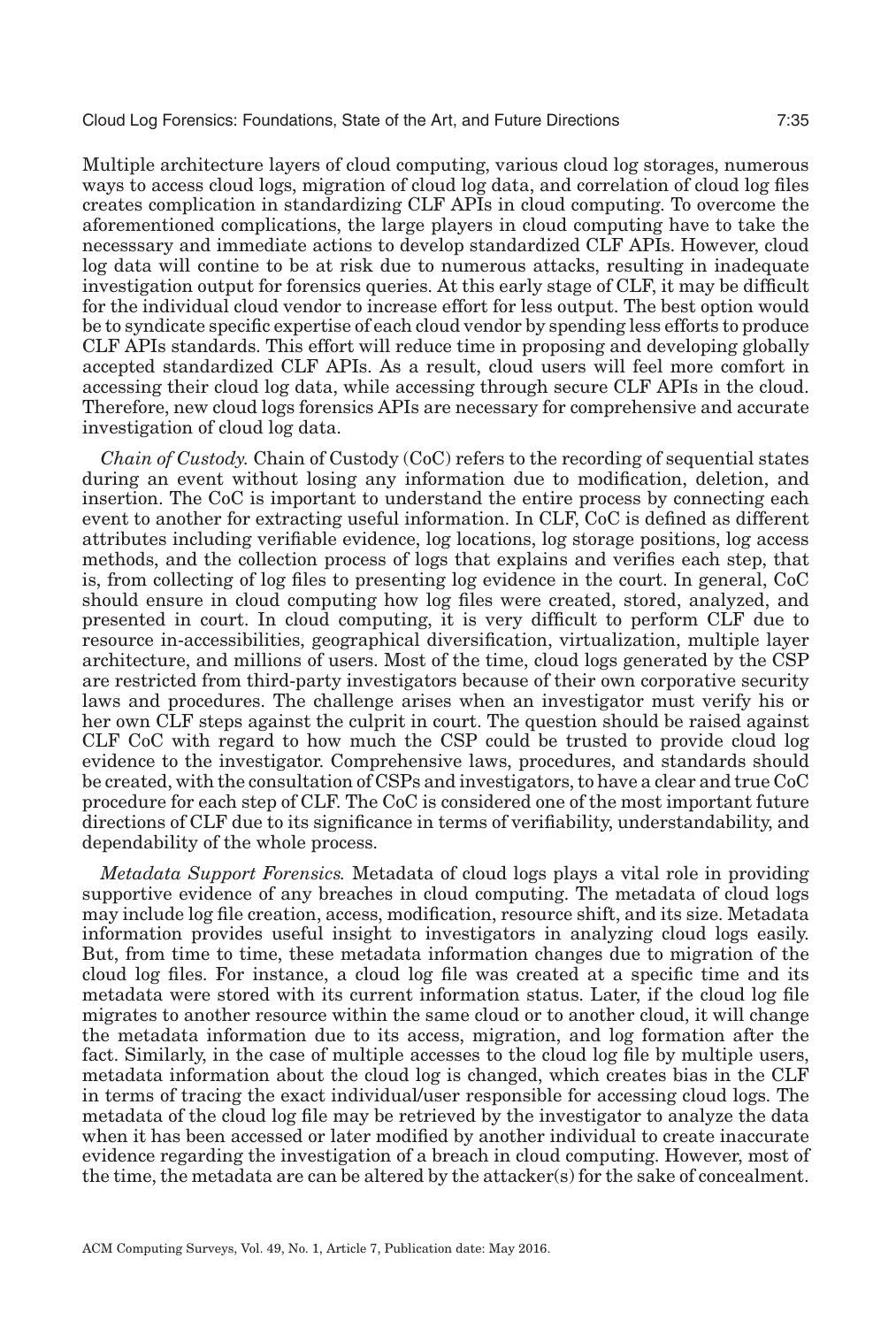Therefore, as a future direction, metadata have to be analyzed in depth by generating appropriate standard policies, procedures, and laws, especially in terms of cloud log migration to multiple cloud resources in another cloud and keeping track of its values every time. The metadata has to be kept secure enough so it cannot be altered by any unauthorized individual. In [Thorpe et al. \[2012a\],](#page-40-18) kernel hypervisor logs of the VM operating system that provide metadata information for cloud log forensics are reviewed. However, the article provided no indication as to how metadata should be obtained from kernel hypervisor logs when there is no access to the complete cloud system. Therefore, specific research is required to extract useful information from disperse metadata present in a distributed cloud environment. Efficient data mining techniques require us to efficiently retrieve useful information from a huge metadata set of cloud logs with a real-time response.

*Selection of an Appropriate Entity (CSP vs Investigator).* Most of the cloud resources within the territory of cloud computing are in the control of the CSP, that is, are a result from of its ownership. In the process of investigating cloud logs, an investigator needs to have access to cloud log data to analyze malicious events. The requirement becomes necessary when threats have to be investigated in real time due to the severe risk of the attack. The challenge arises when an attack has to be investigated in the cloud log data in real time, and the only access to cloud logs is with CSP. Proper forensics response management requires us to identify intelligently the scope of the investigation and to perform an immediate action to contact CSP or the cloud log investigator. For investigation queries, CSP can obtain cloud log data to initially analyze the situation immediately based on its investigation capabilities rather than sending data to the investigator, which takes a lot of time. However, in most of the cases, an expert investigator needs to investigate the cloud logs for malicious events that cannot be analyzed by the CSP. The decision to identify a responsible entity (CSP or investigator) to have access and investigate the cloud log data requires an understanding of the attack behavior and the situation. Currently, research has inadequately addressed the aforementioned issue. As a result, a trust level has to be created between CSP and the investigator to mitigate the challenge of identifying and selecting the appropriate players to investigate cloud logs immediately. For instance, CSP has to ensure the expertise of an investigator who can investigate cloud log data easily and accurately, whereas the investigator should have a clear understanding and knowledge of the infrastructure of cloud computing and cloud log management to perform a proper investigation. In the literature, trust models and platforms have been proposed for cloud computing with different objectives rather than focusing on a level of trust between investigators and CSPs. For instance, in [Ahmad et al. \[2012\],](#page-40-19) three level trust models were proposed between users and CSP. In the first two levels, the user has to fulfill the satisfaction constraints, so it can trust the CSP in the third level of the trust models. At the first level, a user should be satisfied from the previous experience of the CSP. At the second level, the user must be completely aware of the SLA. When these two levels of trust are satisfied, then the user can trust the CSP. In [Shen et al. \[2010\],](#page-41-11) a trusted computing platform is integrated with cloud computing architecture to provide confidentiality, integrity, and authenticity. This proposed platform provides a benefit for rule-base access and data protection schemes in cloud computing. In [Santos et al.](#page-39-23) [\[2009\],](#page-39-23) a trusted cloud computing platform is proposed for IaaS to provide a closed box execution environment to execute a guest VM before it is formally requested by the user. It assists users in verifying a secure execution environment provided by the CSP.

*Correlation of Cloud Logs.* Transparent management of cloud computing conceals execution of an application from the user with the aim of providing a simple interface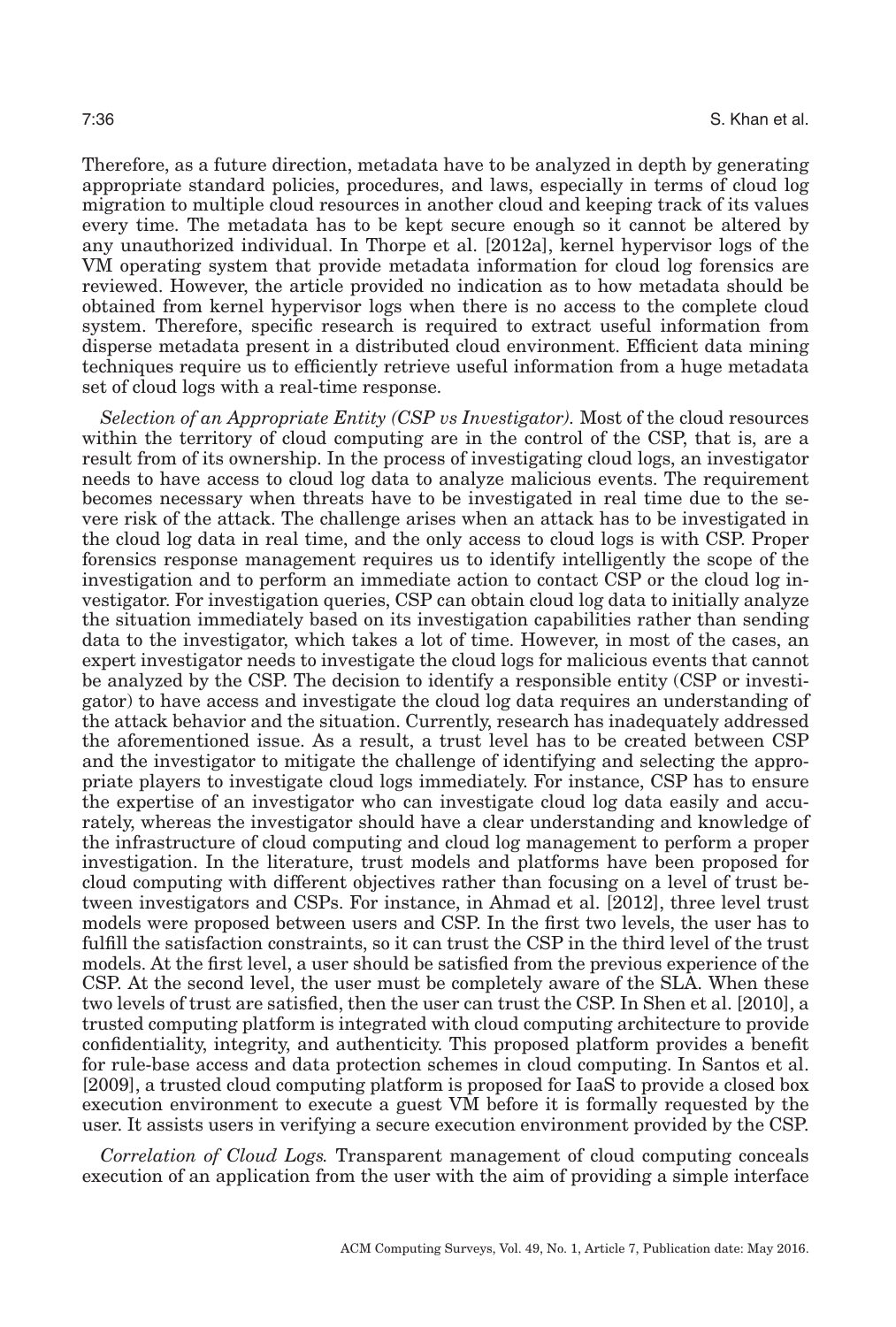for usage. Similarly, cloud logs of user applications running on the cloud resources are concealed from cloud users, and the information includes what, when, where, and how logging is performed. In cloud computing, a log can be created in one cloud, whereas it is stored in another cloud. Likewise, one application has more than one log file, store on more than one cloud resource in the distributed cloud computing environment. It has high probability that each cloud log file store in different location may have a different log format and time record. The different log formats and time records create a challenge to correlate different cloud log files of a same application stored in different cloud resources. Time synchronization within a cloud log is a great challenge for forensics, especially in cloud computing. In [Lemoudden et al. \[2014\],](#page-39-24) a vertical layer "audit & monitor center" is proposed to monitor horizontal layers of the cloud computing in providing a correlation between cloud logs. The audit & monitor center provides a unique identifier to different components in the cloud computing infrastructure in a logical and standardized way to keep real-time identifier updates for correlation purposes, including the correlation of cloud logs as well. The assigned identifiers and centralized log management consolidate cloud logs from different parts of the cloud infrastructure in a real time. However, novel research work requires that we overcome the correlation of cloud logs problem by developing globally accepted standard laws, policies, and procedures. Trusted interfaces need to be created among CSP to exchange cloud log updates seamlessly through secure communication channels. However, until now, there has been no legal standard that has been required to be followed by CSPs for log information exchange. The problem of correlating cloud logs has to be addressed to conduct fair and sound CLF for investigating malicious events and produce accurate results to cloud users.

*Real-Time Cloud Log Forensics Visualization.* The in-depth execution detail of an application execution is hidden from cloud users due to its complexity on cloud resources. Each cloud user views the application process simply as an interface interaction with the cloud, whereas the actual execution steps are performed seamlessly. Similarly, CLF is performed on cloud logs generated from various locations such as user applications, networks, systems, resources, and security devices without providing detail execution information on its investigation steps to cloud users. At present, a cloud user is more intent to know each and every event related to the data inside cloud computing. As a result, CLF should ensure that legitimate user data are not being accessed or modified during any investigation steps while analyzing cloud log data. The best option is to record each investigation step and present it in a visualized form. The Logentries cloud log service provider offers visualization for log analysis management. The visualization provides instant visibility to users by providing in-depth information regarding log files stored in the data centers of a cloud. The easy-to-use dashboard enables a user to interact with various cloud log-related data in getting detailed understandability and information related to cloud log analysis. However, completely visualizing CLF steps in real time is a great challenge due to the distributed cloud infrastructure, multiple cloud log storage sites, the lack of cloud log correlation, and undeveloped CLF tools. The visualization of CLF will make the investigation process simple and understandable to the cloud user and will drive decision for future actions. Therefore, increasing the amount of cloud log data generated in cloud computing requires a visualization tool to provide predictive, description, and prescription analytics for cloud log data to help investigators in a real-time investigation.

*Cloud Log Forensics Tools.* Log data are considered one of the most important pieces of evidence against malicious attacks during attack investigation in cloud computing. The log data inside cloud log files placed on distributed cloud resources has to be analyzed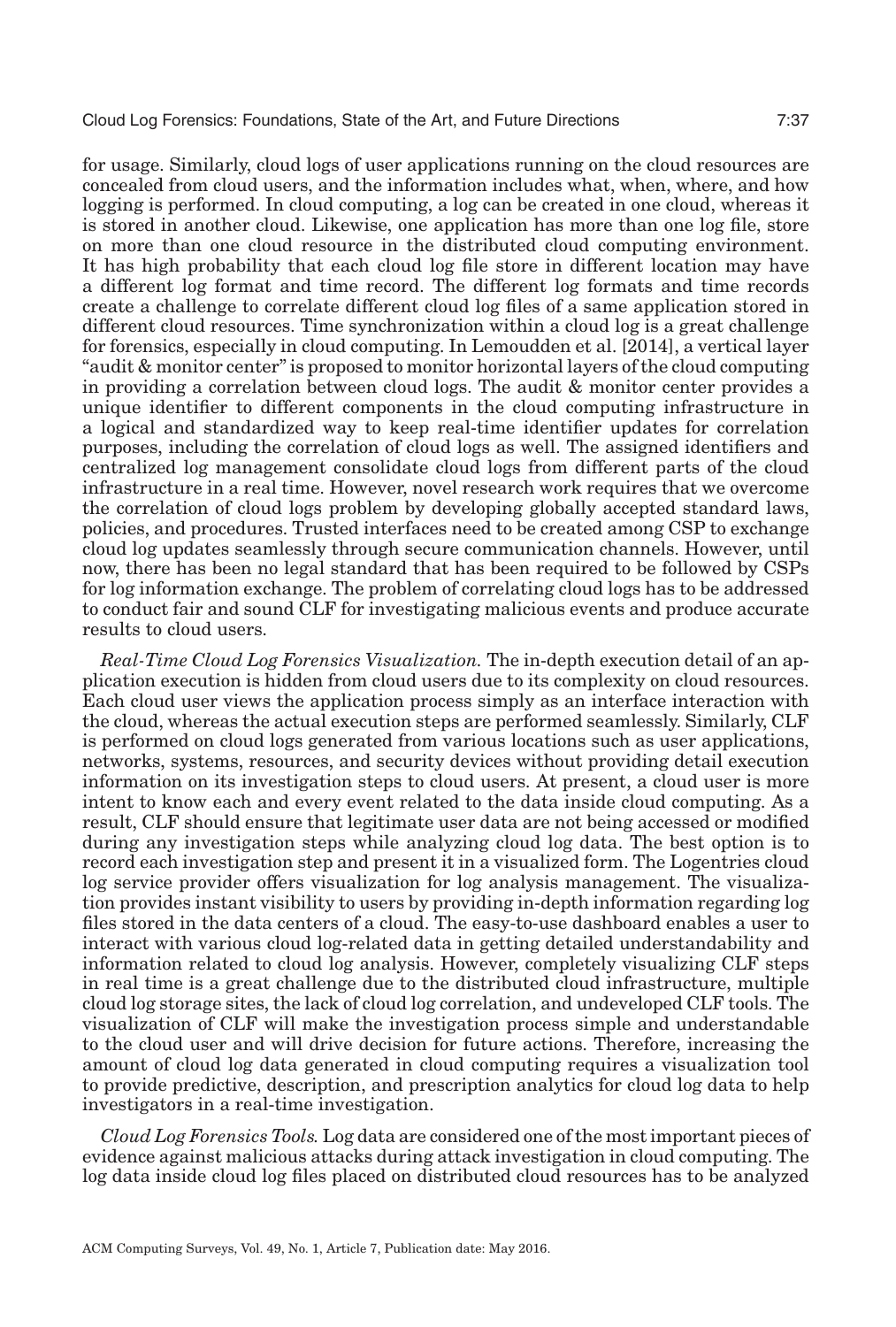in real time, which is a great challenge. To perform analytics on cloud log data, an automatic CLF tool is required to collect cloud log files from distributed locations and to investigate them to extract valuable evidence. In [Thorpe et al. \[2011a\],](#page-40-20) Virtual Machine Log Auditor (VMLA) is proposed as a cloud log forensics tool to provide a graphical interface for timelines of VM hypervisor log events gathered from different physical operating systems. The VMLA primary objective is to assist the investigator to know which VM events, including modification, access, and creation, occurred in the physical operating system. However, until now, no standardized CLF tool has been developed to collect and analyze cloud log files placed on different cloud resources. The hurdles to develop CLF tools increase due to layer infrastructure, distribution and virtualized environments, numerous resources, shared networks and resources, millions of users, and centralized control of cloud computing. To overcome the aforementioned hurdles, industry professionals have to coordinate with CSP and legal personnel to develop new CLF tools without violating service level agreements between the cloud user and CSP as well as jurisdiction laws. One option to develop CLF quickly is to propose an opensource CLF tool, where professionals worldwide will contribute different modules and functionality to it. Similarly, cloud log investigators have to provide their opinions to cloud professionals regarding their ideal CLF tool. At the end, cloud log investigators would be the one using the tool to analyze different cloud logs in cloud computing. Therefore, the need for highly standardized CLF tools is of utmost importance in the investigation of different cloud logs in cloud computing in real time.

#### **REFERENCES**

- <span id="page-37-2"></span>A. Burton. 2014. Real-time log management and analytics at any scale. (2014). Retrieved November 16, 2015, from https://logentries.com/.
- <span id="page-37-0"></span>A. Chuvakin, K. Schmidt, and Chris Phillips. 2013. *Logging and Log Management: The Authoritative Guide to Understanding the Concepts Surrounding Logging and Log Management*. Syngress, 460 pages.
- <span id="page-37-5"></span>A. Gani, G. M. Nayeem, M. Shiraz, M. Sookhak, M. Whaiduzzaman, and S. Khan. 2014. A review on interworking and mobility techniques for seamless connectivity in mobile cloud computing. *J. Network Comput. Appl.* 43 (2014), 84–102.
- <span id="page-37-10"></span>A. Holovaty. 2014. Django Makes It Easier to Build Better Web Apps More Quickly and with Less Code. (2014). Retrieved November 16, 2015, from https://www.djangoproject.com/.
- <span id="page-37-13"></span>A. Oliner, A. Ganapathi, and W. Xu. 2012. Advances and challenges in log analysis. *Commun. ACM* 55, 2 (2012), 55–61.
- <span id="page-37-7"></span>A. Patrascu and V. V. Patriciu. 2014. Logging framework for cloud computing forensic environments. In *Proceeding of the IEEE 10th International Conference on Communications (COMM).* 1–4.
- <span id="page-37-14"></span>A. Patrascu and V. V. Patriciu. 2015. Logging for cloud computing forensic systems. *Int. J. Comput. Commun. Control* 10, 2 (2015), 222–229.
- <span id="page-37-4"></span>A. Prasad and P. Chakrabarti. 2014. Extending access management to maintain audit logs in cloud computing. *Int. J. Adv. Comput. Sci. Appl.* 5, 3 (2014), 144–147.
- <span id="page-37-1"></span>A. Rafael. 2013. Secure log architecture to support remote auditing. *Math. Comput. Model.* 57, 7 (2013), 1578–1591.
- <span id="page-37-12"></span>A. Stanojevic. 2013. Banca Intesa counters threats with HP ArcSight. *Case Study. Hewlett-Packard.* 4 pages. Retrieved November 16, 2015, from http://www8.hp.com/h20195/V2/GetPDF.aspx/4AA4-6020ENUS.pdf.
- <span id="page-37-3"></span>A. Williams. 2013. Loggly, a Splunk Competitor, Raises \$10.5m for Cloud-Centric Approach to Log Management. (2013). Retrieved November 16, 2015, from http://techcrunch.com/2013/09/03/loggly-a-splunkcompetitor-raises-10-5m-for-cloud-centric-approach-to-log-management/.
- <span id="page-37-8"></span>Amazon. 2015. Amazon Simple Notification Service. (2015). Retrieved November 16, 2015, from [http://aws.](http:sol;sol;aws.amazon.comsol;snssol;) [amazon.com/sns/.](http:sol;sol;aws.amazon.comsol;snssol;)
- <span id="page-37-11"></span>B. Mizerany. 2014. Put this in your pipe and smoke it. (2014). Retrieved November 16, 2015, from [http://www.](http:sol;sol;www.sinatrarb.comsol;) [sinatrarb.com/.](http:sol;sol;www.sinatrarb.comsol;)
- <span id="page-37-9"></span>B. Mollamustafaoglu. 2014. We make alerts work for you. (2014). Retrieved November 16, 2015, from [https://www.opsgenie.com/.](https:sol;sol;www.opsgenie.comsol;)
- <span id="page-37-6"></span>B. R. Carrier. 2006. Risks of live digital forensic analysis. *Commun. ACM* 49, 2 (2006), 56–61.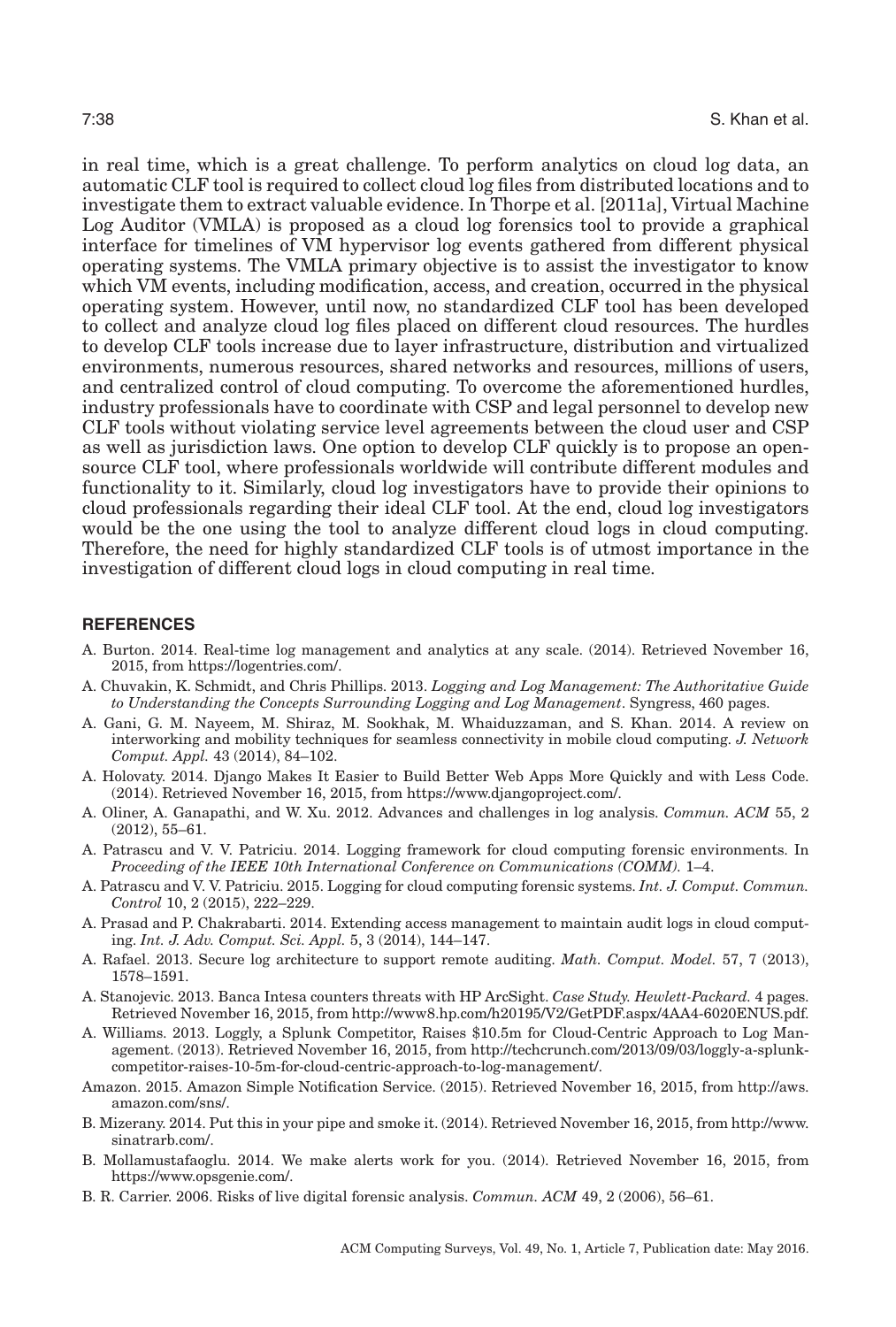- <span id="page-38-22"></span>C. C. Yun, J. Y. C. Chang, B. B. C. Chiu, D. Y. Shue, Y. Kaneyasu, and J. W. Warfield. 2014. Ensuring integrity of security event log upon download and delete. (2014). *U.S. Patent No.* 8,856,086.
- <span id="page-38-11"></span>C. Oppenheimer. 2009. Loggly reveals what matters. (2009). Retrieved November 16, 2015, from https://www.loggly.com/.
- <span id="page-38-26"></span>C. Rong, S. T. Nguyen, and M. G. Jaatun. 2013. Beyond lightning: A survey on security challenges in cloud computing. *Comput. Electr. Eng.* 39, 1 (2013), 47–54.
- <span id="page-38-9"></span>D. J. Scales, M. Xu, and M. D. Ginzton. 2013. Low overhead fault tolerance through hybrid checkpointing and replay*. U.S. Patent No.* 8,499,297 (2013).
- <span id="page-38-15"></span>D. Birk. 2011. Technical challenges of forensic investigations in cloud computing environments. In *Workshop on Cryptography and Security in Clouds*. Zurich, Switzerland, 1–6.
- <span id="page-38-1"></span>D. Birk and C. Wegener. 2011. Technical issues of forensic investigations in cloud computing environments. In *Proceeding of the IEEE 6th International Workshop on Systematic Approaches to Digital Forensic Engineering (SADFE)*. Washington, DC, USA, 1–10.
- <span id="page-38-14"></span>E. Casey. 2009. *Handbook of Digital Forensics and Investigation*. Academic Press, San Diego, CA, 600 pages.
- <span id="page-38-8"></span>E. J. Janger and P. M. Schwartz. 2001. Gramm-Leach-Bliley act, information privacy, and the limits of default rules. *The. Minn. L. Rev.* 86 (2001), 1219.
- <span id="page-38-12"></span>E. Lindvall. 2014. How Papertrail makes life easier. (2014). Retrieved November 16, 2015, from https://papertrailapp.com/.
- <span id="page-38-18"></span>G. Rocher. 2005. A powerful Groovy-based Web application framework for the JVM. (2005). Retrieved November 16, 2015, from https://grails.org/.
- <span id="page-38-17"></span>G. Samudra. 2005. Extending Log4j to create custom logging components. In *Logging in Java with the JDK 1.4 Logging API and Apache Log4j*. Apress. 235–284.
- <span id="page-38-23"></span>H. A. Jahdali, A. Albatli, P. Garraghan, P. Townend, L. Lau, and Jie Xu. 2014. Multi-tenancy in cloud computing. In *Proceeding of the IEEE 8th International Symposium on Service Oriented System Engineering*. Oxford, United Kingdom, 344–351.
- <span id="page-38-13"></span>H. Chung, J. Park, S. Lee, and C. Kang. 2012. Digital forensic investigation of cloud storage services. *Digital Invest.* 9, 2 (2012), 81–95.
- <span id="page-38-0"></span>H. H. Mao, C. J. Wu, E. E. Papalexakis, C. Faloutsos, K. C. Lee, and T. C. Kao. 2014. MalSpot: Multi2 malicious network behavior patterns analysis. In *Advances in Knowledge Discovery and Data Mining*. Springer, Berlin, (2014), 1–14.
- <span id="page-38-24"></span>I. A. T. Hashem, I. Yaqoob, N. B. Anuar, S. Mokhtar, A. Gani, and S. U. Khan. The rise of "big data" on cloud computing: Review and open research issues. *Inform. Syst.* 47 (2015), 98–115.
- <span id="page-38-16"></span>I. M. Abbadi. 2014. *Cloud Management and Security*. John Wiley & Sons, New York, 238 pages.
- <span id="page-38-3"></span>I. Ray, K. Belyaev, M. Strizhov, D. Mulamba, and M. Rajaram. 2013. Secure logging as a service—delegating log management to the cloud. *IEEE Syst. J.* 7 (2013), 323–334.
- <span id="page-38-21"></span>J. Dykstra and A. T. Sherman. 2011. Understanding issues in cloud forensics: Two hypothetical case studies. *J. Network Forens.* 3, 1 (2011), 19–31.
- <span id="page-38-19"></span>J. Gerring. 2007. *Case Study Research. Principles and Practices*. Cambridge University Press, Cambridge, 278 pages.
- <span id="page-38-7"></span>J. Hash, P. Bowen, A. Johnson, C. D. Smith, and D. I. Steinberg. 2008. An *Introductory Resource Guide for Implementing the Health Insurance Portability and Accountability Act (HIPAA) Security Rule*. Doctoral Dissertation, National Institute of Standards and Technology, 117 pages.
- <span id="page-38-5"></span>J. H. Beaver. 2015. Lessons on Efficient Log Analysis from Monex Insight. Case Study Report. Loggly Research. 3 pages. https://www.loggly.com/blog/lessons-efficient-log-analysis-monex-insight/.
- J. Sissel. 2014. Process any data, from any source. (2014). Retrieved November 16, 2015, from [https://www.](https:sol;sol;www.elastic.cosol;productssol;logstash) [elastic.co/products/logstash.](https:sol;sol;www.elastic.cosol;productssol;logstash)
- <span id="page-38-4"></span>J. South. 2013. *Heartland Payment Systems Hardens Applications and Blocks Attacks with the Aid of HP Security Software*. Technical Report. IDC Go-To-Market Services. [http://www8.hp.com/](http:sol;sol;www8.hp.comsol;h20195sol;V2sol;GetPDF.aspxsol;4AA5-1356ENW.pdf) [h20195/V2/GetPDF.aspx/4AA5-1356ENW.pdf.](http:sol;sol;www8.hp.comsol;h20195sol;V2sol;GetPDF.aspxsol;4AA5-1356ENW.pdf)
- <span id="page-38-25"></span>J. Spring. 2011. Monitoring cloud computing by layer, part 1. *IEEE Security Privacy* 9, 2 (2011), 66–68.
- <span id="page-38-20"></span>J. Stoppelman. 2004. AWS Case Study: Yelp. Case Study. Amazon. Retrieved November 16, 2015, from [https://aws.amazon.com/solutions/case-studies/yelp/.](https:sol;sol;aws.amazon.comsol;solutionssol;case-studiessol;yelpsol;)
- <span id="page-38-6"></span>J. T. Force and T. Initiative. 2013. Security and privacy controls for federal information systems and organizations. *NIST Spec. Publ.* 800 (2013), 53.
- <span id="page-38-10"></span>J. Turnbull. 2005. Understanding logging and log monitoring. *Hardening Linux*. A-press, Berkeley, California, 584 pages.
- <span id="page-38-2"></span>J. W. Joo, J. H. Park, S. K. Suk, and D. G. Lee. 2014. LISS: Log data integrity support scheme for reliable log analysis of osp. *J. Converg.* 5, 4 (2014), 1–5.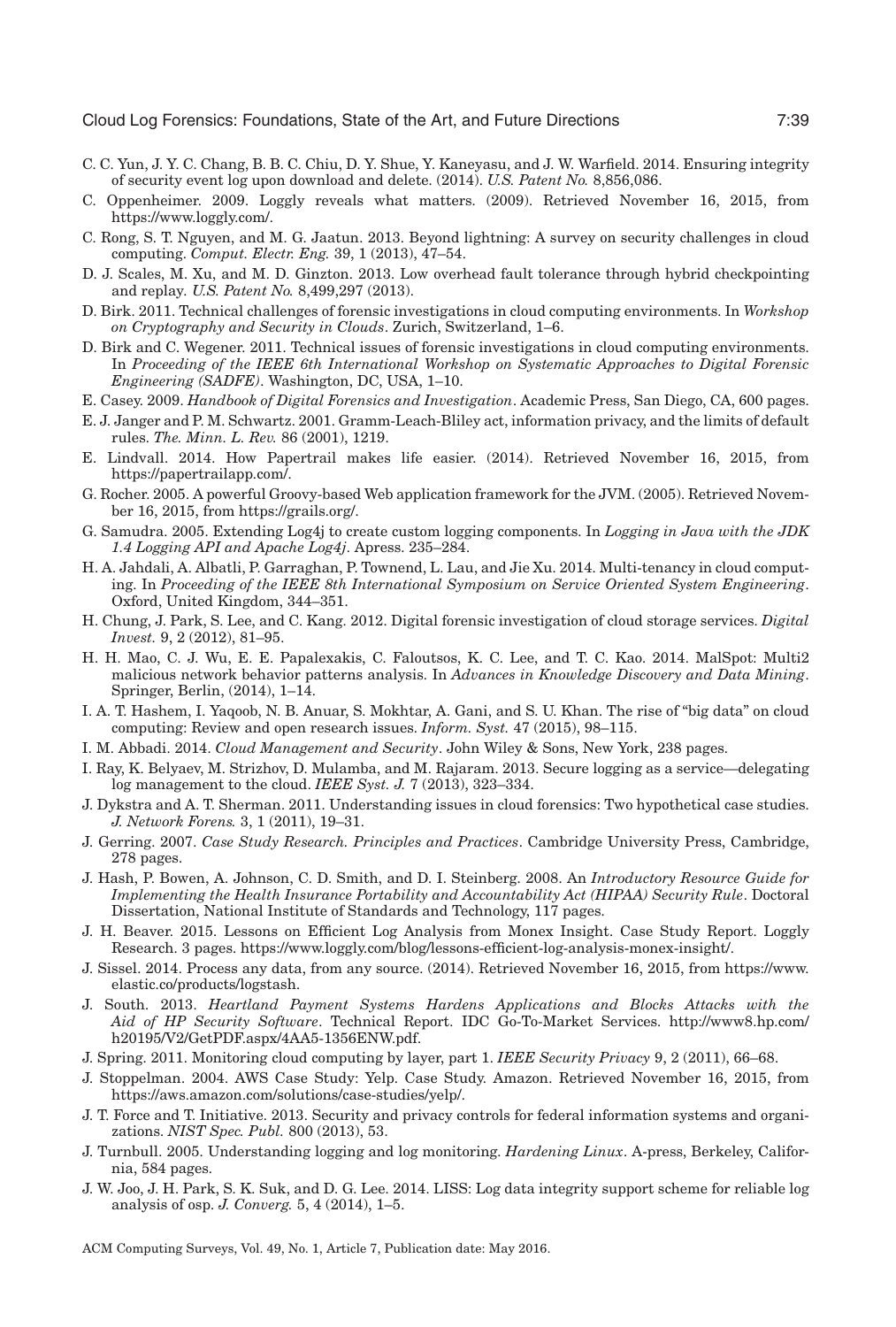- <span id="page-39-3"></span>J. Wei, Y. Zhao, K. Jiang, R. Xie, and Y. Jin. 2011. Analysis farm: A cloud-based scalable aggregation and query platform for network log analysis. In *Proceedings of the IEEE International Conference on Cloud and Service Computing (CSC)*. Hong Kong, 354–359.
- <span id="page-39-14"></span>J. Yang. N. Plasson, G. Gillis. N. Talagala, and S. Sundararaman. 2014. Don't stack your log on my log. In *USENIX Workshop on Interactions of NVM/Flash with Operating Systems and Workloads (INFLOW)*. Broomfield, USA.
- <span id="page-39-18"></span>J. Yin. 2014. Cloud based logging service. *US Patent* 20,140,366,118 (2014).
- <span id="page-39-8"></span>K. Kent, S. Chevalier, T. Grance, and H. Dang. 2006. Guide to integrating forensic techniques into incident response. *NIST Spec. Publ.* (2006), 800–886.
- <span id="page-39-0"></span>K. Kent and M. Souppaya. 2014. Guide to computer security log management. *National Institute of Standards and Technology* (2014). 72 pages.
- <span id="page-39-11"></span>K. L. K. Ryan, P. Jagadpramana, and B. S. Lee. 2011a. Flogger: A file-centric logger for monitoring file access and transfers within cloud computing environments. In *Proceedings of the International Joint Conference of IEEE TrustCom-11/11/IEEE ICESS-11/FCST-11*. 765–771.
- <span id="page-39-22"></span>K. L. K. Ryan, M. Kirchberg, and B. S. Lee. 2011b. From system-centric to data-centric logging-accountability, trust & security in cloud computing. In *Proceedings of the IEEE Defense Science Research Conference and Expo (DSR)*. Singapore, 1–4.
- <span id="page-39-10"></span>K. Popovic and Z. Hocenski. 2010. Cloud computing security issues and challenges. In *Proceedings of the IEEE 33rd International Convention (MIPRO)*. Opatija, Croatia, 344–349.
- <span id="page-39-4"></span>K. Ruan, J. Carthy, T. Kechadi, and M. Crosbie. 2011. Cloud forensics. *Advances in Digital Forensics VII*. Springer, Berlin, 35–46.
- <span id="page-39-21"></span>K. Ruan, J. James, J. Carthy, and T. Kechadi. 2012. Key terms for service level agreements to support cloud forensics. *Advances in Digital Forensics VIII*. Springer, Berlin, 201–212.
- <span id="page-39-1"></span>K. Saurabh and C. Beedgen. 2014. Master your data continous intelligence. (2014). Retrieved November 16, 2015, from https://www.sumologic.com/.
- <span id="page-39-7"></span>M. Armbrust, A. Fox, R. Griffith, A. D. Joseph, R. Katz, A. Konwinski, G. Lee, D. Patterson, A. Rabkin, I. Stoica, and M. Zaharia. 2010. A view of cloud computing. *Commun. ACM* 53, 4 (2010), 50–58.
- <span id="page-39-16"></span>M. Baum. 2014. Analyze & troubleshoot your cloud applications. *Technical Report. SplunkStorm.* [https://](https:sol;sol;www.splunk.comsol;webassetssol;pdfssol;securesol;StormProductFactSheet.pdf) [www.splunk.com/web\\_assets/pdfs/secure/Storm\\_Product\\_Fact\\_Sheet.pdf.](https:sol;sol;www.splunk.comsol;webassetssol;pdfssol;securesol;StormProductFactSheet.pdf)
- <span id="page-39-6"></span>M. Bradley and A. Dent. 2010. Payment Card Industry Data Security: What it is and its impact on retail merchants. *Technical Report. Royal Holloway Series.* [http://cdn.ttgtmedia.com/searchsecurityuk/downloads/](http:sol;sol;cdn.ttgtmedia.comsol;searchsecurityuksol;downloadssol;RHULBradley2010.pdf) [RHUL\\_Bradley\\_2010.pdf.](http:sol;sol;cdn.ttgtmedia.comsol;searchsecurityuksol;downloadssol;RHULBradley2010.pdf)
- <span id="page-39-19"></span>M. Damshenas, A. Dehghantanha, R. Mahmoud, and S. B. Shamsuddin. 2012. Forensics investigation challenges in cloud computing environments. In *Proceedings of the IEEE International Conference on Cyber Security, Cyber Warfare and Digital Forensics (CyberSec).* 190–194.
- <span id="page-39-5"></span>M. Ellis. 2013. IBM Operations Analytics-Log Analysis. (2013). Retrieved November 16, 2015, from http://www-03.ibm.com/software/products/en/ibm-operations-analytics—log-analysis.
- <span id="page-39-24"></span>M. Lemoudden, N. Bouazza, and B. E. Ouahidi. 2014. Towards achieving discernment and correlation in cloud logging. In *Proceedings of the Applications of Information Systems in Engineering and Bioscience*. Gdansk, Poland, 202–207.
- <span id="page-39-12"></span>M. Sato and T. Yamauchi. 2013. Secure log transfer by replacing a library in a virtual machine. In *Advances in Information and Computer Security.* Springer, Berlin, 1–18.
- <span id="page-39-17"></span>M. Shiraz, A. Gani, A. Shamim, S. Khan, and R. W. Ahmad. 2015. Energy efficient computational offloading framework for mobile cloud computing. *J. Grid Comput.* 13, 1 (2015), 1–18.
- <span id="page-39-9"></span>M. Taylor, J. Haggerty, D. Gresty, and D. Lamb. 2011. Forensic investigation of cloud computing systems. *Network Security* 2011, 3 (2011), 4–10.
- <span id="page-39-2"></span>M. Vrable, S. Savage, and G. M. Voelker. 2012. BlueSky: A cloud-backed file system for the enterprise. In *Proceedings of the 10th USENIX Conference on File and Storage Technologies*. San Jose, CA, USA, 19–19.
- <span id="page-39-13"></span>N. Prabha, C. Timotta, T. Rajan, and A. Jaleef PK. 2014. Encrypted query processing based log management in the cloud for improved potential for confidentiality. *Int. J. Comput. Appl. Technol. Res.* 3, 5. (2014), 309–311.
- <span id="page-39-23"></span>N. Santos, K. P. Gummadi, and R. Rodrigues. 2009. Towards trusted cloud computing. In *Proceedings of the 2009 Conference on Hot Topics in Cloud Computing.* 3–3.
- <span id="page-39-15"></span>P. Heath. 2014. Monitor your apps every single second. (2014). Retrieved November 16, 2015, from http://www.bmc.com/truesightpulse/customers/.
- <span id="page-39-20"></span>P. M. Trenwith and H. S. Venter. 2014. A digital forensic model for providing better data provenance in the cloud. In *Proceedings of the IEEE Information Security for South Africa (ISSA)*. 1–6.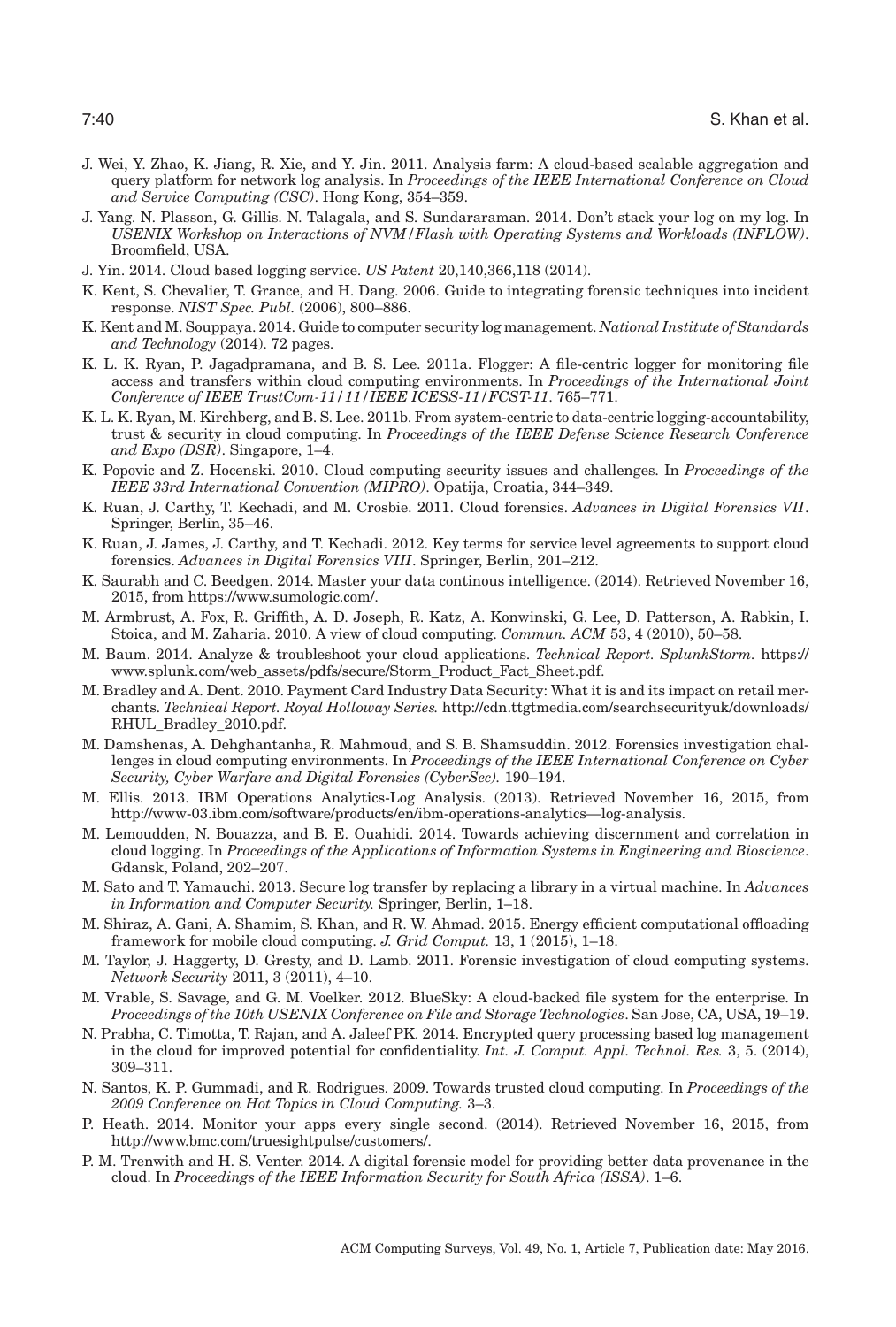- <span id="page-40-4"></span>P. Mell and T. Grace. 2011. The NIST definition of cloud computing. *NIST Special Publication* 800–145 (2011).
- Q. Han, M. Shiraz, A. Gani, M. Whaiduzzaman, and S. Khan. 2014. Sierpinski triangle based data center architecture in cloud computing. *J. Supercomput.* 69, 2 (2014), 887–907.
- <span id="page-40-15"></span>R. A. Popa, J. R. Lorch, D. Molnar, H. J. Wang, and L. Zhuang. 2011. Enabling security in cloud storage SLAs with cloudproof. In *Usenix Annual Technical Conference*. 242 (2011).
- <span id="page-40-3"></span>R. Buyya, C. S. Yeo, and S. Venugopalirk. 2008. Market-Oriented cloud computing: Vision, hype, and reality for delivering IT services as computing utilities. In *Proceeding of the IEEE 10th International Conference on High Performance Computing and Communications*. 5–13.
- <span id="page-40-5"></span>R. Buyya, C. S. Yeo, S. Venugopalirk, J. Broberg, and I. Brandic. 2009. Cloud computing and emerging IT platforms: Vision, hype, and reality for delivering computing as the 5th utility. *Future Generation Comput. Syst.* 25, 6 (2009), 599–616.
- <span id="page-40-12"></span>R. Dahl. 2014. Node.js on the Road. (2014). Retrieved November 16, 2015 from [https://www.joyent.com/](https:sol;sol;www.joyent.comsol;noderoad) [noderoad.](https:sol;sol;www.joyent.comsol;noderoad)
- <span id="page-40-7"></span>R. Marty. 2011. Cloud application logging for forensics. In *Proceedings of the 2011 ACM Symposium on Applied Computing*. ACM, New York, NY, 178–184.
- <span id="page-40-0"></span>R. Vaarandi and M. Pihelgas. 2014. Using security logs for collecting and reporting technical security metrics. In *Proceedings of the IEEE Military Communications Conference (MILCOM)*. 294–299.
- <span id="page-40-19"></span>S. Ahmad, B. Ahmad, S. M. Saqib, and R. M. Khattak. 2012. Trust model: Cloud's provider and cloud's user*. Int. J. Adv. Sci. Technol.* 44, (2012), 69–80.
- S. Butterfield, E. Costello, C. Henderson, and S. Mourachov. 2014. Slack so yeah, we tried slack. (2014). Retrieved November 16, 2015, from https://slack.com/.
- <span id="page-40-11"></span>S. Khan, A. Gani, A. W. A. Wahab, and M. A. Bagiwa. 2015. SIDNFF: Source identification network forensics framework for cloud computing. In *Proceeding of the IEEE International Conference on Consumer Electronics-Taiwan (ICCE-TW)*. 418–419.
- <span id="page-40-10"></span>S. Khan, A. Gani, A. W. A. Wahab, M. Shiraz, and I. Ahmad. 2016. Network forensics: Review, taxonomy, and open challenges. (in press).
- S. Khan, E. Ahmad, M. Shiraz, A. Gani, A. W. A. Wahab, and M. A. Bagiwa. 2014a. Forensic challenges in mobile cloud computing. In *Proceeding of the IEEE International Conference on Computer, Communication, and Control Technology (I4CT 2014).* 343–347.
- <span id="page-40-1"></span>S. Khan, K. Hayat, S. A. Madani, S. U. Khan, and J. Kolodziej. 2012. The median resource failure check pointing. In *26th European Conference on Modelling and Simulation (ECMS).* 483–489.
- S. Khan, M. Shiraz, A. W. A. Wahab, A. Gani, Q. Han, and Z. B. A. Rahman. 2014b. A comprehensive review on adaptability of network forensics frameworks for mobile cloud computing. *Sci. World J.* 2014, 547062 (2014), 27.
- <span id="page-40-13"></span>S. Ramgovind, M. M. Eloff, and E. Smith. 2010. The management of security in cloud computing. In *Proceedings of the IEEE Information Security for South Africa (ISSA).* 1–7.
- <span id="page-40-14"></span>S. Simou, C. Kalloniatis, E. Kavakli, and S. Gritzalis. 2014. Cloud forensics: Identifying the major issues and challenges. In *Advanced Information Systems Engineering*. Springer, Berlin, 271–284.
- <span id="page-40-6"></span>S. Sundareswaran, A. C. Squicciarini, and D. Lin. 2012. Ensuring distributed accountability for data sharing in the cloud. *IEEE Trans. Depend. Secure Comput.* 9, 4 (2012). 556–568.
- <span id="page-40-2"></span>S. T. On, J. Xu, B. Choi, H. Hu, and B. He. 2012. Flag commit: Supporting efficient transaction recovery in flash-based dbmss. *IEEE Trans. Knowled. Data Eng.* 24, 9 (2012), 1624–1639.
- <span id="page-40-20"></span>S. Thorpe, I. Ray, T. Grandison, and A. Barbir. 2011a. The virtual machine log auditor. In *Proceeding of the IEEE 1st International Workshop on Security and Forensics in Communication Systems*. 1–7.
- <span id="page-40-16"></span>S. Thorpe, I. Ray, and T. Grandison. 2011b. A synchronized log cloud forensic framework. *The International Conference on Cybercrime, Security & Digital Forensics*. 14 pages.
- <span id="page-40-8"></span>S. Thorpe, I. Ray, and T. Grandison. 2011c. Enforcing data quality rules for a synchronized VM log audit environment using transformation mapping techniques. In *Computational Intelligence in Security for Information Systems*. Springer, Berlin, 265–271.
- <span id="page-40-18"></span>S. Thorpe, I. Ray, T. Grandison, and A. Barbir. 2012a. Cloud log forensics metadata analysis. In *Proceedings of the IEEE Computer Software and Applications Conference Workshops (COMPSACW)*. 194–199.
- <span id="page-40-17"></span>S. Thorpe, I. Ray, T. Grandison, A. Barbir, and R. France. 2013b. Hypervisor event logs as a source of consistent virtual machine evidence for forensic cloud investigations. In *Data and Applications Security and Privacy XXVII*. Springer, Berlin, 97–112.
- <span id="page-40-9"></span>S. Thorpe, I. Ray, I. Ray, and T. Grandison. 2011d. A formal temporal log data model for the global synchronized virtual machine environment. *Int. J. Inform. Assur. Secur.* 6, 2 (2011), 398–406.